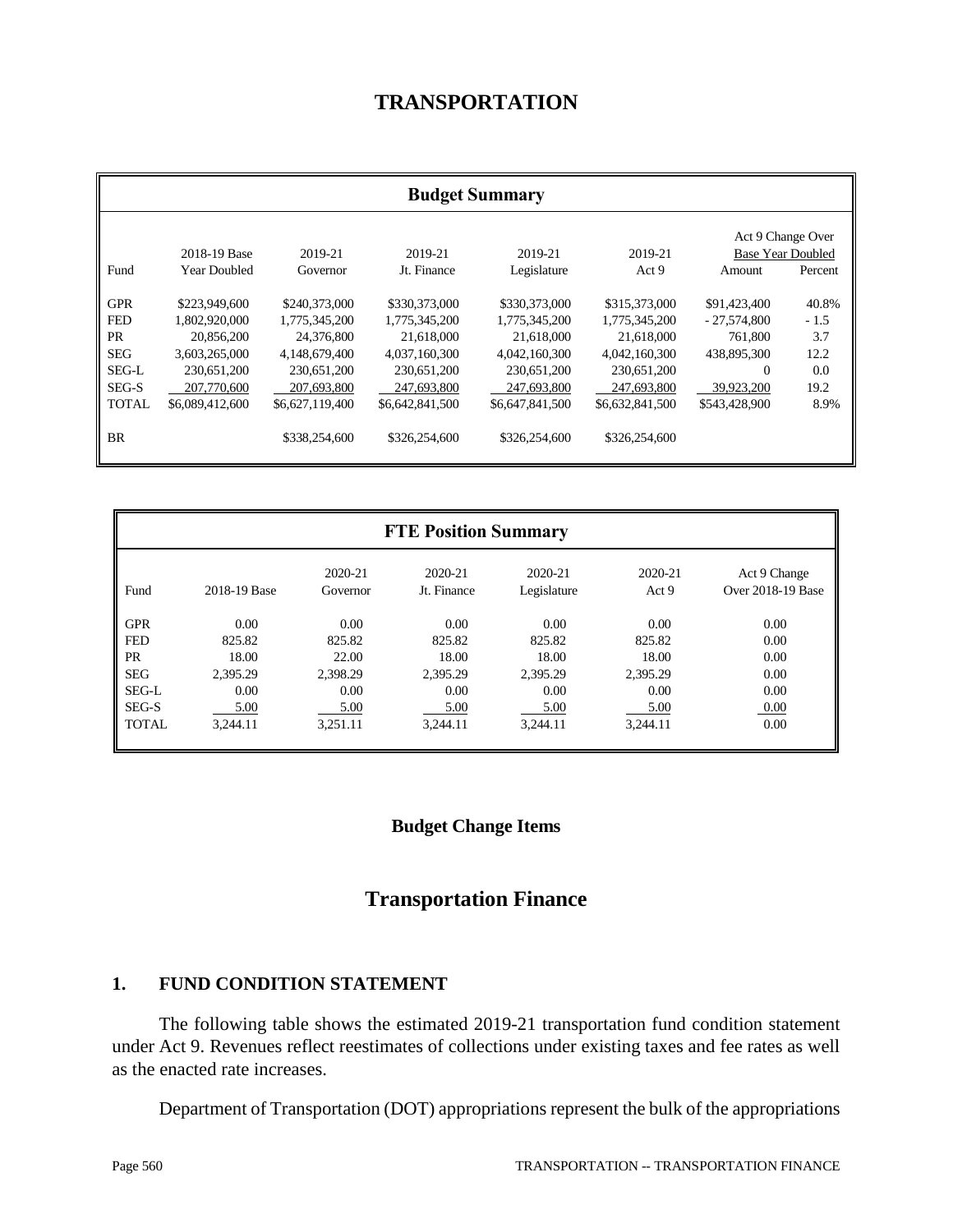from the transportation fund. However, appropriations are also made for the following purposes, which are shown in the table, in total, as "Other Agency Appropriations": (a) to the Department of Revenue for the administration of the motor fuel tax, the air carrier and railroad property taxes, and the rental vehicle fee; (b) to the conservation fund to reflect estimated motor fuel taxes paid by users of motorboats, snowmobiles, all-terrain vehicles, and utility-terrain vehicles; (c) railroad terminal tax distributions, which are payments made to local governments where railroad terminal property is located; and (d) payment of reissued checks related to DOT.

|                                             | 2019-20          | 2020-21         |
|---------------------------------------------|------------------|-----------------|
| Unappropriated Balance, July 1              | \$97,060,800     | \$49,657,700    |
| <b>Revenues</b>                             |                  |                 |
| Motor Fuel Tax                              | \$1,080,647,200  | \$1,086,722,900 |
| <b>Vehicle Registration Fees</b>            | 893,338,500      | 954,467,100     |
| Less Revenue Bond Debt Service              | $-225, 135, 100$ | $-240,362,900$  |
| <b>General Fund Transfer</b>                | 43,301,100       | 44,095,000      |
| <b>Petroleum Inspection Fund Transfers</b>  | 51,551,100       | 22,961,600      |
| Petroleum Inspection Fee Deposit            | 0                | 38,900,000      |
| <b>Drivers License Fees</b>                 | 40,518,100       | 40,906,000      |
| Miscellaneous Motor Vehicle Fees            | 28,991,900       | 29,454,600      |
| <b>Aeronautical Fees and Taxes</b>          | 8,811,400        | 9,303,400       |
| <b>Railroad Property Taxes</b>              | 48,056,400       | 49,498,100      |
| Miscellaneous Departmental Revenues         | 17,483,400       | 18,483,400      |
| <b>Investment Earnings</b>                  | 3,000,000        | 3,000,000       |
| <b>Total Annual Revenues</b>                | \$1,990,564,000  | \$2,057,429,200 |
| <b>Total Available</b>                      | \$2,087,624,800  | \$2,107,086,900 |
| <b>Appropriations and Reserves</b>          |                  |                 |
| <b>DOT</b> Appropriations                   | \$2,008,274,200  | \$2,033,097,100 |
| <b>Compensation and Other Fund Reserves</b> | 6,014,200        | 8,047,800       |
| <b>Less Estimated Lapses</b>                | $-3,000,000$     | $-3,000,000$    |
| Other Agency Appropriations                 | 26,678,700       | 26,249,600      |
| Net Appropriations and Reserves             | \$2,037,967,100  | \$2,064,394,500 |
| Unappropriated Balance, June 30             | \$49,657,700     | \$42,692,400    |

# **2. USE OF REVENUES FROM OTHER FUNDS TO SUPPORT TRANSPORTATION PROGRAMS**

Act 9 maintains the current law, annual transfer of 0.25% of general fund taxes to the transportation fund in each year of the 2019-21 biennium. Compared to the Governor's budget recommendations, this provision would increase the transportation fund balance by \$87,396,100 in the biennium and decrease the general fund balance by the same amount.

As provided under current law, revenue from the petroleum inspection fund (PIF) would be used to support transportation programs. This includes a provision of 2017 Act 59, under which the DOA Secretary, beginning on June 30, 2020, and on June 30 of each subsequent fiscal year, is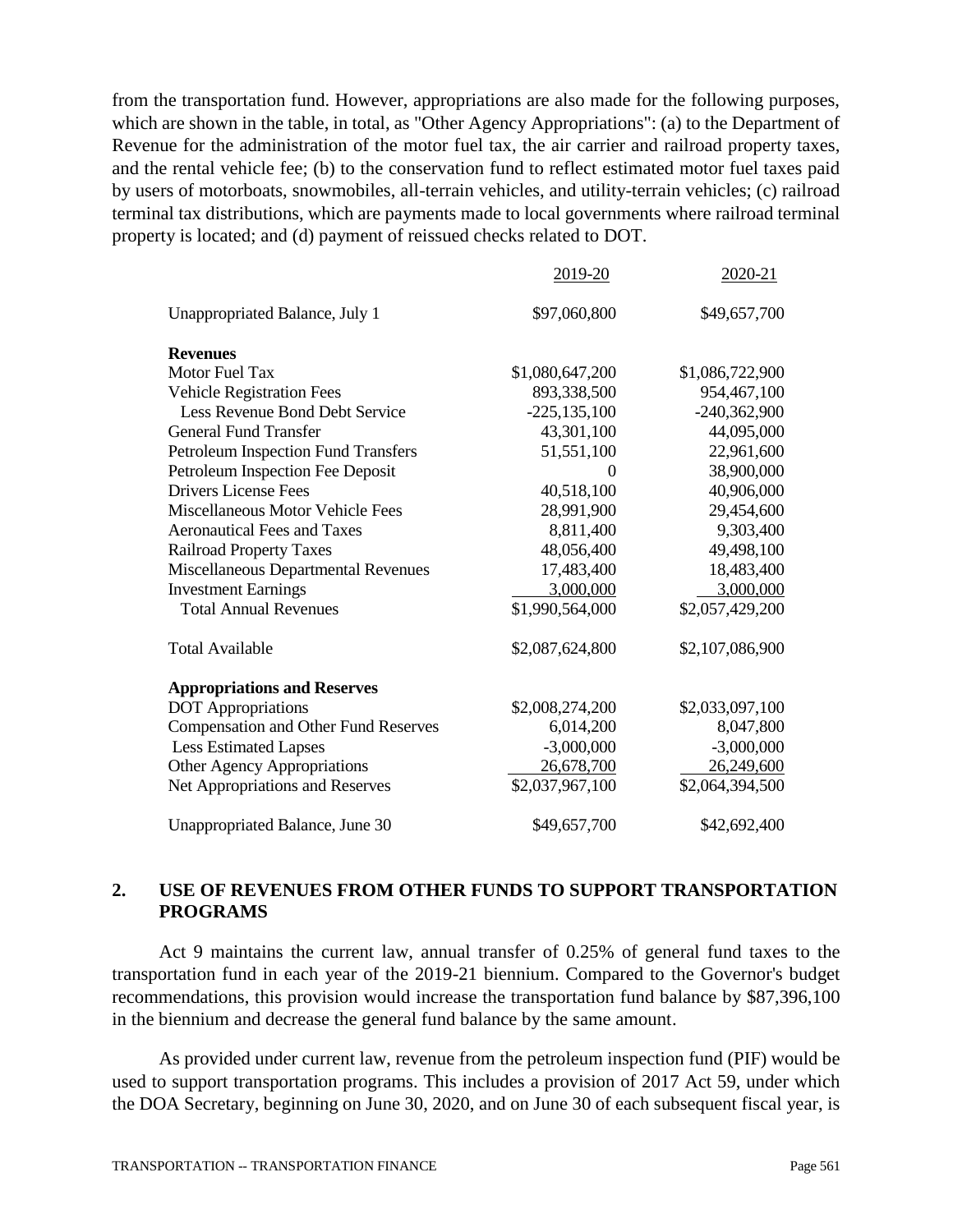required to transfer the unencumbered balance of PIF to the transportation fund, except for an amount equal to not less than 5% of the gross revenues received by PIF during the fiscal year in which the transfer is made. However, under Act 9, revenue from one cent of the two-cent petroleum inspection fee on gasoline, diesel, and other petroleum products will be deposited directly to the transportation fund, effective July 1, 2020. As shown in a separate item, the net effect of this action and the current law transfer will be an increase of \$2,290,100 SEG-REV to the transportation fund in the biennium. In total, this provision will result in an estimated \$38,900,000 associated with one cent of the fee being deposited directly to the transportation fund. As provided under current law, estimate PIF transfers of \$45,292,600 in 2019-20 and \$16,703,100 in 2020-21. In addition, the ongoing statutory transfer from the PIF to the transportation fund of \$6,258,500 annually will continue.

|                                       |               |               | <b>Biennial</b>  | $\frac{0}{0}$ |
|---------------------------------------|---------------|---------------|------------------|---------------|
|                                       | 2017-19       | 2019-21       | Change           | Change        |
| <b>Current Law*</b>                   |               |               |                  |               |
| General Fund                          |               |               |                  |               |
| 0.25% Trans. of General Fund Taxes    | \$81,791,800  | \$87,396,100  | \$5,604,300      | 6.9%          |
| <b>Petroleum Inspection Fund</b>      |               |               |                  |               |
| One-time Transfer                     | \$48,000,000  | \$0           | $-$ \$48,000,000 | $-100.0\%$    |
| Annual Transfer Unencumbered Balance  | $\theta$      | 61,995,700    | 61,995,700       |               |
| <b>Ongoing Appropriation Transfer</b> | 12,517,000    | 12,517,000    | $\theta$         | 0.0           |
| Subtotal                              | \$60,517,000  | \$74,512,700  | \$13,995,700     | 23.1%         |
| <b>Current Law Subtotal</b>           | \$142,308,800 | \$161,908,600 | \$19,600,000     | 13.8%         |
| <b>Joint Finance</b>                  |               |               |                  |               |
| Deposit PIF Revenue ( $1¢$ of fee) to |               |               |                  |               |
| <b>Transportation Fund</b>            | N.A.          | \$38,900,000  | \$38,900,000     | N.A.          |
| Total                                 | \$142,308,800 | \$200,808,800 | \$58,500,000     | 41.1%         |

#### **Use of Other Funds for Transportation Purposes -- Biennial Comparison**

 \*Excludes debt service amounts on general fund-supported bonds issued for transportation purposes and other GPR appropriations for specific transportation purposes. The Act, as partially vetoed, appropriates \$75 million GPR in 2019- 20 for grants to local governments.

Note: Use of other funds under the Governor's recommendation would have totaled \$111.2 million.

# **3. ELIMINATE GENERAL FUND TRANSFER TO TRANSPORTATION FUND**

|  |                                                          | Governor Jt. Finance/Leg.<br>(Chg. to Base) (Chg. to Gov) Net Change |                 |
|--|----------------------------------------------------------|----------------------------------------------------------------------|-----------------|
|  | GPR-Transfer - \$87,396,100<br>SEG-Transfer - 87,396,100 | \$87,396,100<br>87,396,100                                           | \$0<br>$\theta$ |

**Governor:** Repeal the current law transfer of 0.25% of general fund taxes to the transportation fund in each fiscal year of a biennium, as well as the statutory reference to the minimum annual transfer amount of \$35,127,000.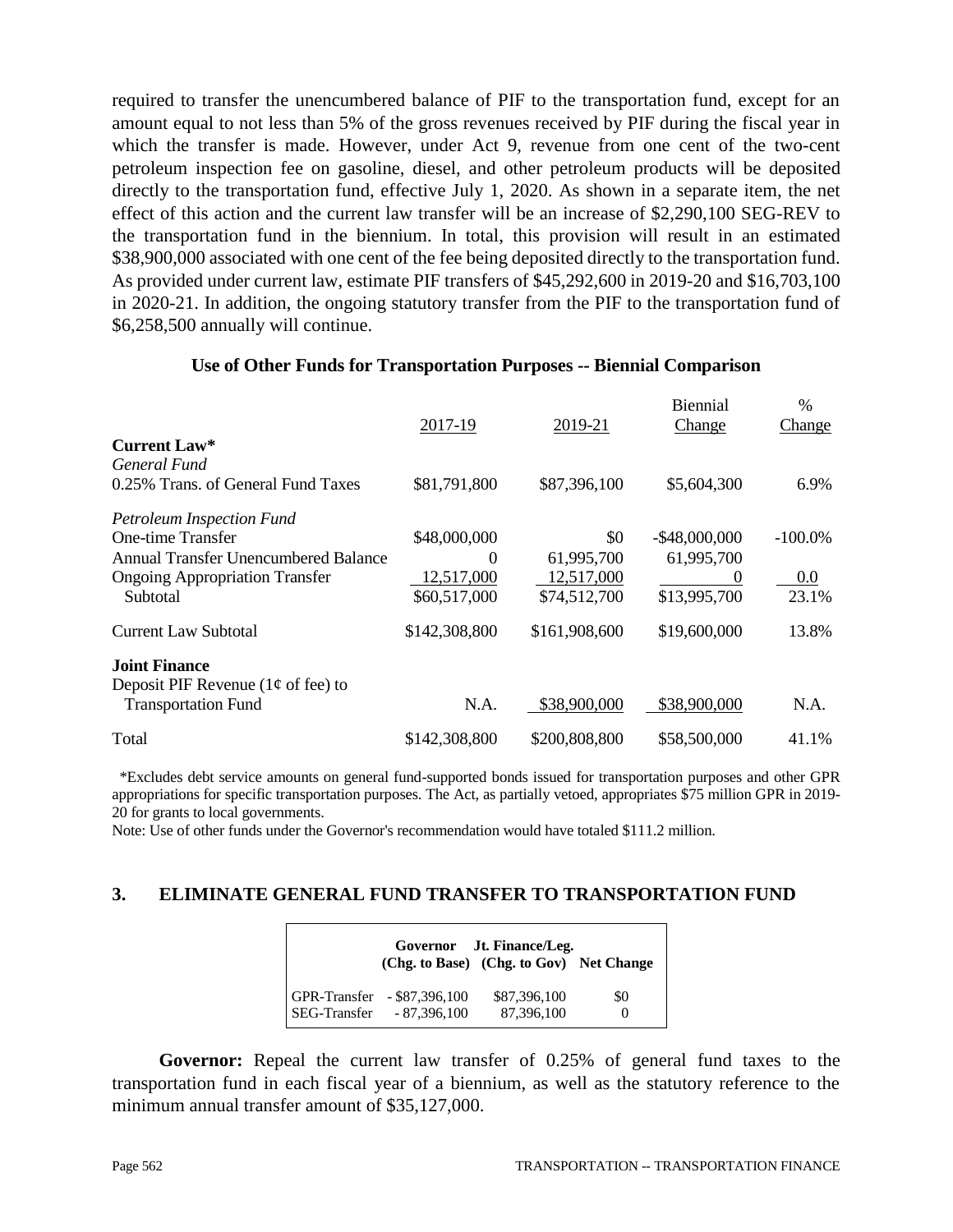Increase estimated general fund revenue by \$43,301,100 GPR in 2019-20 and \$44,095,000 GPR in 2020-21 to reflect that the GPR-Transfer would no longer be made. Make corresponding reductions to estimated transportation fund revenue of \$43,301,100 SEG in 2019-20 and \$44,095,000 SEG in 2020-21.

Renumber and make modifications to references in the statutes related to transfers to the transportation fund.

**Joint Finance/Legislature:** Delete provision. Increase estimated GPR- and SEG-Transfers by \$43,301,100 in 2019-20 and \$44,095,000 in 2020-21 compared to the Governor's recommendations. These transfer amounts reflect the reestimated general fund condition statement under Act 9.

[Act 9 Section: 124]

#### **4. DEPOSIT REVENUE FROM ONE-CENT OF PETROLEUM INSPECTION FEE TO TRANSPORTATION FUND** SEG-REV \$2,290,100

**Joint Finance/Legislature:** Deposit the revenue from one cent of the two-cent petroleum inspection fee to the transportation fund in each year, effective on July 1, 2020. Make the following modifications to the amount of estimated petroleum inspection fee revenue provided to the transportation fund: (a) a decrease of \$884,900 in 2019-20; and (b) an increase of \$3,175,000 in 2020-21. These revenue modifications reflect a reestimate of current law revenues and a reestimate of the current law transfer to the transportation fund as a result of the direct deposit of one cent of the fee to that fund.

[Act 9 Sections: 338m, 339m, 1799q, and 9402(1p)]

### **5. ALLOCATION OF FEDERAL HIGHWAY AID**

**Governor:** Estimate federal highway formula aid at \$792,192,700 in 2019-20 and \$787,192,700 in 2020-21, which represents decreases of \$11,153,900 in 2019-20 and \$16,153,900 in 2020-21, relative to the 2018-19 appropriation base. The actual amount of the state's federal highway aid in 2019-21 will be determined on an annual basis under federal transportation appropriations acts of Congress. Some uncertainty exists regarding the actual amount of federal transportation aid that will be appropriated by the federal government and made available to the state in the biennium. In addition, the current federal surface transportation authorization act (the FAST Act) is set to expire on September 30, 2020 (state fiscal year 2020-21).

The following table shows the change to the appropriation base recommended by the Governor and the resulting distribution of federal highway formula aid. As shown in the table, the recommendation would primarily increase federal highway aid to the southeast Wisconsin freeway megaprojects program, while decreasing the amount of federal funds allocated to the state highway rehabilitation and major highway development programs.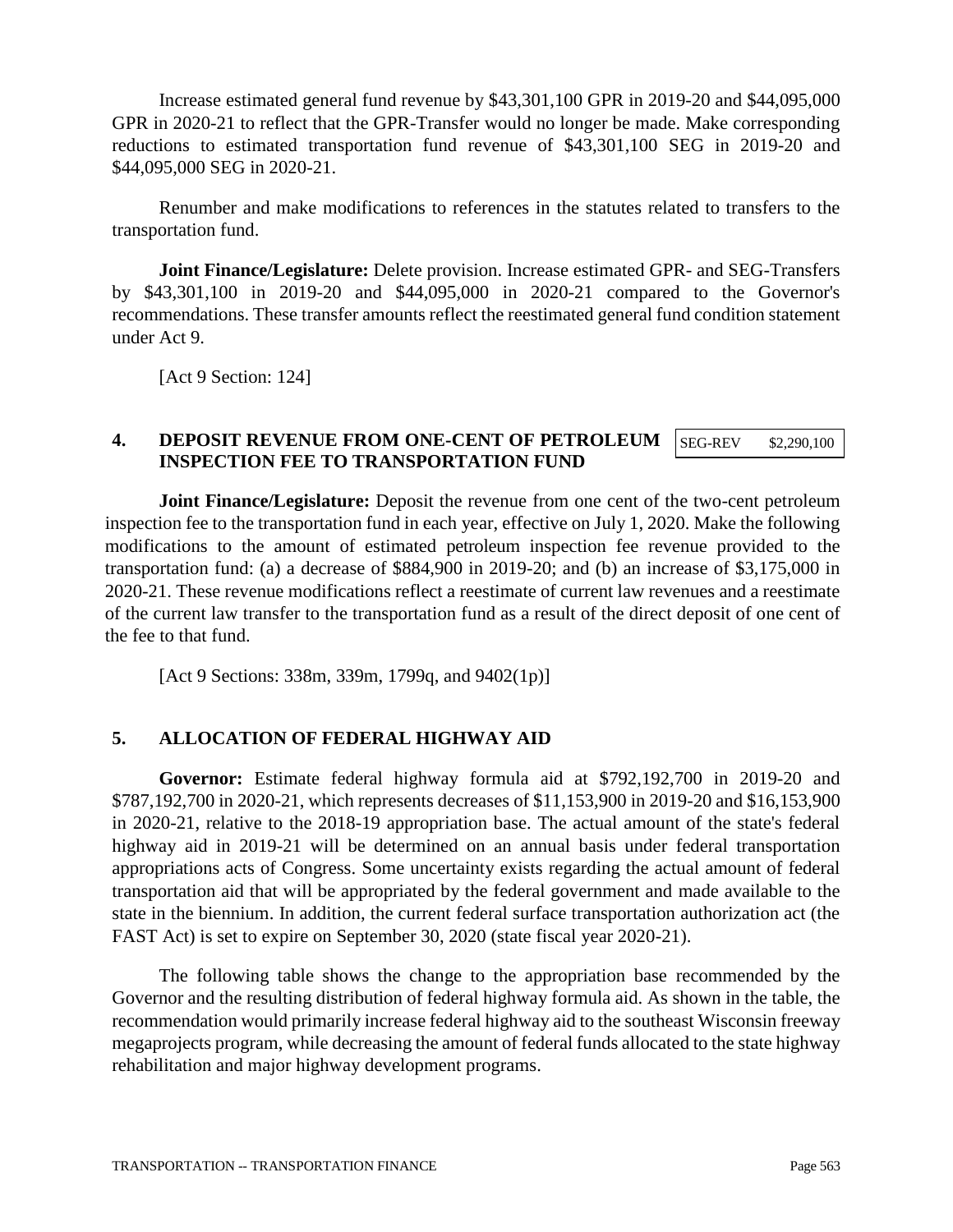|                                       |               |                | Change to Base   |               | Governor      |
|---------------------------------------|---------------|----------------|------------------|---------------|---------------|
| Appropriation                         | Base          | 2019-20        | 2020-21          | 2019-20       | 2020-21       |
|                                       |               |                |                  |               |               |
| State Highway Rehabilitation          | \$426,538,000 | $-$ \$813,900  | $-$ \$60,813,900 | \$425,724,100 | \$365,724,100 |
| Major Highway Development             | 209,694,800   | $-21,993,700$  | $-18,593,700$    | 187,701,100   | 191,101,100   |
| <b>Local Transportation Facility</b>  |               |                |                  |               |               |
| <b>Improvement Assistance</b>         | 72,244,900    | $-6,400$       | $-6,400$         | 72,238,500    | 72,238,500    |
| Southeast Freeway Megaprojects        | 29,324,200    | 11,680,900     | 63,280,900       | 41,005,100    | 92,605,100    |
| Local Bridge Improvement              | 24,416,000    | 3.600          | 3,600            | 24,419,600    | 24,419,600    |
| Departmental Mgmt. and Ops.           | 15,201,100    | 130,600        | 130,600          | 15,331,700    | 15,331,700    |
| Congestion Mitigation/Air             |               |                |                  |               |               |
| <b>Quality Improvement</b>            | 10,719,000    | 0              | 0                | 10,719,000    | 10,719,000    |
| <b>Transportation Alternatives</b>    | 7,049,300     | 0              | $\Omega$         | 7,049,300     | 7,049,300     |
| <b>Administration and Planning</b>    | 3,693,300     | $-84.800$      | $-84,800$        | 3,608,500     | 3,608,500     |
| <b>Railroad Crossing Improvements</b> | 3,291,800     | $\Omega$       | 0                | 3,291,800     | 3,291,800     |
| Highway System Mgmt. and Ops.         | 1,174,200     | $-70,200$      | $-70,200$        | 1,104,000     | 1,104,000     |
| Total                                 | \$803,346,600 | $-$11.153.900$ | $-$16,153,900$   | \$792,192,700 | \$787,192,700 |

**Joint Finance/Legislature:** Accept the Governor's estimate of federal highway aid, but modify the appropriation of this aid, as compared to the Governor's budget recommendations, as shown in the following table.

|                                      |               | Governor      | Change to Bill |                |               | Legislature/Act 9 |
|--------------------------------------|---------------|---------------|----------------|----------------|---------------|-------------------|
| <b>Appropriation</b>                 | 2019-20       | 2020-21       | 2019-20        | 2020-21        | 2019-20       | 2020-21           |
|                                      |               |               |                |                |               |                   |
| State Highway Rehabilitation         | \$425,724,100 | \$365,724,100 | \$20,000,000   | \$85,529,400   | \$445,724,100 | \$451,253,500     |
| Major Highway Development            | 187,701,100   | 191.101.100   | $-20,000,000$  | $-20,000,000$  | 167,701,100   | 171,101,100       |
| <b>Local Transportation Facility</b> |               |               |                |                |               |                   |
| <b>Improvement Assistance</b>        | 72,238,500    | 72,238,500    | $\mathbf{0}$   | $\Omega$       | 72,238,500    | 72,238,500        |
| Southeast Freeway Megaprojects       | 41,005,100    | 92,605,100    | $\mathbf{0}$   | $-65,529,400$  | 41,005,100    | 27,075,700        |
| Local Bridge Improvement             | 24,419,600    | 24,419,600    | $\mathbf{0}$   | $\theta$       | 24,419,600    | 24,419,600        |
| Departmental Mgmt. and Ops.          | 15,331,700    | 15,331,700    | $\theta$       | 0              | 15,331,700    | 15,331,700        |
| <b>Congestion Mitigation/Air</b>     |               |               |                |                |               |                   |
| <b>Quality Improvement</b>           | 10,719,000    | 10,719,000    | $\theta$       | $\overline{0}$ | 10,719,000    | 10,719,000        |
| <b>Transportation Alternatives</b>   | 7,049,300     | 7,049,300     | $\mathbf{0}$   | $\Omega$       | 7,049,300     | 7,049,300         |
| <b>Administration and Planning</b>   | 3,608,500     | 3,608,500     | 0              | $\Omega$       | 3,608,500     | 3,608,500         |
| Railroad Crossing Improvements       | 3,291,800     | 3,291,800     | $\theta$       | $\Omega$       | 3,291,800     | 3,291,800         |
| Highway System Mgmt. and Ops.        | 1,104,000     | 1,104,000     | 0              | $\Omega$       | 1,104,000     | 1,104,000         |
| Total                                | \$792,192,700 | \$787,192,700 | \$0            | \$0            | \$792,192,700 | \$787,192,700     |

# **6. PROPOSED INCREASES TO TRANSPORTATION TAXES AND FEES** [LFB Paper 695]

Under the Governor's recommendations and under Act 9, a number of changes would be made to transportation fund taxes and fees. The following tables summarize the fiscal effect of these changes, which are described in more detail in subsequent entries.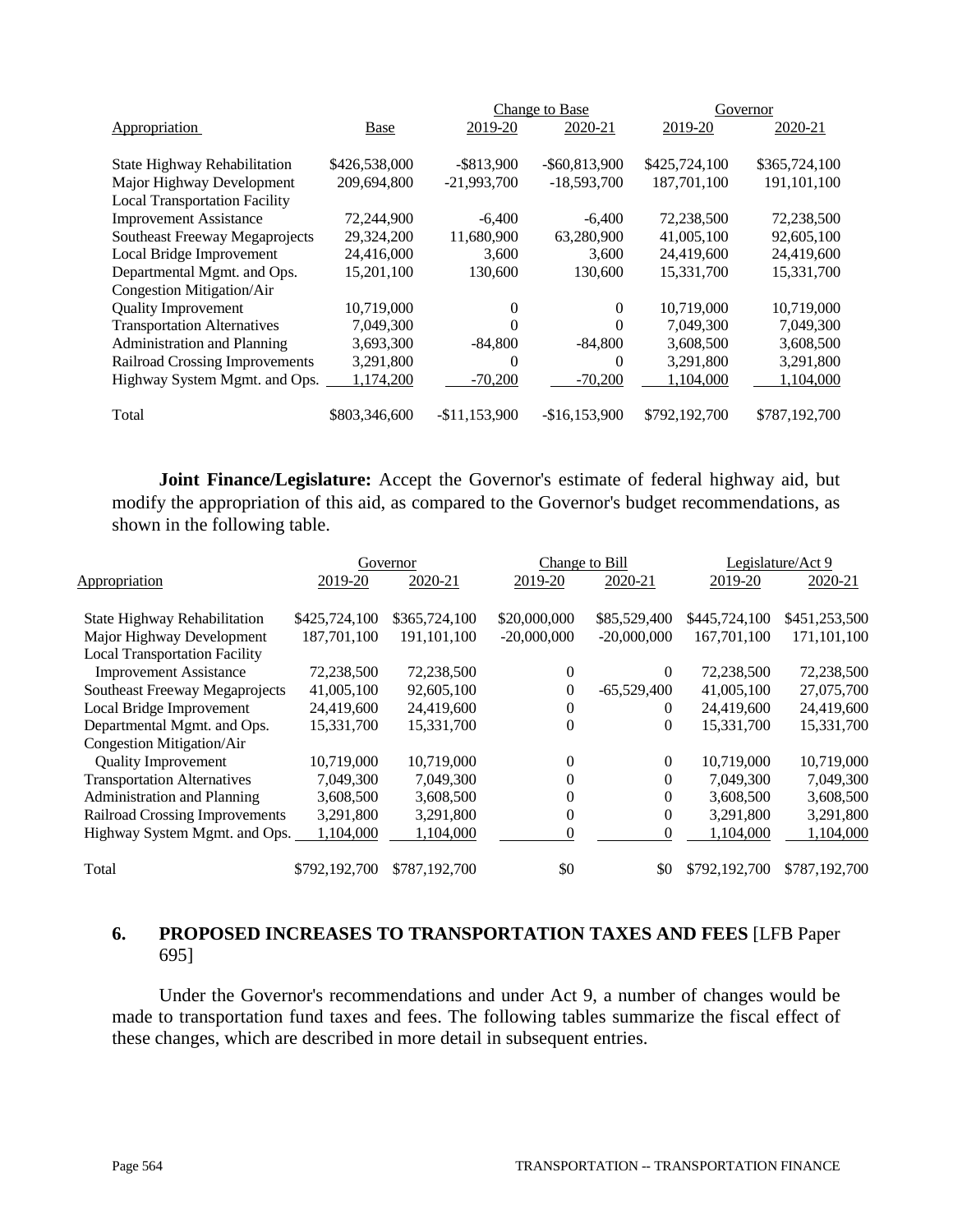#### **Transportation Taxes and Fees -- Governor's Recommendations**

| <b>Tax and Fee Changes</b>                            | 2019-20       | 2020-21       | Biennium      |
|-------------------------------------------------------|---------------|---------------|---------------|
| Motor Vehicle Fuel Tax Rate $(8¢$ per Gallon)         | \$207,351,000 | \$277,573,800 | \$484,924,800 |
| Annual Indexing of Motor Vehicle Fuel Tax Rate        | 6.911.700     | 34,696,700    | 41,608,400    |
| Heavy Truck Fees (27% Increase)                       | 15,579,800    | 20,773,100    | 36,352,900    |
| Vehicle Title Fees (\$10 Increase)                    | 15,314,100    | 20,418,800    | 35,732,900    |
| Hybrid-Electric Vehicle Definition (\$75 Annual fee)* | 3,070,200     | 6,675,100     | 9,745,300     |
| Total                                                 | \$248,226,800 | \$360,137,500 | \$608,364,300 |

#### **Transportation Taxes and Fees -- Act 9**

| Tax and Fee Changes                                                                   | 2019-20       | 2020-21       | Biennium      |
|---------------------------------------------------------------------------------------|---------------|---------------|---------------|
| Vehicle Title Fees (\$95 Increase)<br>Gross Vehicle Weight Registration Fee (\$100) - | \$114,662,600 | \$158,251,000 | \$272,913,600 |
| Trucks Not Exceeding 10,000 Pounds                                                    | 10,902,500    | 14,775,700    | 25,678,200    |
| Automobile Registration Fee (\$10 Increase)                                           | 28,010,100    | 37,307,500    | 65,317,600    |
| Hybrid-Electric Vehicle Definition*                                                   | 4,605,300     | 6,675,100     | 11,280,400    |
| Motor Vehicle Fuel Supplier Admin. Allowance                                          | 2,800,000     | 5,700,000     | 8,500,000     |
| Motor Fuel Evaporation Loss Allowance                                                 | 2.100.000     | 4.200,000     | 6,300,000     |
| Total                                                                                 | \$163,080,500 | \$226,909,300 | \$389,989,800 |

 \*A \$75 fee on certain hybrid-electric vehicles was enacted under 2017 Act 59, that the Department was unable to assess on these vehicles. Act 9's modification to the definition of a hybrid-electric vehicle addresses this issue and will enable DOT to begin assessing the existing \$75 fee on hybrid-electric passenger vehicles.

## **7. MOTOR VEHICLE FUEL TAX RATE INCREASE** [LFB Paper 695]

| Governor              | Jt. Finance/Leg.<br>$(Chg. to Base)$ $(Chg. to Gov)$ | <b>Net Change</b> |
|-----------------------|------------------------------------------------------|-------------------|
| SEG-REV \$484,924,800 | $-$ \$484,924,800                                    | \$0               |

Governor: Increase the motor vehicle fuel tax rate (gasoline, gasoline blended with ethanol, and diesel) by eight cents per gallon resulting in a rate of 38.9 cents per gallon, effective October 1, 2019. The current motor vehicle fuel tax rate has been in effect since April 1, 2006, when the final annual indexing adjustment increased the rate to the current 30.9 cents per gallon rate.

Increase estimated transportation fund revenues by \$207,351,000 in 2019-20 and \$277,573,800 in 2020-21. Lower revenues in the first year compared to the second year reflect that the eight cent rate increase would only be in effect for the final nine months of 2019-20.

The current law provisions related to the floor tax would apply to the proposed rate change. Under current law, on the date any motor vehicle rate change becomes effective, a floor tax is imposed on any motor vehicle fuel held for sale or resale on which the prior motor vehicle fuel tax rate has already been imposed. The amount of the floor tax is determined by multiplying the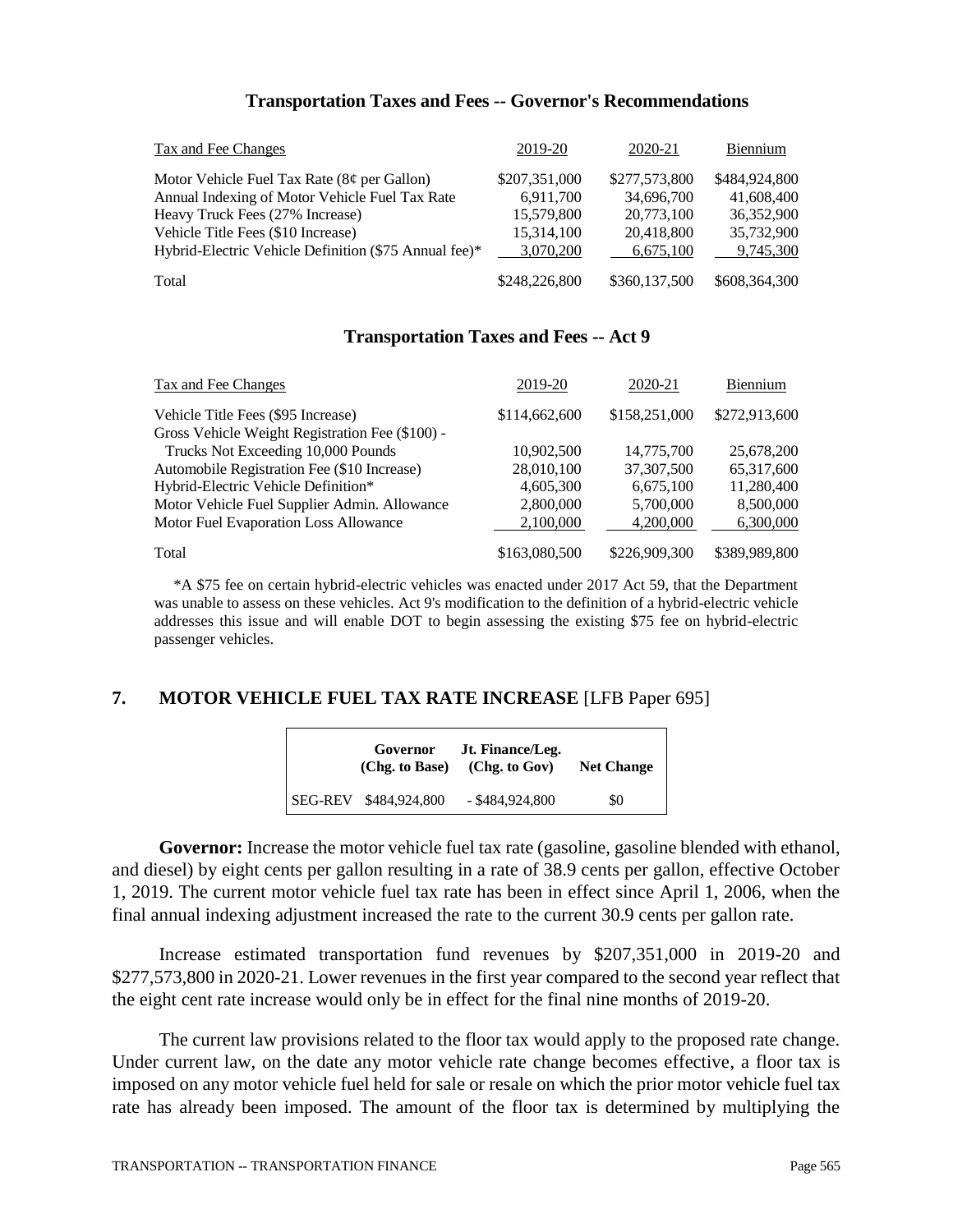number of gallons of motor vehicle fuel being held in inventory on which the prior tax rate has been paid by the difference between that rate already paid and the new rate. The Governor's recommendations did not include any revenues associated with the imposition of the floor tax.

Repeal the obsolete current law provision that specifies the imposition of a one-cent per gallon motor vehicle fuel tax rate increase on November 1, 1997.

**Joint Finance/Legislature:** Delete provision.

# **8. ANNUAL INDEXING OF MOTOR VEHICLE FUEL TAX RATE** [LFB Paper 695]

|  | Governor             | Jt. Finance/Leg.<br>$(Chg. to Base)$ $(Chg. to Gov)$ | <b>Net Change</b> |
|--|----------------------|------------------------------------------------------|-------------------|
|  | SEG-REV \$41,608,400 | $-$ \$41,608,400                                     | \$0               |

**Governor:** Restore the annual indexing of the state motor vehicle fuel tax rate by adjusting the tax rate on April 1, of each year, based on the annual average change in the consumer price index (CPI). The last indexing adjustment to the state's motor vehicle fuel tax rate occurred on April 1, 2006.

Increase estimated transportation fund revenue by \$6,911,700 in 2019-20 and \$34,696,700 in 2020-21 to reflect the estimated increases in the motor vehicle fuel tax rate due to the reinstatement of the indexing provision. The estimated revenue would be based on two indexing adjustments, which would increase the fuel tax rate from 38.9 cents per gallon (a rate that includes the eight cent per gallon statutory increase included in the Governor's recommended budget, effective October 1, 2019) to an estimated 39.7 cents per gallon (0.8 cent increase) on April 1, 2020 and to an estimated 40.5 cents per gallon (0.8 cent increase) on April 1, 2021.

The indexing formula would include two steps. First, an inflation adjustment factor is calculated by dividing the annual average CPI for all urban consumers, U.S. city average, as determined by the U.S. Department of Labor, for the previous year by the annual average CPI for the year before the previous year. For example, to calculate the April 1, 2020, inflation adjustment factor, the 2019 annual average CPI would be divided by the 2018 annual average CPI. Second, the new fuel tax rate would be calculated by multiplying the existing fuel tax rate by the inflation adjustment factor and rounding the result to the nearest tenth of a cent.

The current law provisions related to the floor tax would apply to the proposed fuel tax rate indexing adjustments under this provision. The Governor's recommendations did not include any revenues associated with the imposition of the floor tax.

**Joint Finance/Legislature:** Delete provision.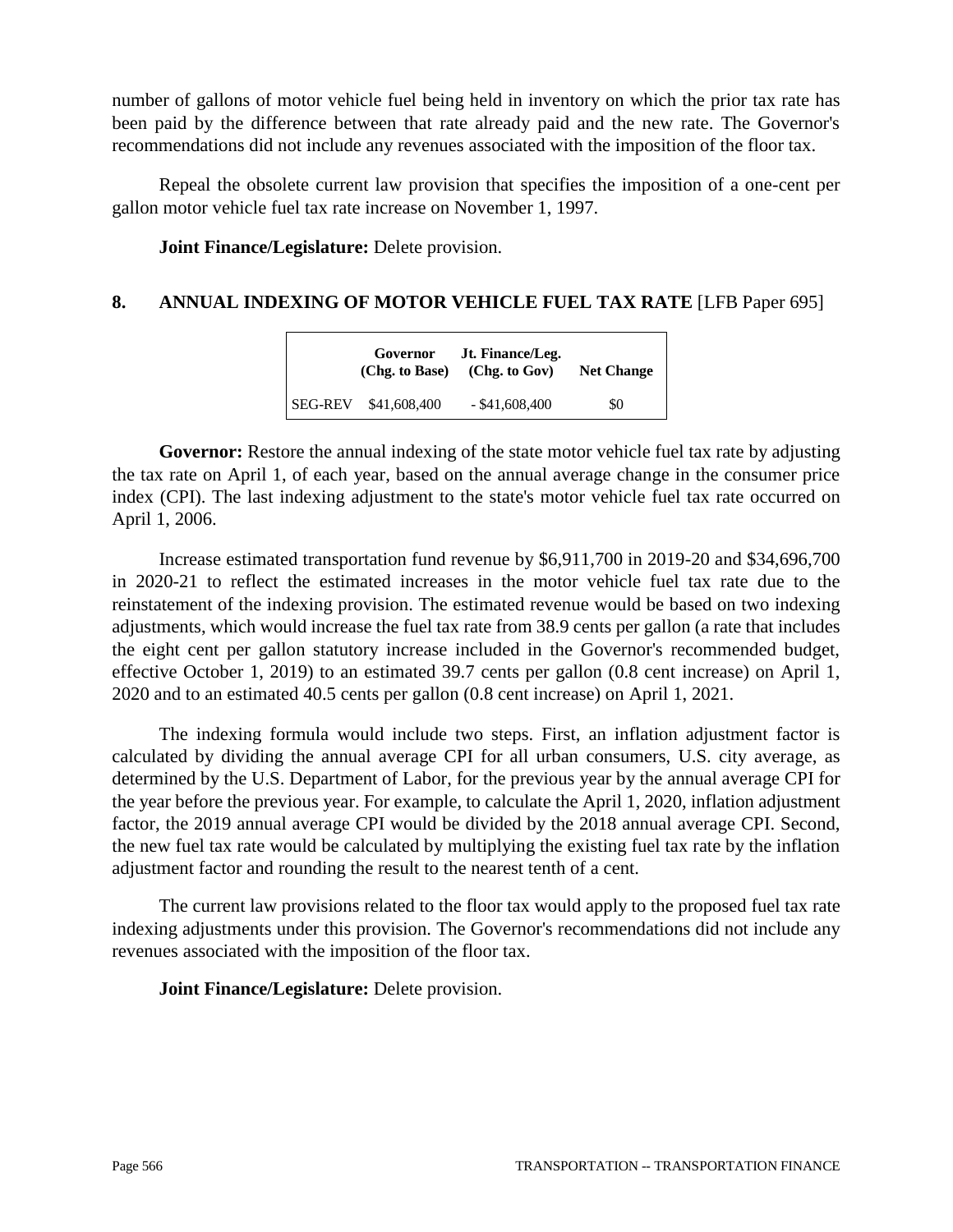#### **9. INCREASE AUTOMOBILE REGISTRATION FEE** [LFB Paper 695] SEG-REV \$65,317,600

**Joint Finance/Legislature:** Increase the annual vehicle registration fee for automobiles by \$10, from \$75 to \$85, effective October 1, 2019. Increase estimated transportation fund revenue by \$28,010,100 SEG-REV in 2019-20 and \$37,307,500 SEG-REV in 2020-21.

**Veto by Governor [E-70]:** Delete the applications "received by" phrasing included in the initial applicability section of the bill as passed. As a result, the fee increase would first apply to applications for original vehicle registrations or renewal registrations on October 1, 2019.

[Act 9 Sections: 1986s and 9344(4o)]

[Act 9 Vetoed Section: 9344(4o)]

# **10. INCREASE TO REGISTRATION FEES FOR VEHICLES REGISTERING BASED ON GROSS VEHICLE WEIGHT** [LFB Paper 695]

| Governor             | Jt. Finance/Leg. | Veto           | <b>Net Change</b> |
|----------------------|------------------|----------------|-------------------|
| (Chg. to Base)       | (Chg. to Gov)    | (Chg. to Leg.) |                   |
| SEG-REV \$36,352,900 | $-$ \$17,859,500 | \$7,184,800    | \$25,678,200      |

**Governor:** Increase the following registration fees for motor vehicles that are registered based on gross vehicle weight, as shown in the table below. Increase estimated transportation fund revenue by \$15,579,800 in 2019-20 and by \$20,773,100 in 2020-21.

| Gross Weight Not      |             |                 |                     |
|-----------------------|-------------|-----------------|---------------------|
| Exceeding (in Pounds) | Current Fee | <b>Increase</b> | <b>Proposed Fee</b> |
| 4,500                 | \$75        | \$21            | \$96                |
| 6,000                 | 84          | 23              | 107                 |
| 8,000                 | 106         | 29              | 135                 |
| 10,000                | 155         | 42              | 197                 |
| 12,000                | 209         | 57              | 266                 |
| 16,000                | 283         | 77              | 360                 |
| 20,000                | 356         | 97              | 453                 |
| 26,000                | 475         | 129             | 604                 |
| 32,000                | 609         | 165             | 774                 |
| 38,000                | 772         | 209             | 981                 |
| 44,000                | 921         | 249             | 1,170               |
| 50,000                | 1,063       | 288             | 1,351               |
| 54,000                | 1,135       | 307             | 1,442               |
| 56,000                | 1,209       | 327             | 1,536               |
| 62,000                | 1,367       | 370             | 1,737               |
| 68,000                | 1,543       | 417             | 1,960               |
| 73,000                | 1,755       | 474             | 2,229               |
| 76,000                | 2,081       | 562             | 2,643               |
| 80,000                | 2,560       | 692             | 3,252               |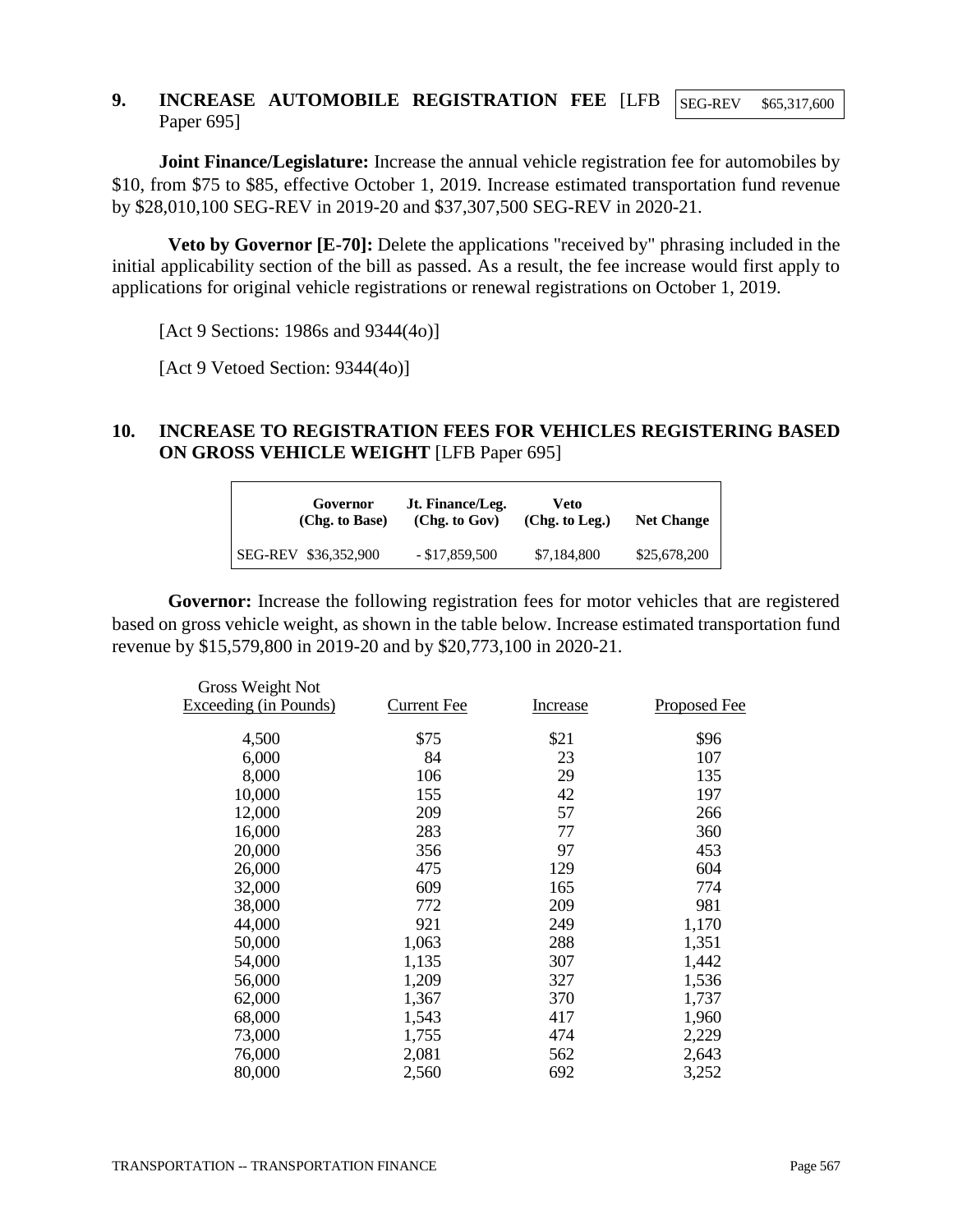The administration indicates that it intended the above registration fee modifications (a 27% increase) to apply only to vehicles with gross weights in excess of 8,000 pounds. As drafted, the bill would increase fees by the amounts shown for vehicles lighter than the 8,000 pound threshold, which includes a variety of lower-weight vehicle types, such as sport utility vehicles, pick-up trucks, and vans. The estimated revenue associated with the proposed fee change reflects the administration's intent to increase only the fees on vehicles with gross weights in excess of 8,000 pounds. A modification to the bill would be needed to capture the administration's intent.

Specify that these increased fee amounts would first apply to an application for registration received by DOT on the effective date of the bill. However, the estimated revenues in the bill associated with this provision appear to reflect nine months of collections in 2019-20.

**Joint Finance/Legislature:** Delete the Governor's recommendation to increase registration fees for vehicles weighing 8,000 pounds or more. Instead, modify the annual registration fees for the following vehicle weight classes such that the fee amount due for each of the affected classes would be \$100, as shown the table below. Increase estimated transportation fund revenue by \$7,874,900 SEG-REV in 2019-20 and by \$10,618,500 SEG-REV in 2020-21. [As compared to the bill, this would reduce estimated revenue by \$7,704,900 in 2019-20 and by \$10,154,600 in 2020-21.] Specify that these provisions would first apply to vehicle registration applications on October 1, 2019.

|                      |                    |        |              | <b>Estimated Revenue</b> |              |
|----------------------|--------------------|--------|--------------|--------------------------|--------------|
| Gross Vehicle Weight |                    |        |              | Change to Base           |              |
| Not Exceeding        | <b>Current Fee</b> | Change | Proposed Fee | 2019-20                  | 2020-21      |
| $4,500$ lbs.         | \$75               | \$25   | \$100        | \$4,592,700              | \$6,224,300  |
| 6,000                | 84                 | 16     | 100          | 6,309,800                | 8,551,400    |
| 8,000                | 106                | -6     | 100          | $-1,060,100$             | $-1,436,800$ |
| 10,000               | 155                | $-55$  | 100          | $-1,967,500$             | $-2,720,400$ |
|                      |                    |        |              | \$7,874,900              | \$10,618,500 |

**Vetoes by Governor [E-62 and E-70]:** Retain the vehicle fee increases for vehicles between 4,500 and 8,000 pounds in gross vehicle weight, but delete the registration fee reductions for the two, heavier gross vehicle weight categories. The partial veto has the effect of increasing estimated transportation fund revenue, as compared to the bill, by \$3,027,600 in 2019-20 and by \$4,157,200 in 2020-21. Delete the applications "received by" phrasing related to the initial applicability of the provision. As a result, the fee increases would first apply to an application for vehicle registration on October 1, 2019.

| Gross Vehicle Weight | Fee Amounts |       |  |
|----------------------|-------------|-------|--|
| Not Exceeding        | Prior Law   | Act 9 |  |
| 4,500 lbs.           | \$75        | \$100 |  |
| 6,000                | 84          | 100   |  |
| 8,000                | 106         | 106   |  |
| 10,000               | 155         | 155   |  |

[Act 9 Sections: 1988b, 9344(1), and 9444(2p)]

[Act 9 Vetoed Sections: 1988b and 9344(1)]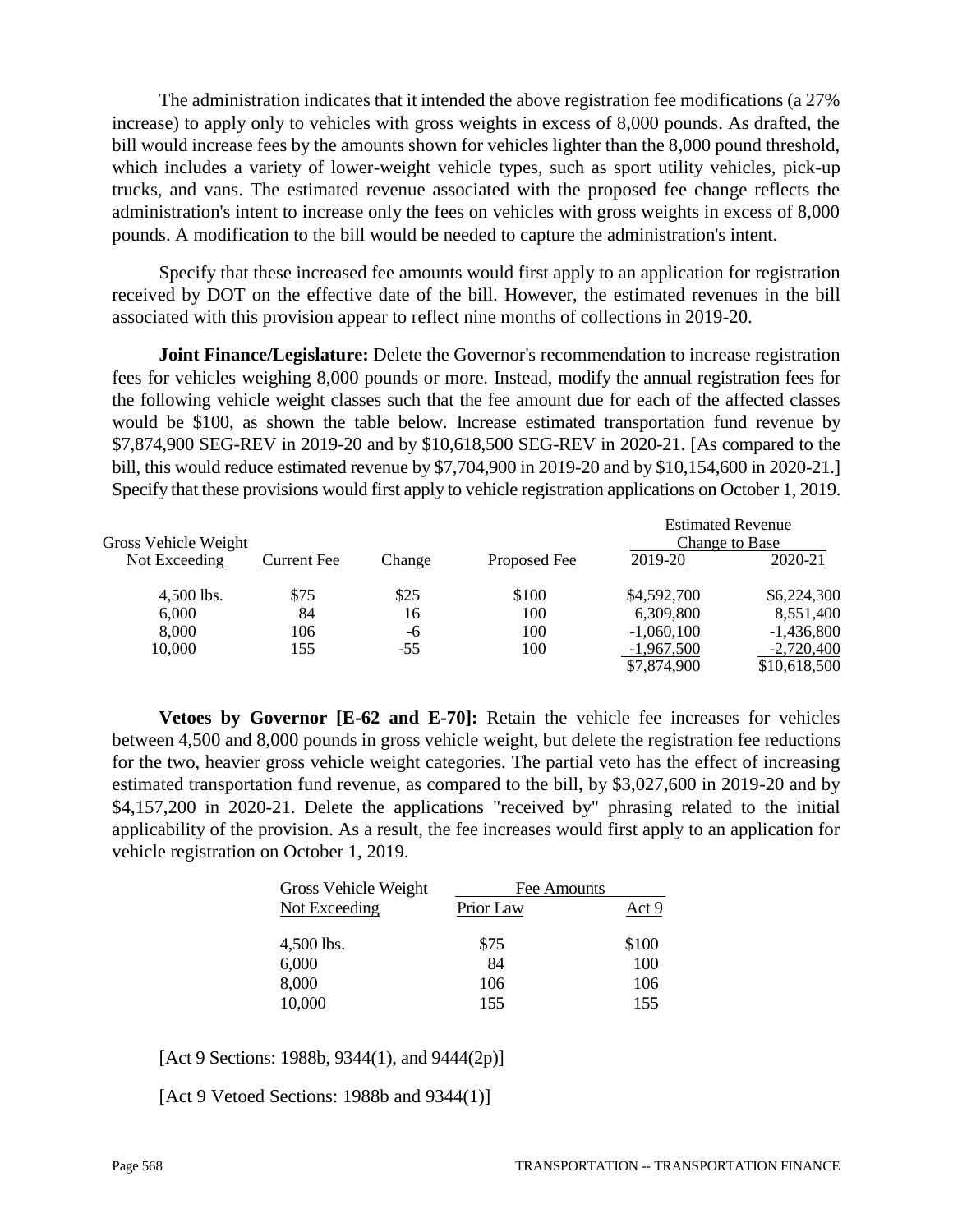### **11. INCREASE VEHICLE TITLE FEES** [LFB Paper 695]

|                | Governor<br>(Chg. to Base) | Jt. Finance/Leg.<br>(Chg. to Gov) | <b>Net Change</b> |
|----------------|----------------------------|-----------------------------------|-------------------|
| <b>SEG-REV</b> | \$35,732,900               | \$237,180,700                     | \$272,913,600     |

Governor: Increase the base motor vehicle title and title transfer fees (currently \$62) by \$10. Increase estimated transportation fund revenue by \$15,314,100 in 2019-20 and \$20,418,800 in 2020-21. Under current law, motor vehicles registered in the state must be titled. The Department issues certificates of title and charges a related fee when a vehicle owner assumes ownership of a new vehicle (the title fee) and after ownership of a currently titled vehicle is transferred (the title transfer fee). Under the proposed increase, the base fee amounts due for these transactions would increase to \$72.

Under current law, a supplemental fee of \$7.50 is also charged for both title and title transfer transactions, for a total amount due of \$69.50. The total amount due for each transaction type under the proposed \$10 increase would be \$79.50.

The increase to these fees would become effective on the general effective date of the bill. However, the estimated revenues in the bill associated with this provision appear to reflect nine months of collections in 2019-20.

**Joint Finance/Legislature:** Modify the Governor's recommendation to instead increase the fee for an initial vehicle title or title transfer transaction by \$95, effective October 1, 2019. This action would increase the total amount of these fees (inclusive of the supplemental fees) to \$164.50. Increase estimated transportation fund revenue by \$114,662,600 SEG-REV in 2019-20 and \$158,251,000 SEG-REV in 2020-21. Compared to the Governor's recommendations, this would be an increase of \$99,348,500 in 2019-20 and \$137,832,200 in 2020-21 associated with vehicle title and title transfer fees.

[Act 9 Sections: 1990, 1991, and 9344(3o)]

# **12. HYBRID-ELECTRIC VEHICLE FEE DEFINITION** [LFB Paper 696]

|                | Governor<br>(Chg. to Base) | Jt. Finance/Leg.<br>(Chg. to Gov) | <b>Net Change</b> |
|----------------|----------------------------|-----------------------------------|-------------------|
| <b>SEG-REV</b> | \$9,745,300                | \$1,535,100                       | \$11,280,400      |

**Governor:** Amend the definition of a hybrid-electric vehicle to mean a vehicle that is capable of using both electricity and gasoline, diesel fuel, or alternative fuel to propel the vehicle. Increase estimated transportation fund revenue by \$3,070,200 in 2019-20 and \$6,675,100 in 2020- 21.

2017 Act 59 created a \$75 fee for hybrid-electric passenger vehicles and a \$100 fee for nonhybrid, electric passenger vehicles. These supplementary fees are in addition to the existing, required annual registration fees, and were to be imposed beginning January 1, 2018. A hybrid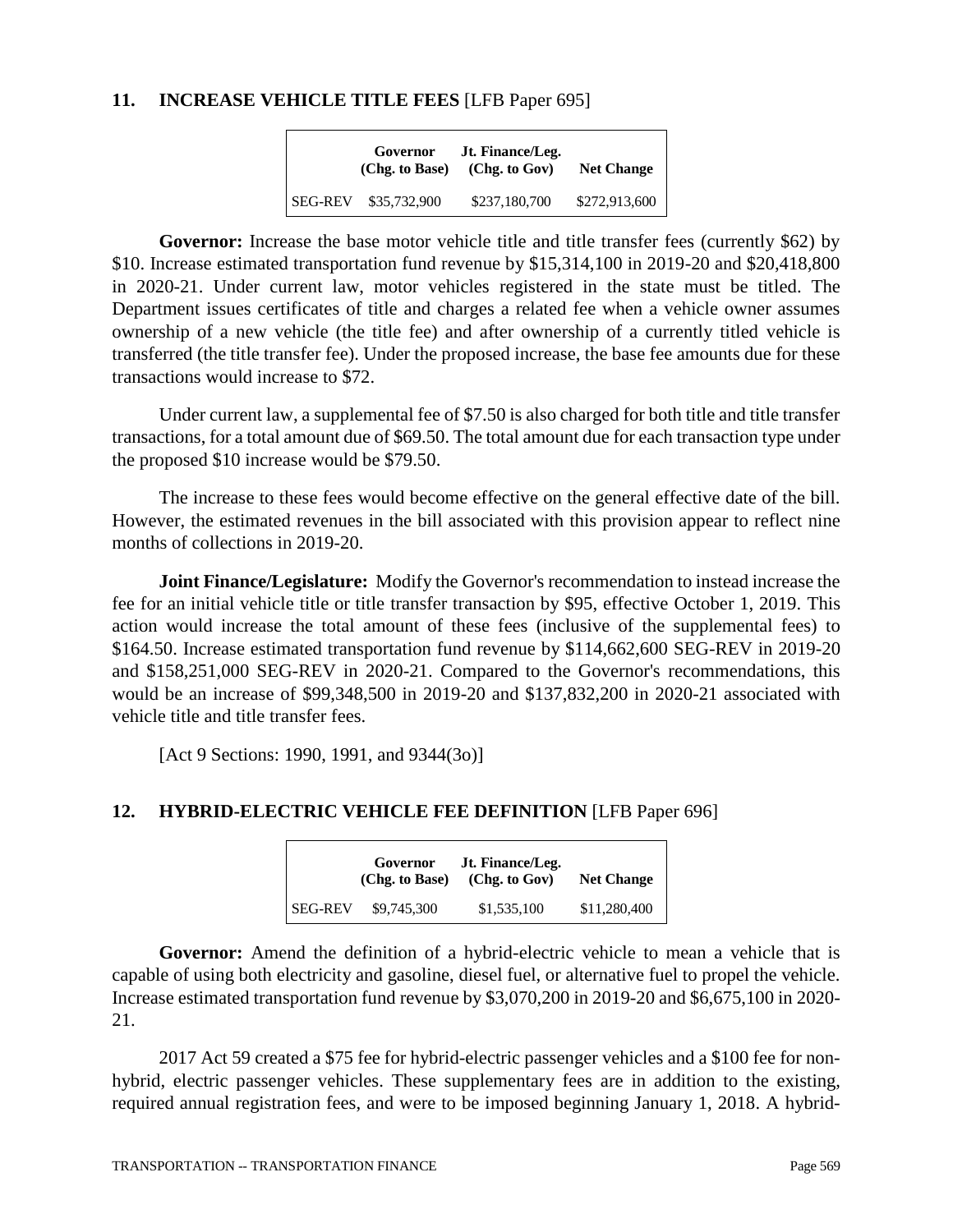electric vehicle is currently defined as capable of using gasoline, diesel fuel, or alternative fuel to propel the vehicle, but that is propelled to a significant extent by an electric motor that draws electricity from a battery that has a capacity of not less than four-kilowatt hours and may be capable of being recharged from an external source of electricity.

The Department has subsequently determined that it is unable to identify by vehicle identification number the subset of hybrid-electric vehicles that have batteries with more than fourkilowatt hours of capacity. As a result, the Department is only assessing the \$100 fee on electric ("non-hybrid, electric") vehicles, which can be identified. The proposed modification to the definition would allow DOT to collect the \$75 annual fee for hybrid-electric passenger vehicles without reference to battery capacity and would become effective on the general effective date of the bill. However, the estimated revenues in the bill associated with this provision appear to reflect six months of collections in 2019-20.

**Joint Finance/Legislature:** Modify the effective date of the provision to be October 1, 2019. Increase estimated transportation fund revenue by \$1,535,100 in 2019-20, as compared to the Governor's recommendation, to reflect nine months of collections in 2019-20.

[Act 9 Sections: 1987 and 9444(2f)]

# **13. ELIMINATE LICENSED MOTOR VEHICLE FUEL SUPPLIER ADMINISTRATIVE ALLOWANCE**

|                | <b>Jt. Finance</b> | Assembly/Leg.<br>(Chg. to Base) (Chg. to Jt. Finance) (Chg. to Leg.) Net Change | Veto        |             |
|----------------|--------------------|---------------------------------------------------------------------------------|-------------|-------------|
| <b>SEG-REV</b> | \$19,700,000       | $-$ \$19,700,000                                                                | \$8,500,000 | \$8,500,000 |

**Joint Finance:** Eliminate the 1.35% administrative allowance that a licensed motor vehicle fuel supplier may deduct when remitting the fuel tax on gasoline to the Department of Revenue, effective October 1, 2019. Increase estimated transportation fund revenue by \$8,400,000 SEG-REV in 2019-20 and by \$11,300,000 SEG-REV in 2020-21.

**Assembly/Legislature:** Modify the provisions of the substitute amendment relating to the motor vehicle fuel supplier administrative allowance as follows: (a) specify that the current law administrative allowance, which totals 1.35%, would be reduced to 0.675%, rather than being eliminated; and (b) specify that the reduction in the administrative allowance percentage would first be effective on the January 1, 2023, rather than October 1, 2019, as specified under the substitute amendment. This would result in no additional motor vehicle fuel tax revenue in the biennium associated with this provision.

**Veto by Governor [E-64]:** Delete "4 years" from the provision, which would make the provision effective on January 1, 2020. Compared to the bill, as passed by the Legislature, increase estimated transportation fund revenues by \$2,800,000 in 2019-20 and \$5,700,000 in 2020-21.

[Act 9 Sections: 1066ed, 1066fd, and 9437(5f)]

[Act 9 Vetoed Section: 9437(5f)]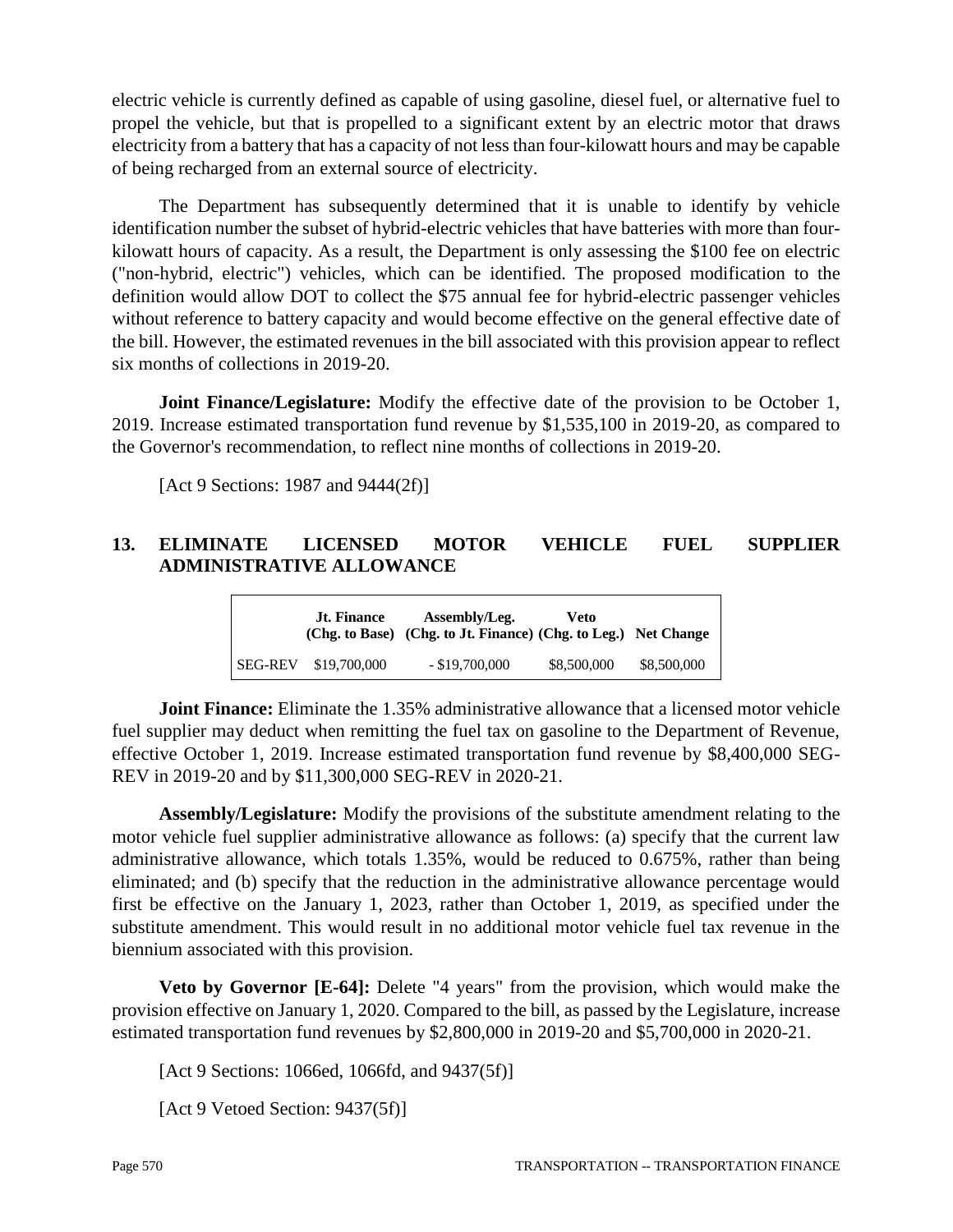#### **14. ELIMINATE RETAILER REFUNDS FOR EVAPORATION**

| <b>Jt. Finance</b>  | Assembly/Leg.<br>(Chg. to Base) (Chg. to Jt. Finance) Net Change |             |
|---------------------|------------------------------------------------------------------|-------------|
| SEG-REV \$7,300,000 | $-$ \$1,000,000                                                  | \$6,300,000 |

**Joint Finance:** Eliminate the 0.5% refund of the motor vehicle fuel tax paid on gasoline received into a service station operator's storage facilities to cover shrinkage and evaporation losses. Specify that a refund may not be claimed for fuel purchased after September 30, 2019. Increase estimated transportation fund revenue by \$3,100,000 SEG-REV in 2019-20 and by \$4,200,000 SEG-REV in 2020-21.

**Assembly/Legislature:** Specify that the elimination of the evaporation refund for fuel retailers would first apply to fuel purchased after December 31, 2019, rather than September 30, 2019, as specified under the substitute amendment. This would reduce estimated revenues associated with this provision by \$1,000,000 in 2019-20.

[Act 9 Sections: 311m, 1067i, 1067j, 1067p, and 9437(6f)]

### **15. MILEAGE-BASED FEE STUDY**

**Joint Finance:** Provide the Department \$2,500,000 SEG in 2019-20 to do the following: (a) enter into a contract not to exceed \$2,500,000 for a mileage-based fee study that would outline the policies, procedures, and operations needed to implement such fees; and (b) a traffic and revenue analysis associated with such fees. Require the firm under contract for this study to report its findings to DOT and each house of the Legislature by December 1, 2022. Require DOT to submit a recommendation on an implementation plan for a mileage-based fee to the Joint Committee on Finance by January 1, 2023. Specify that if the Committee modifies and approves the proposed plan, the Department would only be able to implement the mileage-based fee as modified by the Committee. Specify that if the Committee approves a mileage-based fee structure, there would be created within DOT a Division of Innovative Transportation Finance Systems, which would report directly to the DOT Secretary. Specify that this Division would administer any mileage-based fee structure approved by the Committee.

**Assembly/Legislature:** Specify that the mileage-based fee study required of DOT would also include the study of tolling. Delete provisions that would enable DOT to submit a recommendation to the Joint Committee on Finance regarding the implementation of a mileagebased fee. Delete the provision that would enable the Committee to approve, or modify and approve, the implementation of a mileage-based fee and the Department's authority to implement such a fee at the Committee's directive. Instead, following submission of a mileage-based fee and tolling study report to the Legislature, which would be required no later than December 1, 2022, require the Department's next subsequent biennial budget request include a recommendation regarding tolling and mileage-based fees.

**Veto by Governor [E-61]:** Delete all of the study-related requirements, but retain the

SEG \$2,500,000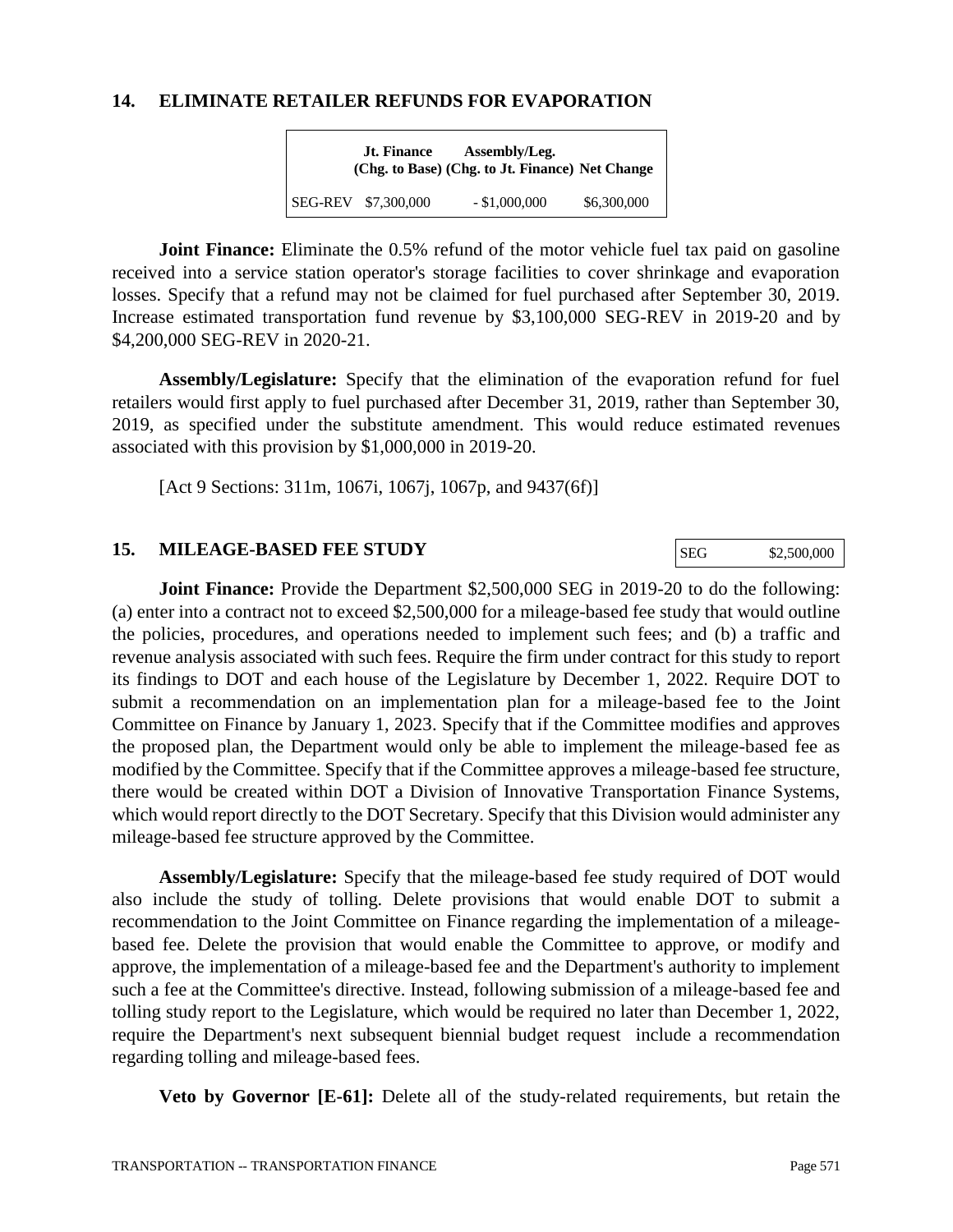\$2,500,000 of associated funding in the Department's management and operations appropriation.

[Act 9 Vetoed Section: 1082m]

# **16. TRANSPORTATION-RELATED BOND SUMMARY**

The following table summarizes the biennial usage of bonds for transportation projects in the 2017-19 biennium, under the Governor's 2019-21 recommendations, and Act 9, by type of bond and program or project. The amounts shown for the use of transportation revenue bonds reflect both the amount authorized and the SEG-S appropriations for the two programs using these bonds. These projects may be initially financed through a temporary use of cash balances from the respective funds. Eventually, bonds are sold to replenish those balances and this becomes the ultimate financing source for these projects.

|                                                         |               | Governor                   | Act 9                      |
|---------------------------------------------------------|---------------|----------------------------|----------------------------|
|                                                         | 2017-19       | 2019-21                    | 2019-21                    |
| <b>Transportation Fund-Supported,</b>                   |               |                            |                            |
| <b>General Obligation Bonds</b>                         |               |                            |                            |
| <b>Freight Rail Preservation</b>                        | \$12,000,000  | \$30,000,000               | \$30,000,000               |
| <b>Harbor Assistance</b>                                | 14,100,000    | 39,000,000                 | 32,000,000                 |
| High-Cost Bridge*                                       |               | $-10,000,000$              | $-10,000,000$              |
| Major Interstate Bridges                                | 0             | 27,000,000                 | 27,000,000                 |
| Southeast Wisconsin Freeway Megaprojects                |               | 65,000,000                 | 95,000,000                 |
| Subtotal                                                | \$26,100,000  | \$151,000,000              | \$174,000,000              |
| <b>Transportation Revenue Bonds</b>                     |               |                            |                            |
| Major Highway Development                               | \$114,820,000 | \$133,174,600              | \$142,254,600              |
| <b>Administrative Facilities</b>                        | 9,080,000     | 9,080,000                  |                            |
| Subtotal                                                | \$123,900,000 | \$142,254,600              | \$142,254,600              |
| <b>General Fund-Supported, General Obligation Bonds</b> |               |                            |                            |
| Southeast Wisconsin Freeway Megaprojects                | \$252,400,000 | \$0                        | \$0                        |
| Passenger Rail Development**<br>Subtotal                | \$0           | 45,000,000<br>\$45,000,000 | 10,000,000<br>\$10,000,000 |
| Total                                                   | \$402,400,000 | \$338,254,600              | \$326,254,600              |

 \*Bonds were authorized for the Hoan Bridge project in Milwaukee County, which has been completed. The reduction eliminates \$10.0 million of remaining unused authority.

\*\*Debt service paid under Building Commission's capital improvement and other public purposes debt service appropriation.

# **17. TRANSPORTATION REVENUE BOND AUTHORIZATION**

**Governor:** The Governor's recommendation would provide transportation revenue bond authority of \$142,254,600, reflecting the planned use of revenue bonds for major highway development projects (for fiscal effect, see "State Highway Program") and administrative facilities construction projects (for fiscal effect, see "Departmentwide") in the 2019-21 biennium.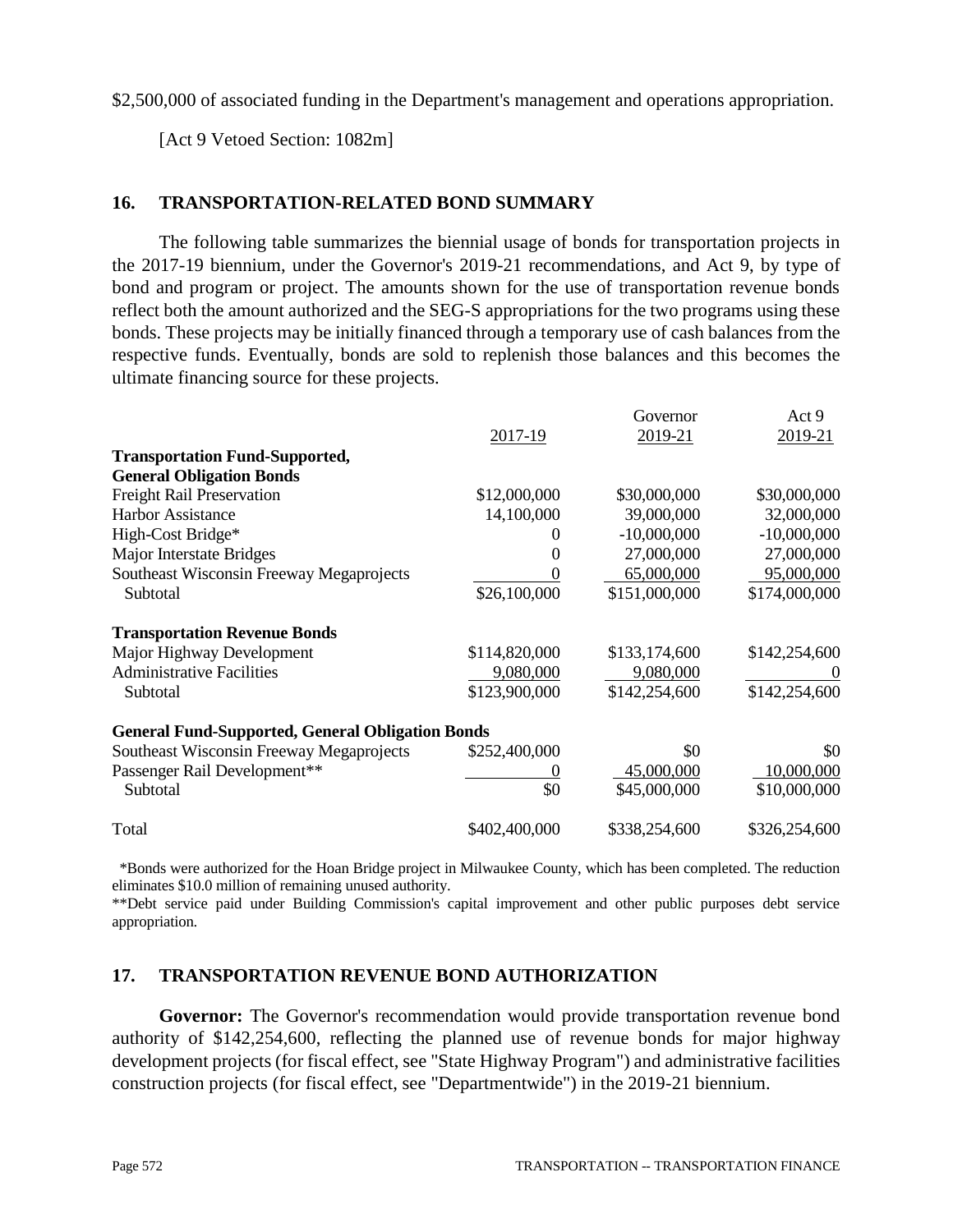In February, 2019, the Building Commission approved the issuance of \$123,900,000 of previously authorized, but unissued transportation revenue bonds. Following the issuance of these bonds (before accounting for any potential premiums), the remaining revenue bond authority is expected to total \$86,306,000. This balance, along with the Governor's recommended increase in revenue bond authority, would result in the availability of \$228,560,600 in ongoing authority. Of this total, \$142,254,600 would be appropriated in the 2019-21 biennium, as follows: (a) \$66,587,300 annually for the major highway development program; and (b) \$4,540,000 annually for administrative facility construction projects. Estimated debt service associated with previously authorized bonds, as well as this new bonding authority, are shown in a separate item.

**Joint Finance:** Authorize the entire \$142,254,600 in revenue bonds recommended by the Governor for major highway development projects. Require DOT to use up to \$9,080,000 of existing revenue bond authority or proceeds to fund administrative funding projects.

**Assembly/Legislature:** Modify the bonding recommended to include the incremental change to the existing revenue bond authorization, rather than the total bonding authorization for this purpose.

[Act 9 Section: 1082]

# **18. TRANSPORTATION-RELATED DEBT SERVICE SUMMARY**

This item summarizes the transportation fund-supported and general fund-supported debt service on transportation-related bonds under Act 9.

*Transportation Fund-Supported.* Estimated transportation fund-supported debt service on previously authorized bonds and the bonds authorized in the biennium would total \$391,102,400 in 2019-20 and \$412,542,700 in 2020-21. Reestimates of existing transportation fund-supported debt service on bonds issued for transportation purposes are shown in separate entries. The following table provides information on the estimates of transportation fund-supported debt service levels for each year of the 2017-19 biennium, as well for each year of the 2019-21 biennium under Act 9. Gross transportation fund revenue includes revenues from the transportation tax and fee increases for the 2019-21 biennium as well as the ongoing deposit or one cent of the petroleum inspection fee to the transportation fund under the Act.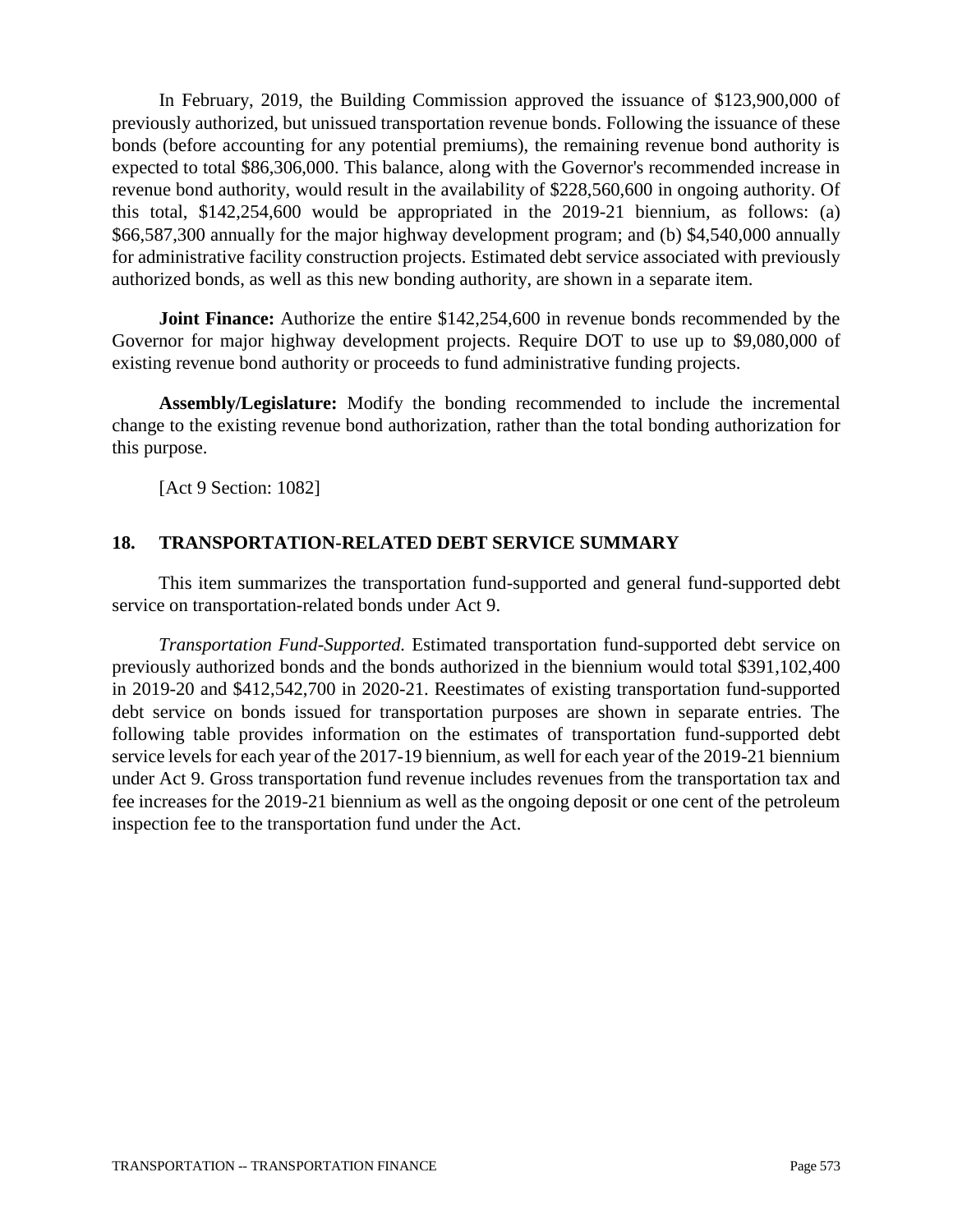### **Gross Transportation Fund Revenue\* (Excluding Federal Aid, Bond Revenue, and Transfers from Other Funds) and Transportation Fund-Supported Debt Service (\$ in Millions)**

| Fiscal Year | Transportation<br><b>Fund Debt Service</b> | Gross Transportation<br><b>Fund Revenue</b> | Debt Service as<br>% of Revenue |
|-------------|--------------------------------------------|---------------------------------------------|---------------------------------|
| 2017-18     | \$357.6                                    | \$1,913.6                                   | 18.7%                           |
| 2018-19     | 373.2                                      | 1,933.0                                     | 19.3                            |
| 2019-20     | 391.1                                      | 2,120.8                                     | 18.4                            |
| 2020-21     | 412.5                                      | 2,229.7                                     | 18.5                            |

\*Revenue is shown before the payment of revenue bond debt service and includes the direct deposit of one cent of the two-cent per gallon petroleum inspection fee to the transportation fund.

Note: Debt service and revenue values shown for 2017-18 are actual, while those values for other years are estimated and, for the 2019-21 biennium, reflect the provisions of Act 9.

*General Fund-Supported.* General fund-supported debt is not included in the above calculation of transportation fund-supported debt service as a percentage of transportation revenue. The reestimate of existing general fund-supported debt service on bonds issued for transportation purposes (\$120.1 million in 2019-20 and \$120.3 million in 2020-21) is shown in a separate entry.

#### **19. TRANSPORTATION REVENUE BOND DEBT SERVICE REESTIMATE** SEG-REV \$38,603,400

**Governor/Legislature:** Decrease estimated transportation fund revenue by \$11,687,800 in 2019-20 and \$26,915,600 in 2020-21 to reflect increases in the amount of vehicle registration and other pledged revenue needed to pay principal and interest on transportation revenue bonds. Of these amounts, \$889,100 in 2019-20 and \$6,596,500 in 2020-21 relate to the revenue bonds that would be authorized under the bill for major highway development purposes.

Revenue bond debt service is primarily paid from vehicle registration revenue prior to that revenue being deposited in the transportation fund. Consequently, these debt service payments are considered negative revenue rather than a transportation fund expenditure. Total transportation revenue bond debt service in 2018-19 is estimated at \$213,447,300, an amount that is projected to increase under the bill, as modified, to an estimated \$225,135,100 in 2019-20 and \$240,362,900 in 2020-21.

## **20. TRANSPORTATION FUND-SUPPORTED, GENERAL OBLIGATION BOND DEBT SERVICE REESTIMATE -- SOUTHEAST WISCONSIN FREEWAY AND HIGH-COST BRIDGE PROJECTS**

|            | Governor<br>(Chg. to Base) | Jt. Finance/Leg.<br>(Chg. to Gov) | <b>Net Change</b> |
|------------|----------------------------|-----------------------------------|-------------------|
| <b>SEG</b> | \$6,399,000                | \$100,100                         | \$6,499,100       |

**Governor:** Increase estimated transportation fund-supported, general obligation bond debt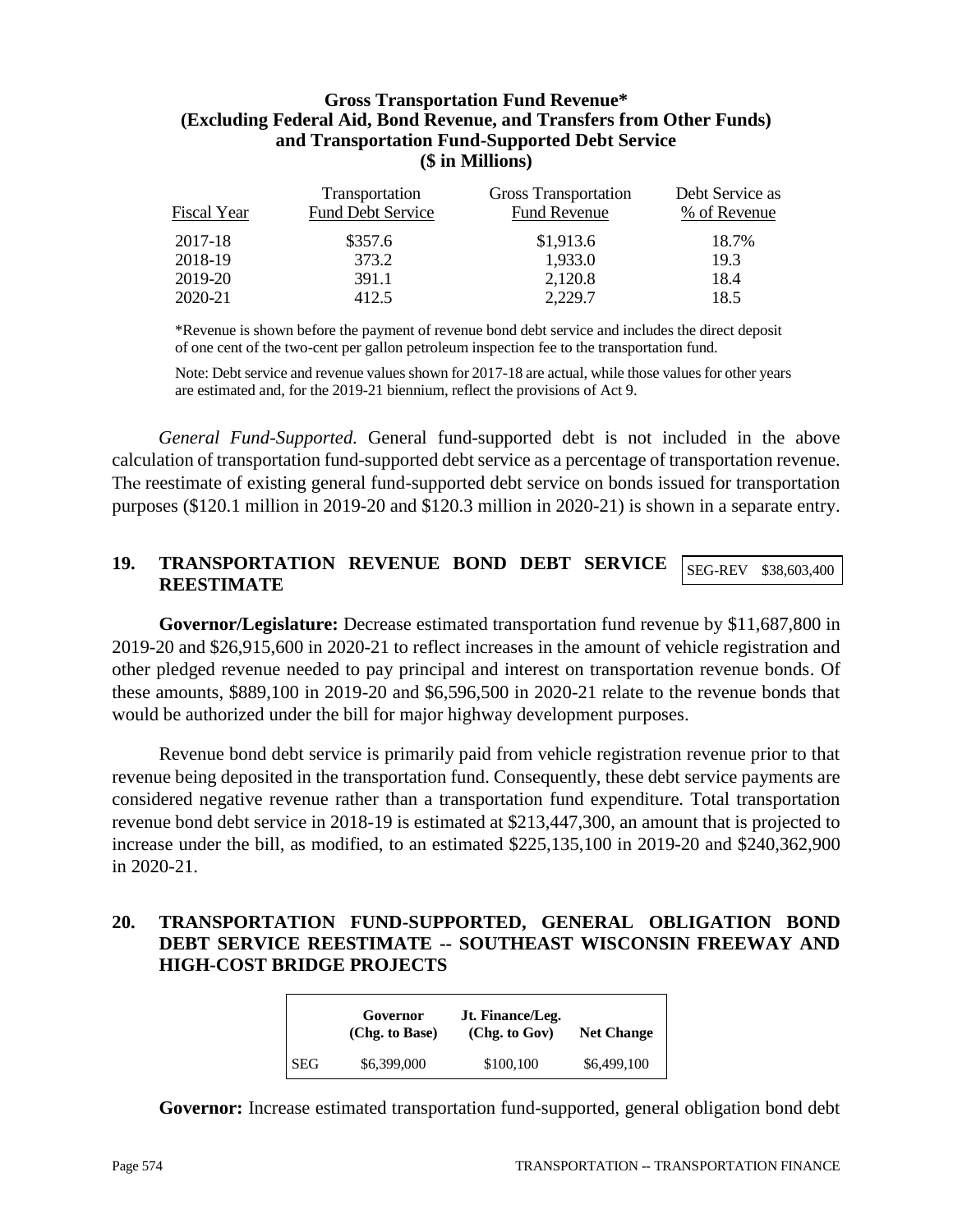service by \$2,219,500 in 2019-20 and \$4,179,500 in 2020-21 associated with existing bonds authorized for southeast Wisconsin freeway reconstruction and high-cost bridge projects. Base funding for these appropriations is \$93,363,700, and would increase to \$95,583,200 in 2019-20 and \$97,543,200 in 2020-21 under this reestimate.

Reestimate debt service as follows: (a) increase debt service due on existing bonds by \$2,219,500 in 2019-20 and \$4,073,300 in 2020-21; (b) increase debt service for bonds authorized in the bill for the Zoo Interchange project by \$106,200 in 2020-21.

**Joint Finance/Legislature:** Increase estimated debt service by \$100,100 in 2020-21 to reflect the higher bonding level for the Zoo Interchange project as compared to the bill. [The Joint Finance version of the bill would authorize \$30 million more in bonds for this project.

#### **21. EXISTING TRANSPORTATION FUND-SUPPORTED, GENERAL OBLIGATION BOND DEBT SERVICE REESTIMATE -- CONTINGENT HIGHWAY BONDS**  SEG \$2,693,200

**Governor/Legislature:** Decrease funding by \$878,100 in 2019-20 and increase funding by \$3,571,300 in 2020-21 to fund the estimated transportation fund-supported, general obligation bond debt service associated with existing bonds authorized for state highway rehabilitation and major highway development projects. No new bonds would be authorized associated with this bonding purpose under the bill. Base funding for this appropriation is \$12,546,100, and would decrease to \$11,668,000 in 2019-20 and increase to \$16,117,400 in 2020-21 under this reestimate.

# **22. TRANSPORTATION FUND-SUPPORTED, GENERAL OBLIGATION BOND DEBT SERVICE REESTIMATE -- OTHER PROJECTS**

|            | Governor<br>(Chg. to Base) | Jt. Finance/Leg.<br>(Chg. to Gov) | <b>Net Change</b> |
|------------|----------------------------|-----------------------------------|-------------------|
| <b>SEG</b> | \$3,993,700                | $-$ \$82,700                      | \$3,911,000       |

**Governor:** Increase estimated transportation fund-supported, general obligation bond debt service by \$2,104,000 in 2019-20 and \$1,889,700 in 2020-21 associated with existing bonds authorized for state highway rehabilitation, major highway development, freight rail preservation, harbor improvement projects, and department facilities and with those bonds that would be authorized under the bill. Combined base funding for these appropriations is \$56,612,100, and would increase to \$58,716,100 in 2019-20 and \$58,501,800 in 2020-21 under this reestimate.

Reestimate debt service as follows: (a) increase debt service due on existing bonds by \$2,104,000 in 2019-20 and \$1,151,300 in 2020-21; and (b) increase debt service due for the following bond purposes authorized under the bill by \$405,300 in 2020-21 for harbor assistance, by \$311,800 in 2020-21 for freight rail preservation, and by \$21,300 in 2020-21 for major interstate bridge reconstruction.

**Joint Finance/Legislature:** Reduce estimated debt service for harbor assistance bonds by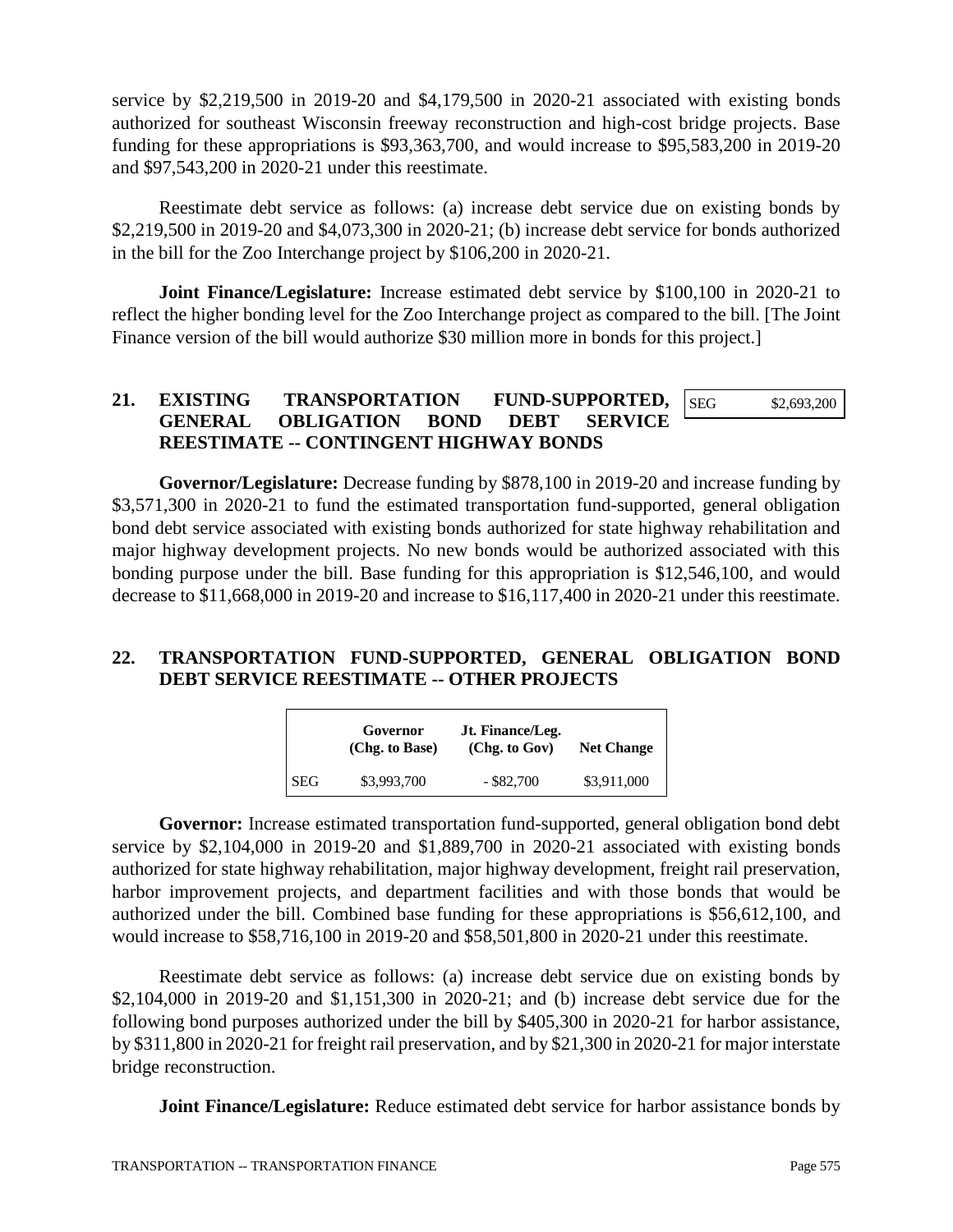\$82,700 in 2020-21. [The Joint Finance version of the bill would authorize \$7,000,000 less in bonds for the harbor assistance program.]

#### **23. EXISTING GENERAL FUND-SUPPORTED, GENERAL OBLIGATION BOND DEBT SERVICE REESTIMATE** GPR \$16,423,400

**Governor/Legislature:** Increase funding by \$8,144,200 in 2019-20 and by \$8,279,200 in 2020-21 to fund the reestimated debt service associated with existing general fund-supported, general obligation bonds authorized for state highway projects in previous biennia. None of the general fund-supported bonds authorized under the bill would affect the Department's GPR debt service appropriations. Base funding for this appropriation is \$111,794,800, and would increase to \$120,119,000 in 2019-20 and \$120,254,000 in 2020-21.

# **Local Transportation Aid**

#### **1. GENERAL TRANSPORTATION AIDS** [LFB Paper 710] SEG \$66,182,700

**Governor/Legislature:** Provide the following related to the general transportation aids program:

a. *County Aid.* Increase funding by \$2,777,400 in 2019-20 and \$11,109,400 in 2020-21 to fund a 10.0% increase to the calendar year general transportation aid distribution for counties for 2020 and thereafter. The current calendar year distribution for counties is currently equal to \$111,093,800. This would provide a calendar year distribution amount for counties equal to \$122,203,200 for 2020 and thereafter.

b. *Municipal Aid.* Increase funding by \$17,432,000 in 2019-20 and \$34,863,900 in 2020-21 to fund a 10.0% increase to the calendar year general transportation aid distribution for municipalities for 2020 and thereafter. The current calendar year distribution level for municipalities is currently equal to \$348,639,300. This would provide a calendar year distribution amount for municipalities equal to \$383,503,200 for 2020 and thereafter. Increase the mileage aid rate by 10.0% (from its current level of \$2,389 per mile) to \$2,628 per mile for calendar year 2020 and thereafter.

There are two basic formulas by which general transportation aid is distributed: (a) share of costs aid; and (b) mileage aid. Counties receive only share of costs aid, while municipalities (including towns) receive payments based on either share of costs aid or mileage aid, whichever is greater. Share of costs aid amounts are computed by multiplying each community's six-year average highway-related costs (2012 through 2017 for 2019 payments) by a statewide average cost-sharing percentage. Mileage aid (mostly received by towns) is computed by multiplying the number of miles of road or street under the jurisdiction of each municipality by a specified mileage rate.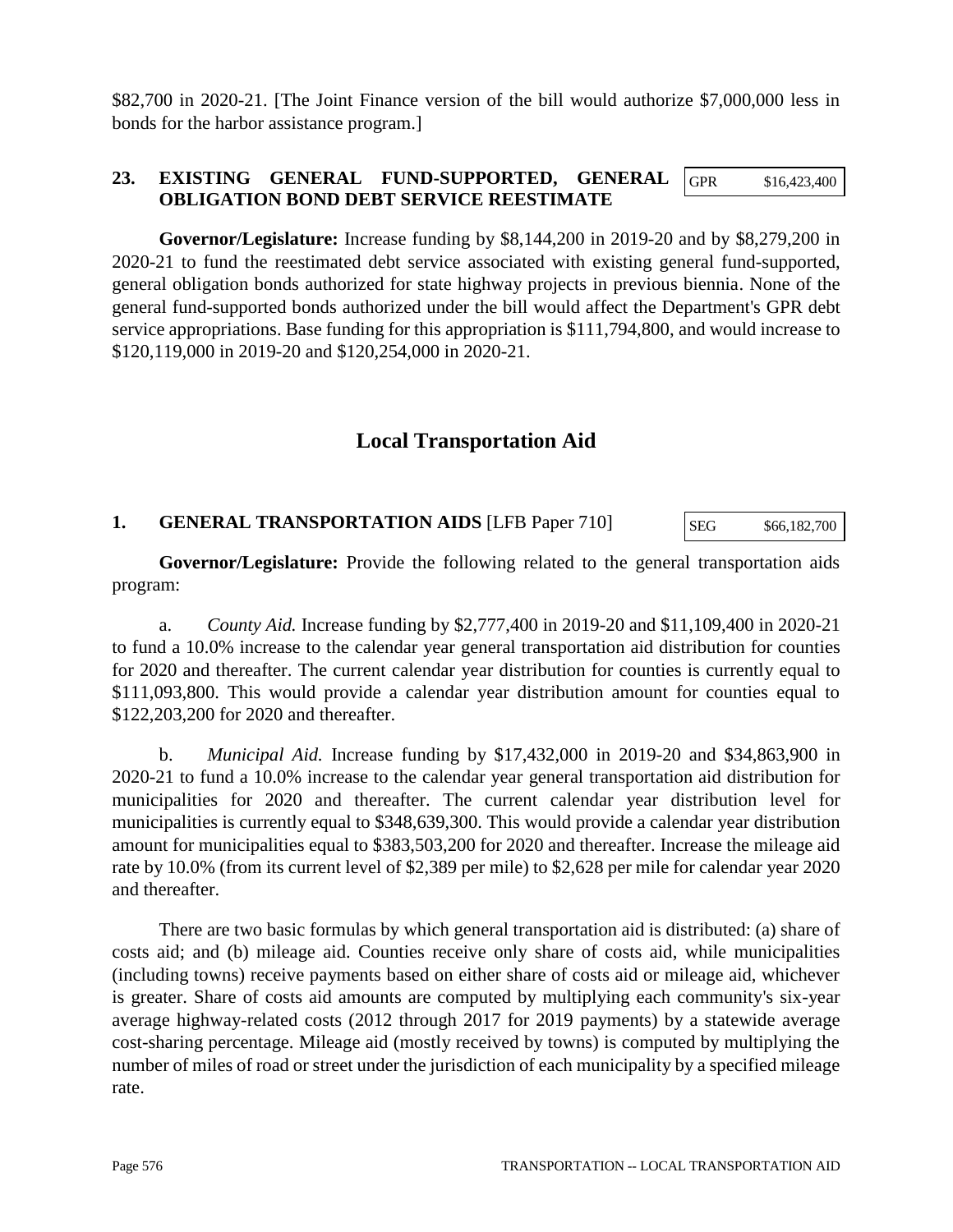Delete the statutory references to prior calendar year funding amounts for counties and municipalities, as well as the prior year mileage aid rate amounts for municipalities.

[Act 9 Sections: 1091, 1092, and 1093]

## **2. SUPPLEMENTAL TRANSPORTATION AID TO TOWNS**

**Assembly/Legislature:** Provide \$2,500,000 SEG annually from an annual, sum certain transportation fund appropriation to fund annual, supplemental mileage aid payments to towns that are currently limited by the 85% of three-year average cost limitation under the general transportation aid program. Require that each year any town subject to the 85% of three-year average cost limitation under the general transportation aid program would be eligible to receive a supplemental mileage aid payment under a separate appropriation. Specify that any supplemental aid payment, when combined with a town's general transportation aid payment, could not exceed 100% of that town's three-year average costs submitted under the general transportation aid program.

Set the statutory supplemental aid payment amount at \$2,500,000, to be paid on the first Monday in January, of each year from the newly-created annual appropriation capped at \$2,500,000 annually. Require DOT to provide an estimate of the supplemental mileage aid by October 1, of the year prior to the calendar year for which the aid would be provided. Direct DOT to calculate the road mileage of all towns limited by the 85% cost threshold under the general transportation aid program for each calendar year and then divide that mileage into the \$2.5 million statutory amount for this supplemental mileage aid program to calculate an initial supplemental mileage aid rate. Subsequently, require DOT continue to adjust this supplemental mileage aid rate for all towns that remain below 100% of their three-year average costs, until the entire \$2.5 million from the sum sufficient appropriation is expended, or each eligible town is funded at 100% of their three-year average costs for that calendar year (whichever occurs first). Specify that these provisions would not apply after June 30, 2021.

**Veto by Governor [E-66]:** Delete the requirement that DOT determine the aid amount to be awarded by October 1 of each year. The effect of the partial veto is to require DOT to determine aid amounts payable at any point prior to the calendar year in which the aid would be payable.

[Act 9 Sections: 182m and 1091m]

[Act 9 Vetoed Section: 1091m]

# **3. COUNTY FOREST ROAD AID**

**Joint Finance/Legislature:** Provide \$35,900 annually to the appropriation for county forest road aid and increase the rate per mile provided to counties eligible for this program to \$351 per mile (from \$336 per mile). Specify that these provisions would first apply on the effective date of the bill.

[Act 9 Section: 1096m]

SEG \$71,800

SEG \$5,000,000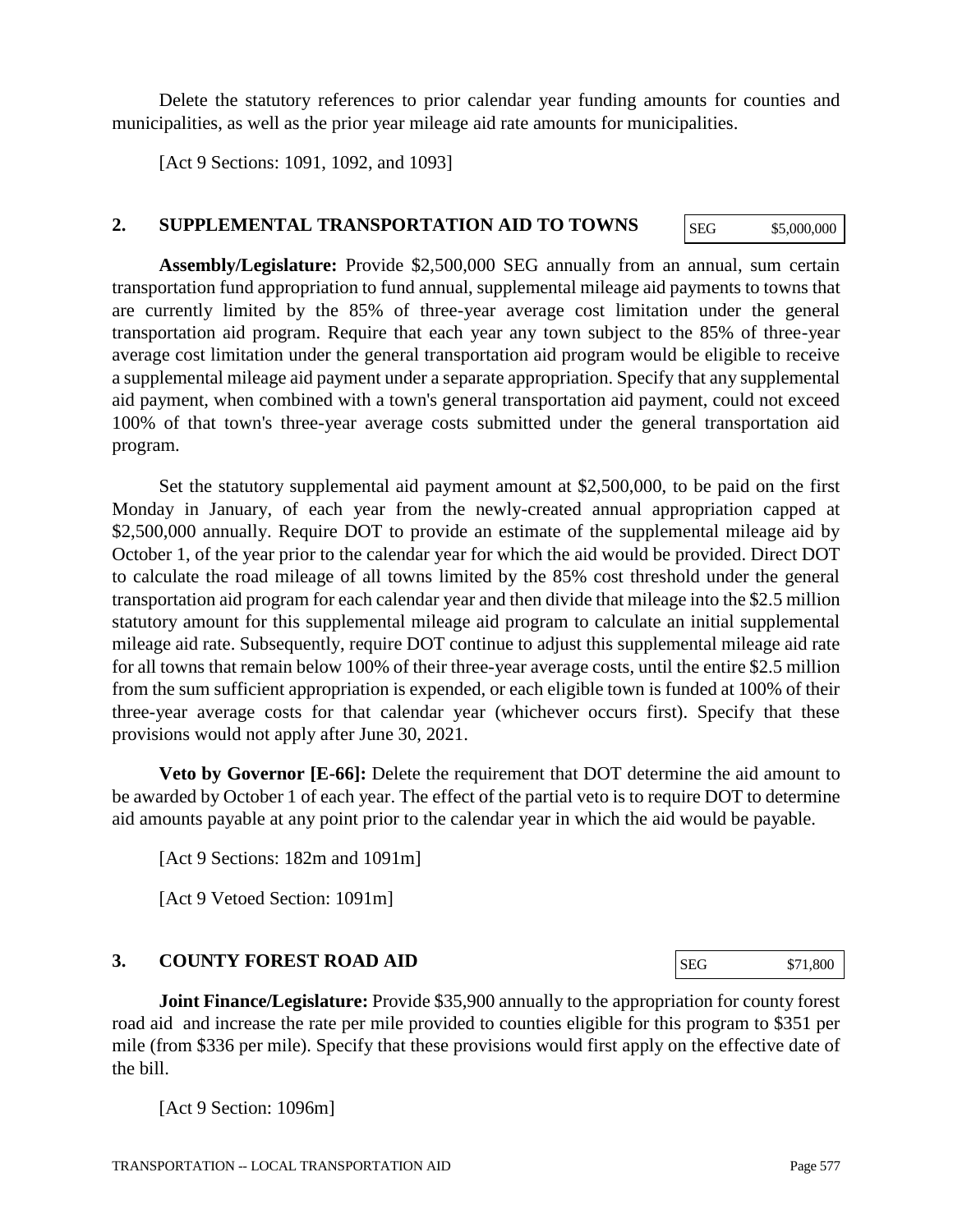# **4. MASS TRANSIT OPERATING ASSISTANCE** [LFB Paper 711]

|            | Governor<br>(Chg. to Base) | Jt. Finance/Leg.<br>(Chg. to Gov) | <b>Net Change</b> |
|------------|----------------------------|-----------------------------------|-------------------|
| <b>SEG</b> | \$13,842,400               | $-$ \$11,073,900                  | \$2,768,500       |

**Governor:** Provide \$2,768,600 in 2019-20 and \$11,073,800 in 2020-21 to provide a 10% increase in mass transit operating assistance to each tier of mass transit systems for calendar year 2020 and thereafter. Specify that the increase in funding would be distributed as follows: (a) \$1,604,900 in 2019-20 and \$6,419,400 in 2020-21 for Tier A-1 (Milwaukee County); (b) \$421,700 in 2019-20 and \$1,686,800 in 2020-21 for Tier A-2 (Madison); (c) \$612,200 in 2019-20 and \$2,448,700 in 2020-21 for Tier B transit systems (systems serving a population of 50,000 or more that are not in Tiers A-1 or A-2); and (d) \$129,800 in 2019-20 and \$518,900 in 2020-21 for Tier C transit systems (systems serving areas with population between 2,500 and 50,000).

Set the statutory calendar year distribution amounts for 2020 and thereafter at \$70,613,300 for Tier A-1, \$18,554,800 for Tier A-2, \$26,935,400 for Tier B, and \$5,707,800 for Tier C.

**Joint Finance/Legislature:** Decrease funding compared to the Governor by \$2,214,900 in 2019-20 and \$8,859,000 in 2020-21. This would provide an increase in base funding of \$553,700 in 2019-20 and \$2,214,800 in 2020-21 to fund a 2% increase in mass transit operating assistance to each tier of mass transit systems for calendar year 2020 and thereafter. Specify that the increase in funding would be distributed as follows: (a) \$321,000 in 2019-20 and \$1,283,900 in 2020-21 for Tier A-1; (b) \$84,300 in 2019-20 and \$337,400 in 2020-21 for Tier A-2; (c) \$122,400 in 2019- 20 and \$489,700 in 2020-21 for Tier B transit systems; and (d) \$26,000 in 2019-20 and \$103,800 in 2020-21 for Tier C transit systems.

Set the statutory calendar year distribution amounts for 2020 and thereafter at \$65,477,800 for Tier A-1, \$17,205,400 for Tier A-2, \$24,976,400 for Tier B, and \$5,292,700 for Tier C.

[Act 9 Sections: 1084 thru 1087]

# **5. TRANSIT CAPITAL ASSISTANCE GRANTS** [LFB Paper 711]

|            | Governor<br>(Chg. to Base) | Jt. Finance/Leg.<br>(Chg. to Gov) | <b>Net Change</b> |
|------------|----------------------------|-----------------------------------|-------------------|
| <b>SEG</b> | \$10,000,000               | $-$ \$10,000,000                  | \$0               |

**Governor:** Provide \$10,000,000 in 2020-21 to a newly-created continuing SEG appropriation for transit capital assistance grants. Require DOT to administer a transit capital assistance grant program and award grants to eligible applicants for the replacement of public transit vehicles. Specify that DOT would be required to establish criteria for awarding grants under the newly-created transit capital assistance grant program. This would establish base level funding at \$10,000,000 annually for these grants in future biennia.

Define "eligible applicant" to mean a local public body in an urban area that is served by an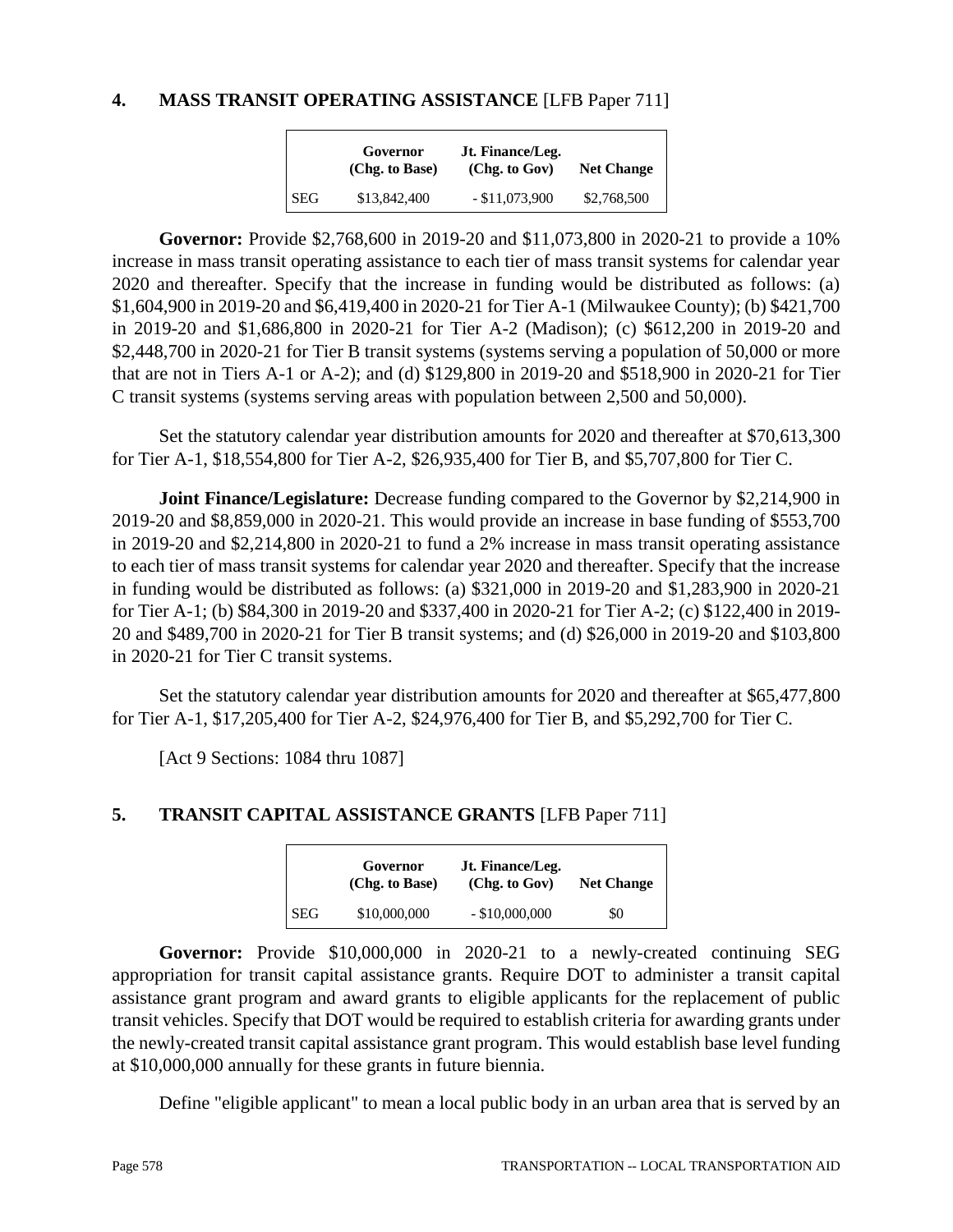urban mass transit system incurring an operating deficit. Specify that "public transit vehicle" would mean any vehicle used for providing transportation service to the general public that is eligible for replacement as an eligible mitigation action established under the Volkswagen settlement.

**Joint Finance/Legislature:** Delete provision.

# **6. VOLKSWAGEN SETTLEMENT -- TRANSIT CAPITAL ASSISTANCE** [LFB Paper 505]

**Governor:** Reestimate Volkswagen settlement funds by \$4,000,000 in 2019-20 and by -\$21,000,000 in 2020-21, which would result in estimated funding of \$25,000,000 in 2019-20 and \$0 in 2020-21. Specify that the Department of Administration (DOA) allocate 60% of available grant funding for replacement of public transit vehicles, and 40% for installation of charging stations for electric vehicles. Provide that the DOA Secretary may adjust the allocation if necessary. Repeal the restriction that DOA provide no more than \$32 million in transit capital assistance grants.

Repeal the requirement that use of Volkswagen settlement funds for replacement of state fleet vehicles take precedence over transit capital assistance grants. Further, repeal the restriction that no more than \$21 million of Volkswagen settlement funds be expended in 2017-18. [See "Miscellaneous Appropriations."]

**Joint Finance/Legislature:** Delete the Governor's recommendation. Instead, provide the same level of Volkswagen settlement funding as the Governor (\$25,000,000 in 2019-20 and \$0 in 2020-21) but require DOA to allocate \$3,000,000 in settlement funding to award grants to school districts for the replacement of eligible school buses. Repeal the restriction that DOA provide no more than \$32,000,000 in transit capital assistance grants. The balance of the Volkswagen settlement funding remaining in the appropriation after the \$3,000,000 school bus allocation could be awarded for the replacement of eligible vehicles in the state fleet (as approved in the 2017-19 budget) and for grants under the transit capital grant program for the replacement of eligible transit vehicles. The balance of settlement funding would include the remaining \$22,000,000 appropriated under the bill, plus any settlement funds remaining at the end of the 2017-19 biennium.

**Veto by Governor [C-34]:** Modify the statutory language that created the school bus replacement program to: (a) delete the requirement that DOA allocate \$3,000,000 in settlement funding to award grants to the school bus replacement program; and (b) create a requirement that DOA establish a program to award grants of Volkswagen settlement funds from the settlement funds appropriation for alternative fuels. In the veto message, the Governor directs DOA "to allocate up to \$10,000,000 of the settlement funds to this revised grant program for electric vehicle charging stations, and at least \$15,000,000 for the transit capital assistance grant program under s. 16.047(4m)."

[Act 9 Sections: 55, 55c, and 292]

[Act 9 Veto Sections: 55c and 9101(2i)]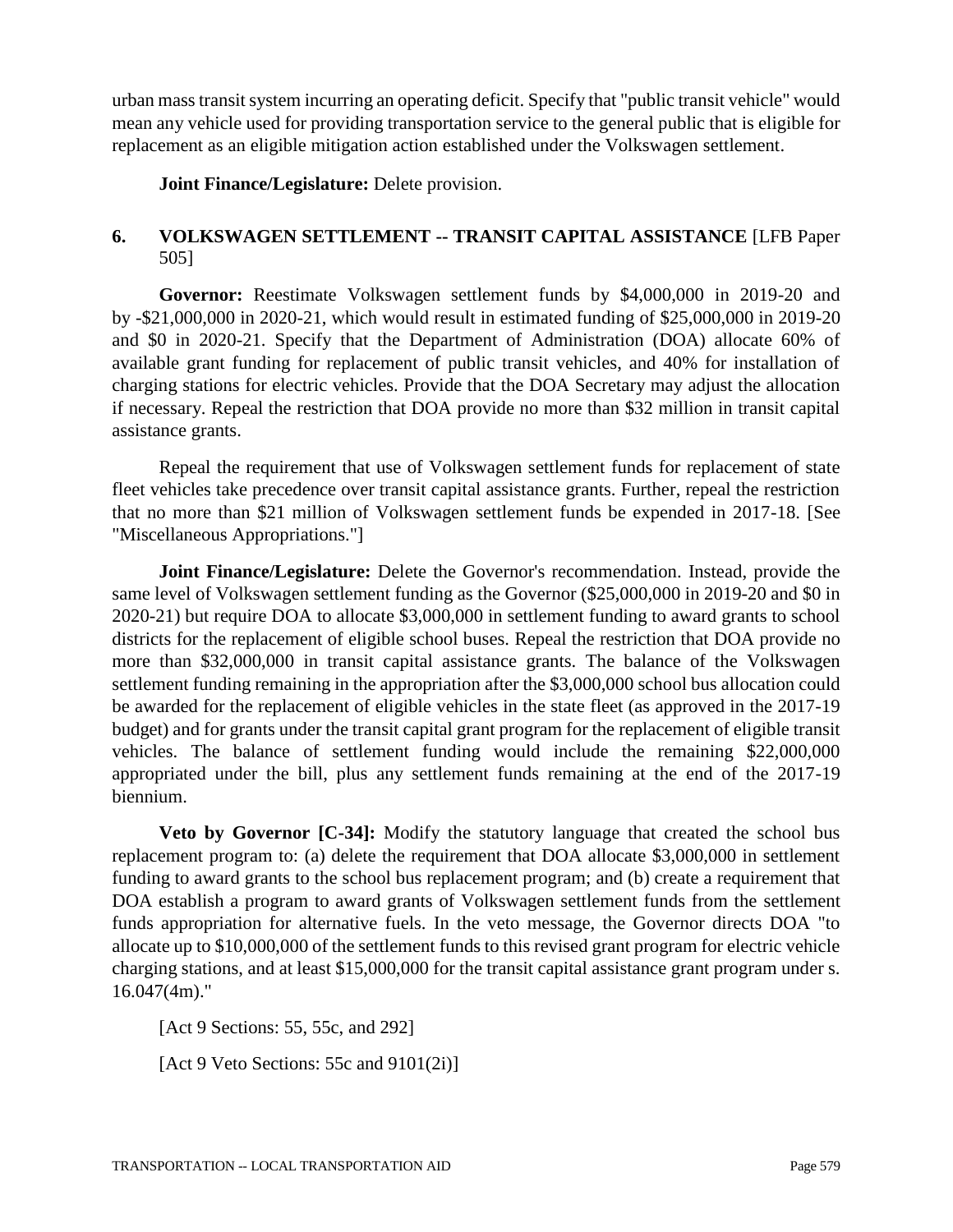### **7. SENIORS AND INDIVIDUALS WITH DISABILITIES AIDS** [LFB Paper 712]

|            | Governor<br>(Chg. to Base) | Jt. Finance/Leg.<br>(Chg. to Gov) | <b>Net Change</b> |
|------------|----------------------------|-----------------------------------|-------------------|
| <b>SEG</b> | \$6,000,000                | $-$ \$3,000,000                   | \$3,000,000       |

**Governor:** Provide \$3,000,000 annually for the seniors and individuals with disabilities specialized assistance program. This would increase funding from \$912,700 in base funding to \$3,912,700 annually. State specialized assistance funding supplements federal section 5310 funding (enhanced mobility of seniors and individuals with disabilities program) to aid eligible applicants in Wisconsin's rural and small urban areas with transit capital and operating projects that serve seniors and individuals with disabilities.

The administration indicates that it intended to provide this \$3,000,000 annually for the seniors and individuals with disabilities county assistance program. If the county assistance funding change had been included in the bill, it would have increased funding from \$14,477,800 in base funding to \$17,477,800 annually for a 20.7% increase in the county assistance appropriation. The bill would have to be modified to incorporate this intent.

**Joint Finance/Legislature:** Delete the Governor's recommendation and instead provide \$1,500,000 annually for the seniors and individuals with disabilities county assistance program rather than the specialized assistance program. This would increase annual funding from \$14,477,800 in base funding to \$15,977,800 annually for a 10.4% increase in the county assistance appropriation.

# **8. TRANSPORTATION EMPLOYMENT AND MOBILITY** [LFB Paper 713]

|            | Governor<br>(Chg. to Base) | Jt. Finance/Leg.<br>(Chg. to Gov) | <b>Net Change</b> |
|------------|----------------------------|-----------------------------------|-------------------|
| <b>SEG</b> | \$1,000,000                | $-$ \$500,000                     | \$500,000         |

**Governor:** Provide \$500,000 annually to the Department's transportation employment and mobility continuing appropriation. This would increase funding from \$332,600 in base funding to \$832,600 annually. Under current law, DOT may award grants from this appropriation to public and private organizations for the development and implementation of demand management, ridesharing, and job access and employment transportation assistance programs. Currently, the Wisconsin employment transportation assistance program (WETAP) is funded from this appropriation. WETAP is an annual competitive grant program that combines both state and federal funding for transit systems and organizations that assist low-income individuals in getting to work.

**Joint Finance/Legislature:** Modify the Governor's recommendation to provide \$250,000 annually to the Department's transportation employment and mobility continuing appropriation.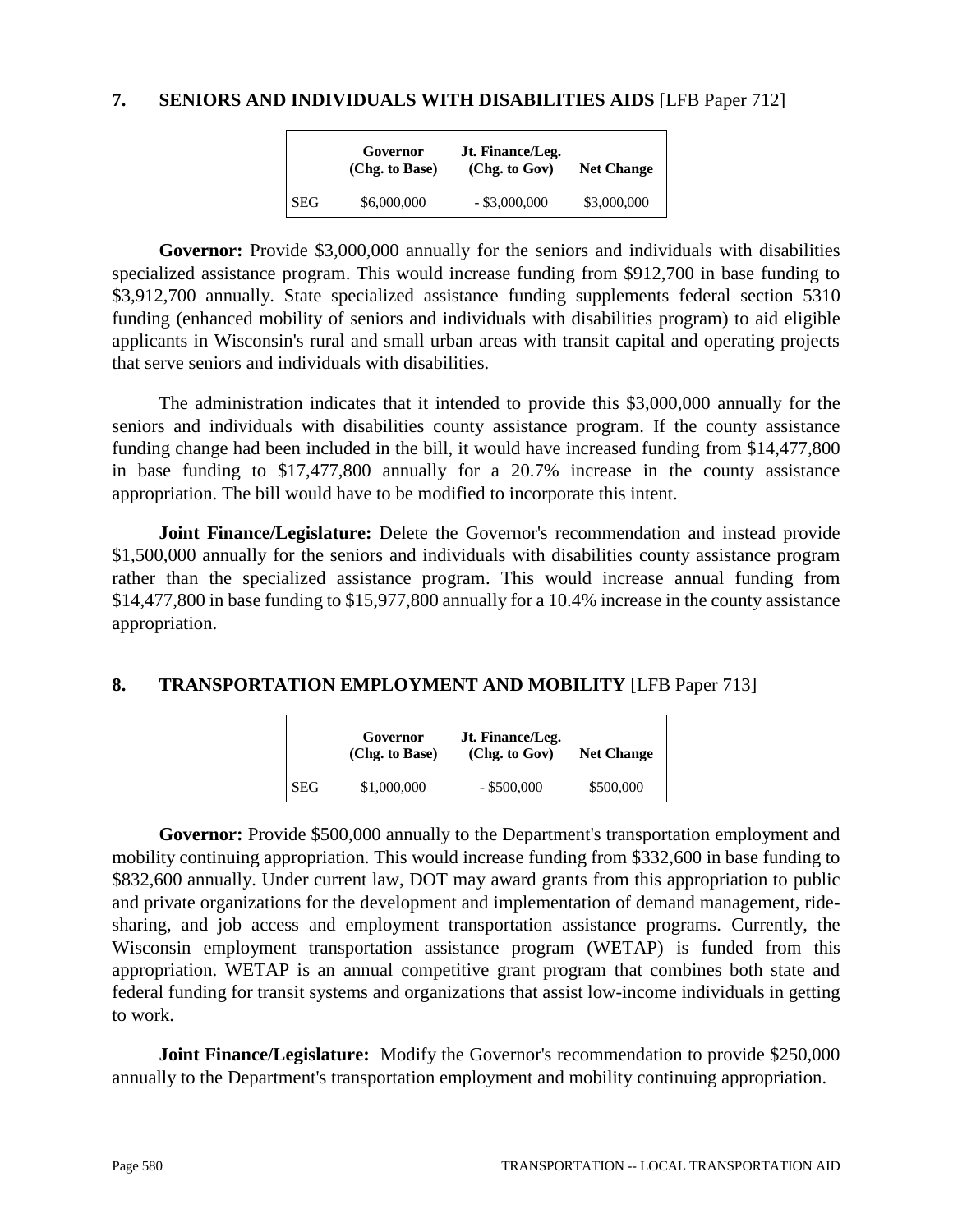#### **9. PARATRANSIT AIDS**

SEG \$550,000

**Governor/Legislature:** Provide \$275,000 annually to provide a 10% increase for paratransit aid. This would increase funding from \$2,750,000 in base funding to \$3,025,000 annually. Under current law, DOT is required to provide paratransit aid to assist eligible urban mass transit operating assistance recipients with the provision of paratransit service required under the Americans with Disabilities Act. In awarding the paratransit grants to eligible urban mass transit systems, the Department must: (a) maximize the level of paratransit service provided by those systems; and (b) give priority to eligible applicants for the maintenance of paratransit service provided on July 1, 2011.

#### **10. TRIBAL ELDERLY TRANSPORTATION GRANT PROGRAM** PR \$79,200

**Governor/Legislature:** Provide \$39,600 annually to the 11 federally recognized Wisconsin tribes with additional financial assistance for the provision of transportation service to tribal elders on and off tribal reservations. This would increase funding from \$396,000 in base funding to \$435,600 annually. Funding for the program is transferred from the DOA's Indian gaming appropriation, to which gaming revenues are deposited, to DOT's grant appropriation. Any increase in Indian gaming receipts not otherwise credited to agency appropriation accounts are deposited in the general fund. Therefore, an increase in funding for DOT's tribal elderly transportation grant program will result in a decrease in monies deposited in the state's general fund (see "Administration -- Division of Gaming" for the general fund fiscal effect).

# **Local Transportation Assistance**

# **1. LOCAL ROADS IMPROVEMENT PROGRAM -- SEG FUNDING** [LFB Paper 720]

|            | Governor<br>(Chg. to Base) | Jt. Finance/Leg.<br>(Chg. to Gov) | <b>Net Change</b> |
|------------|----------------------------|-----------------------------------|-------------------|
| <b>SEG</b> | \$1,915,200                | $-$ \$1,915,200                   | \$0               |

**Governor:** Provide the following increases to the local roads improvement program (LRIP): (a) \$323,900 in 2019-20 and \$654,300 in 2020-21 for the formula allocation component of the program; (b) \$303,300 in 2019-20 and \$633,700 in 2020-21 for the discretionary grants component of the program.

For the discretionary portion of the program, specify that the SEG funding be allocated as follows: (a) \$176,000 in 2019-20 and \$295,000 in 2020-21 for counties; (b) \$17,300 in 2019-20 and \$99,900 in 2020-21 for municipalities (cities and villages); and (c) \$110,000 in 2019-20 and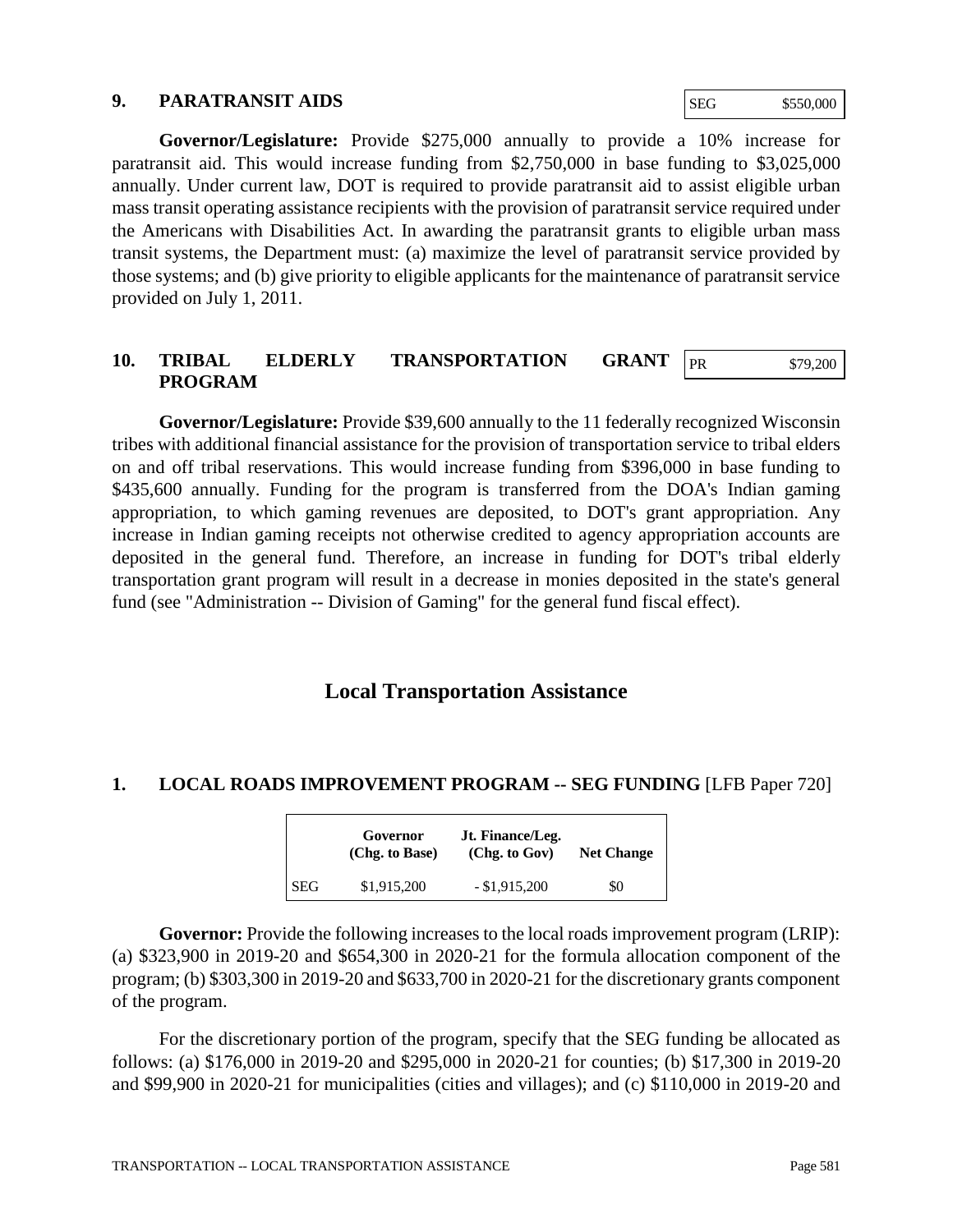\$238,800 in 2020-21 for towns. [By statute, the formula allocation is determined on a percentage basis as shown in the table below.]

Set the annual statutory distributions of discretionary LRIP funding at the following amounts: (a) \$5,569,400 in 2019-20, and \$5,688,400 in 2020-21 for counties; (b) \$3,867,700 in 2019-20 and \$3,950,300 in 2020-21 for municipalities; and (c) \$6,033,600 in 2019-20, and \$6,162,400 in 2020-21 for towns. The table below reflects biennial funding for LRIP for 2017-19 and under the recommended 2019-21 funding level for these program components.

|                                  | 2017-19      | 2019-21      | Difference  | % Change |
|----------------------------------|--------------|--------------|-------------|----------|
| <b>Formula-Based Allocation*</b> |              |              |             |          |
| Counties $(43%)$                 | \$15,191,728 | \$15,612,328 | \$420,600   | 2.8%     |
| Municipalities (28.5%)           | 10,068,936   | 10,347,736   | 278,800     | 2.8      |
| Towns (28.5%)                    | 10,068,936   | 10,347,736   | 278,800     | 2.8      |
| <b>Total Formula Funds</b>       | \$35,329,600 | \$36,307,800 | \$978,200   | 2.8%     |
| <b>Discretionary Allocation</b>  |              |              |             |          |
| Counties                         | \$10,786,800 | \$11,257,800 | \$471,000   | 4.4%     |
| Municipalities                   | 7,700,800    | 7,818,000    | 117,200     | 1.5      |
| <b>Towns</b>                     | 11,847,200   | 12,196,000   | 348,800     | 2.9      |
| <b>Total Discretionary Funds</b> | \$30,334,800 | \$31,271,800 | \$937,000   | 3.1%     |
| <b>Biennial Program Total</b>    | \$65,664,400 | \$67,579,600 | \$1,915,200 | 2.9%     |

#### **Current Law and Governor's Recommended Biennial LRIP Funding**

\*Does not include \$401,600 from the formula-based allocation supports 3.0 positions in DNR for the environmental review of local road projects under current law and under the bill. This amount is deducted from the total prior to calculating the percentage-based formula allocations shown in the top section of the table.

LRIP provides discretionary and formula-based grants through separate appropriations of state funds. These grants are provided on a biennial basis for capital improvements on existing county, town, and municipal roads and for feasibility studies for such improvements. For the purposes of the program, a capital improvement is defined as a project with a projected design life of at least 10 years. Grants may cover up to 50% of the total project cost, with the balance being provided, generally, by the local recipient. All costs of improvements are initially the responsibility of the local government. Upon completion of a project, a local government can apply to DOT for reimbursement of up to 50% of the project costs.

**Joint Finance/Legislature:** Delete provision.

# **2. LOCAL ROADS IMPROVEMENT PROGRAM -- GPR FUNDING** [LFB Paper 720]

|            | Jt. Finance/Leg.<br>(Chg. to Base) | Veto<br>(Chg. to Leg.) | <b>Net Change</b> |
|------------|------------------------------------|------------------------|-------------------|
| <b>GPR</b> | \$90,000,000                       | $-$ \$15,000,000       | \$75,000,000      |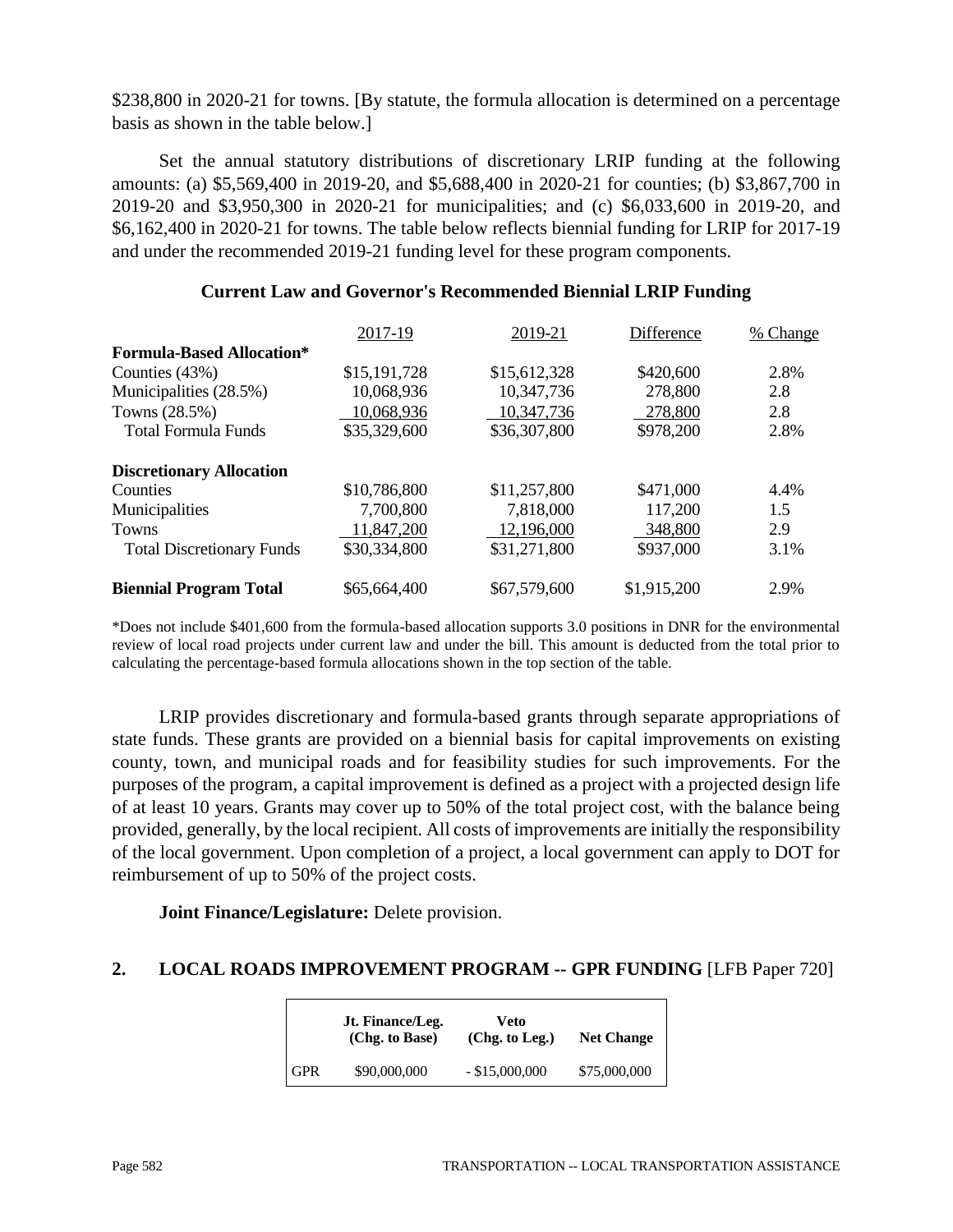**Joint Finance/Legislature:** Provide \$90,000,000 GPR in 2019-20 to a newly-created GPR appropriation that would be used to fund local government project costs that would be eligible for program funding under the current law the local roads improvement program discretionary component, to be allocated as follows: (a) \$32,003,200 for county projects; (b) \$22,847,400 for municipalities; and (c) and \$35,149,400 for towns. Specify that notwithstanding local road improvement program cost-sharing requirements, that a required local project cost match of 10% of total project cost would apply to project submitted for funding under the GPR appropriation. Require DOT to solicit project applications for this funding, beginning in 2019-20, until the funds appropriated have been expended. Provide DOT the authority to promulgate administrative rules for this purpose. Because the funding would be provided in 2019-20, there would be no ongoing base level funding for this supplemental program component.

**Veto by Governor [E-63]:** Write down the \$90,000,000 GPR appropriation to \$75,000,000 GPR and modify the newly-created appropriation such that the funds may be used for "local grants," rather than exclusively for local roads improvement program projects. Delete the local government funding distribution requirements and local government project cost match. The Governor's veto message directs DOA not to allot the partially vetoed funds and indicates that the partial veto will allow DOT to use the remaining funding to address "critical transit and transportation needs."

[Act 9 Section: 184s]

[Act 9 Vetoed Sections: 126 (as it relates to 20.395(2)(fc)), 184s, and 1095m]

# **3. LOCAL BRIDGE ASSISTANCE PROGRAM EARMARK -- CITY OF KAUKAUNA**

**Joint Finance/Legislature:** Provide a local bridge assistance program grant to the City of Kaukauna in 2019-20, notwithstanding the statutory requirements of this program. Specify that this grant would be used for Veteran's Memorial Lift Bridge (including the repair or replacement of the lifting mechanism of the bridge) and would fund 80% of the remaining project costs. Specify that DOT may not establish a limit on eligible funding amounts for the veterans memorial bridge rehabilitation.

**Veto by Governor [E-74]:** Delete provision.

[Act 9 Vetoed Sections: 184 $o$  and 9144 $(4x)$ ]

# **4. HARBOR ASSISTANCE PROGRAM -- FUNDING** [LFB Paper 721]

|            | Governor<br>(Chg. to Base) | Jt. Finance/Leg.<br>(Chg. to Gov) | <b>Net Change</b> |
|------------|----------------------------|-----------------------------------|-------------------|
| <b>SEG</b> | \$13,200,000               | \$0                               | \$13,200,000      |
| <b>BR</b>  | 39,000,000                 | $-7,000,000$                      | 32,000,000        |
| Total      | \$52,200,000               | $-$ \$7,000,000                   | \$45,200,000      |

**Governor:** Provide 2019-21 harbor assistance program funding of \$52,200,000, as follows: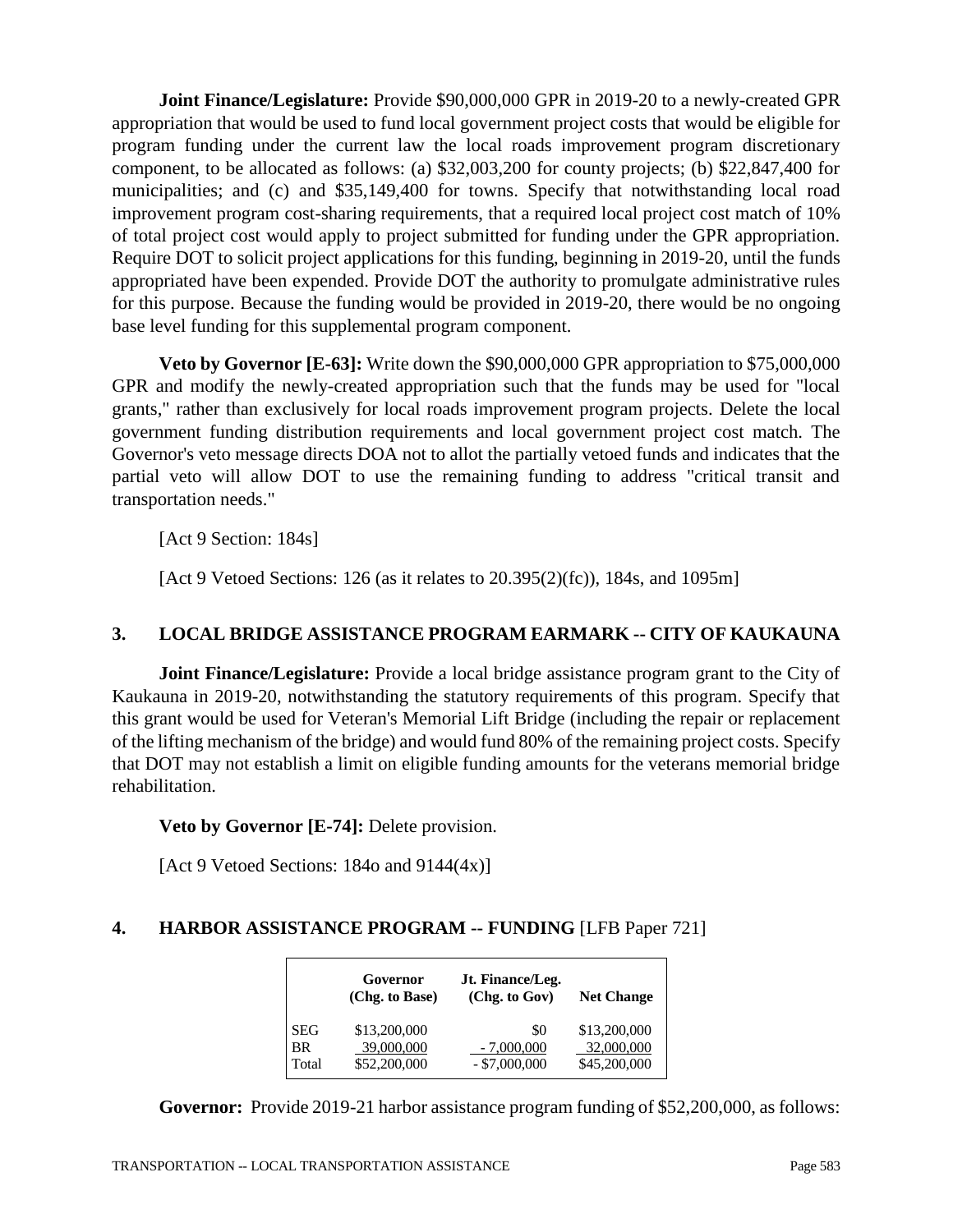(a) \$13,200,000 SEG in 2019-20; and (b) \$39,000,000 BR in transportation fund-supported, general obligation bonds. This recommendation would be a \$38,100,100 increase in funding compared to the program's 2017-19 biennial budget, which provided \$14,100,000 in transportation fund-supported bonds. Base program funding of \$493,800 SEG annually also exists to help fund project costs.

Estimated transportation fund-supported, general obligation bond debt service associated with the partial issuance of these bonds would increase by \$405,300 SEG in 2020-21, as shown under a separate item (see "Transportation Finance").

**Joint Finance:** Reduce the harbor assistance bond authorization by \$7,000,000 as compared to the bill. Estimated debt service would be reduced, as compared to the bill, by \$82,700 in 2020- 21, as shown under a separate item (see "Transportation Finance").

**Assembly/Legislature:** Modify the changes in bonding recommended by the Joint Finance Committee to include the incremental change to the existing bonding authorization, rather than the total bonding authorization allowable for purpose.

[Act 9 Section: 305]

# **5. HARBOR ASSISTANCE PROGRAM -- SHIPBUILDER GRANT PRIORITY FOR 2019-21** [LFB Paper 721]

**Governor/Legislature:** Require, when making grant awards from the harbor assistance program in the 2019-21 biennium, notwithstanding the eligibility criteria of the program, that DOT give priority to municipalities in which a shipbuilder in this state is conducting operations. Although not specified in the bill, the administration indicates that this provision is intended to apply to Marinette Marine, a subsidiary of Fincantieri Marine Group. The administration indicates that up to \$29.0 million of the 2019-21 funding for the harbor assistance program may be awarded under this provision.

[Act 9 Section: 9144(2)]

#### **6. FREIGHT RAIL PRESERVATION PROGRAM** [LFB Paper 722] BR \$30,000,000

**Governor:** Authorize \$30,000,000 in transportation fund-supported, general obligation bonds for the freight rail preservation program. The bonds authorized for this program may be used to acquire abandoned railroad lines or make improvements on lines already owned by the state to upgrade them to modern freight rail standards. The amount of bonds authorized would be \$18,000,000 more than the \$12,000,000 in bonds provided under the 2017-19 biennial budget. Estimated transportation fund-supported, general obligation bond debt service associated with the partial issuance of these bonds, which would increase by \$311,800 in 2020-21, is shown under a separate item (see "Transportation Finance").

**Assembly/Legislature:** Modify the in bonding recommended to include the incremental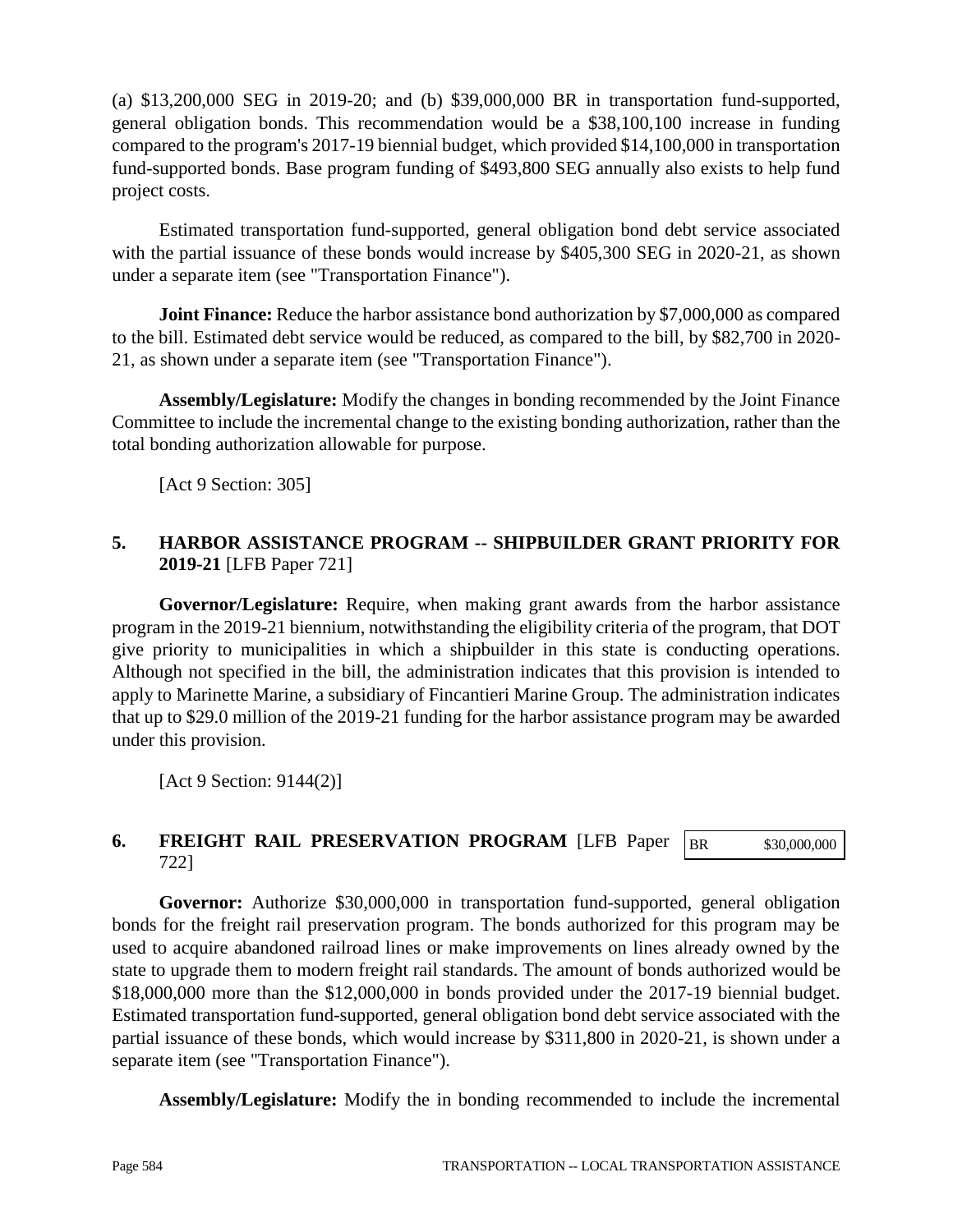change to the existing bonding authorization, rather than the total bonding authorization allowable for this purpose.

[Act 9 Section: 306]

# **7. INTERMODAL FACILITIES GRANTS**

**Joint Finance/Legislature:** Require DOT to provide up to \$1,500,000 to applicants for intermodal freight facilities grants from the freight rail infrastructure improvement program revolving loan fund balance in the 2019-21 biennium, notwithstanding the statutory requirements of that program related to project eligibility and loan repayment. Modify the purposes of the existing freight rail infrastructure improvement program appropriation to allow for the payment of these grants. Provide DOT authority to award grants for intermodal freight facilities that are determined to have a public purpose. Specify that a grant may be for purposes of planning, design, feasibility analysis, construction, or any other related purpose. Effective on July 1, 2021 and thereafter, add intermodal freight facilities to the list of freight rail preservation program project types eligible for the bond funding provided to that program.

[Act 9 Sections: 184m, 306, and 1083d]

# **8. PASSENGER RAIL DEVELOPMENT PROGRAM** [LFB Paper 723]

|                     | Governor<br>(Chg. to Base) | Jt. Finance/Leg.<br>(Chg. to Gov) | <b>Net Change</b>          |
|---------------------|----------------------------|-----------------------------------|----------------------------|
| <b>BR</b>           | \$45,000,000               | $-$ \$35,000,000                  | \$10,000,000               |
| <b>SEG</b><br>Total | \$45,000,000               | 25,000,000<br>$-$ \$10,000,000    | 25,000,000<br>\$35,000,000 |

**Governor:** Provide \$45,000,000 in general fund-supported, general obligation bonding authority for the passenger rail route development program. The administration indicates that the additional funding would be used to fund rail improvements to Amtrak's Hiawatha line, which travels between Milwaukee and Chicago.

Under current law, \$79,000,000 is authorized for passenger rail development projects, of which \$11,569,800 remains unissued. DOT is required to administer a rail passenger route development program funded from these bond proceeds. The primary allowed use of these funds is for capital costs related to Amtrak service extension routes or other rail service routes between certain cities (including between the cities of Milwaukee and Chicago). Under the program, DOT is not allowed to use any bond proceeds unless the Joint Committee on Finance approves the use of the proceeds. Also, with respect to any allowed passenger route development project, the Department is required to submit evidence to the Joint Committee on Finance that Amtrak, or the applicable railroad, has agreed to provide rail passenger service on that route.

Bonds issued for this purpose are repaid from a Building Commission GPR debt service appropriation used to repay bonds issued for capital improvements and other public purposes.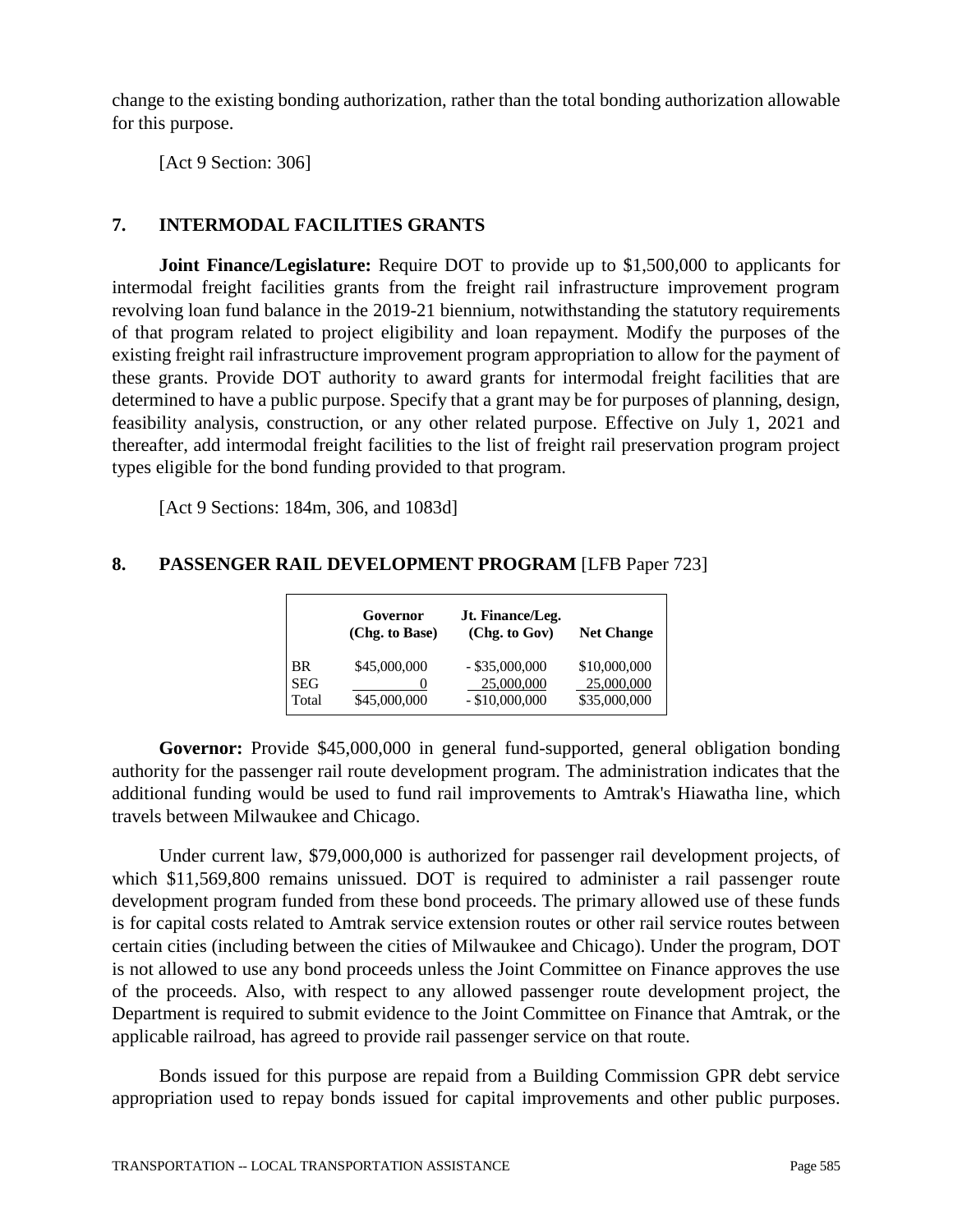Estimated annual debt service on the bonds authorized to date is \$1,327,600 in 2019-20 and \$1,511,700 in 2020-21. An increase of \$288,300 in 2020-21 in GPR debt service associated with the partial issuance of this \$45,000,000 in bonds is reflected in a separate item (see "Building Commission").

**Joint Finance:** Decrease funding compared to the Governor's recommendation by \$10,000,000 to provide \$35,000,000 in passenger rail service development funding comprised of: (a) \$10,000,000 BR in general fund-supported, general obligation bonding authority; and (b) \$25,000,000 SEG in 2019-20. Funding would be used to fund improvements needed to add additional passenger rail service on the Hiawatha line. Decrease estimated debt service by \$224,200 compared to the Governor's recommendations for a net increase of \$64,100 in 2020-21 in debt service associated with the partial issuance of the \$10,000,000 in bonds, which is reflected in a separate item (see "Building Commission").

**Assembly/Legislature:** Modify the bonding recommended to include the incremental change to the existing bonding authorization, rather than the total bonding authorization allowable for this purpose.

**Veto by Governor [E-72]:** Delete the requirement that DOT receive approval from the Joint Committee on Finance prior to using any monies appropriated under DOT's newly-created passenger rail development transportation fund SEG appropriation.

[Act 9 Sections: 184g, 303, and 1082o]

[Act 9 Vetoed Section: 1082p]

# **9. RAILROAD CROSSING AND REPAIR** [LFB Paper 724]

|            | Governor<br>(Chg. to Base) | Jt. Finance/Leg.<br>(Chg. to Gov) | <b>Net Change</b> |
|------------|----------------------------|-----------------------------------|-------------------|
| <b>SEG</b> | \$930,600                  | $-$ \$465,400                     | \$465,200         |

**Governor:** Increase funding by \$465,300 annually to fund railroad crossing and repair reimbursement claims. Current law provides that any railroad company that receives notice from the Department to repair an at-grade crossing surface may file a claim for reimbursement with DOT for up to 85% of the eligible costs. The administration indicates that the recommendation would assist in addressing a backlog of projects eligible for funding through this program. Along with base level funding of \$234,700, this funding would provide a total \$700,000 annually for rail crossing and repair reimbursement claims.

**Joint Finance/Legislature:** Reduce the Governor's recommendations by \$232,700 annually, which would provide a \$232,600 annual increase in base funding. This action, when combined with base level funding, would provide \$467,300 annually to the program.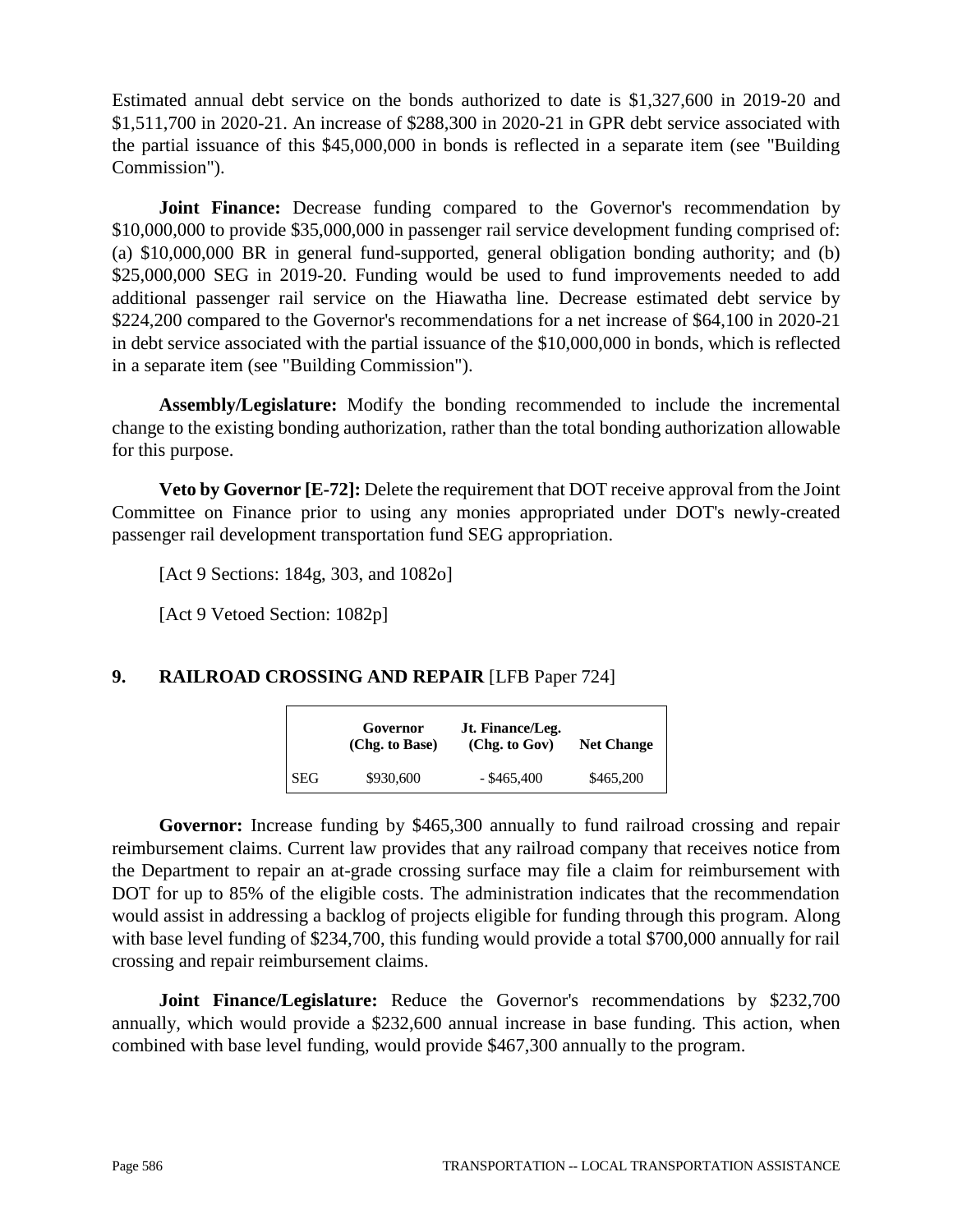## **10. AERONAUTICS AIR TRAFFIC CONTROL SYSTEM** [LFB Paper 725]

SEG \$2,000,000

**Governor/Legislature:** Increase funding by \$1,000,000 annually for the aeronautics assistance program to assist local airports in their conversion to "Next Generation Air Traffic Control Systems." This is a federal initiative led by the Federal Aviation Administration and includes planning and implementation of new technologies (such as use of satellite-based technologies in place of radar) and airspace procedures.

The aeronautics assistance appropriation funds the state's share of the design and construction costs of airport improvement projects, which are primarily funded with federal (and local) funds. The base level funding for the state aeronautics assistance appropriation is \$13,336,500.

# **11. REPEAL PROHIBITION ON USE OF CONDEMNATION AUTHORITY FOR RECREATIONAL AND PEDESTRIAN TRAILS**

**Governor:** Repeal the provisions enacted under 2017 Act 59 that prohibit the use of condemnation authority for recreational trails, state trails, bicycle lanes and ways, and pedestrian ways. Current law prohibits the use of general eminent domain authority, as well as specific state (DNR and DOT) and local government eminent domain authority (county and municipal), for these purposes.

**Joint Finance/Legislature:** Delete provision.

### **12. REPEAL 2017 ACT 368 LOCAL TRANSPORTATION PROJECT PROVISIONS**

**Governor:** Repeal the following 2017 Act 368 local transportation program requirements: (a) the requirement that DOT notify a political subdivision of whether the aid provided to each subdivision includes federal moneys and which project components must be paid for with federal moneys, if any; (b) the requirement that any local project funded in whole or in part with state funds under the surface transportation urban and rural programs, or under the local bridge program, be let through competitive bidding and by contract to the lowest responsible bidder; and (c) the requirement that for any local project meeting both of the following criteria, DOT may not require a local government to comply with any portion of the Department's facilities development manual other than design standards: (1) the project proposal is reviewed and approved by a professional engineer or by the highway commissioner for the county in which the project will be located; and (2) the project is conducted by a political subdivision with no expenditure of federal money.

Repeal the definitions of a local bridge, local roads, political subdivision, and a project created under Act 368 associated with the above provisions. These provisions are currently scheduled to first apply to projects let and aid disbursed on July 1, 2019.

**Joint Finance/Legislature:** Delete provision.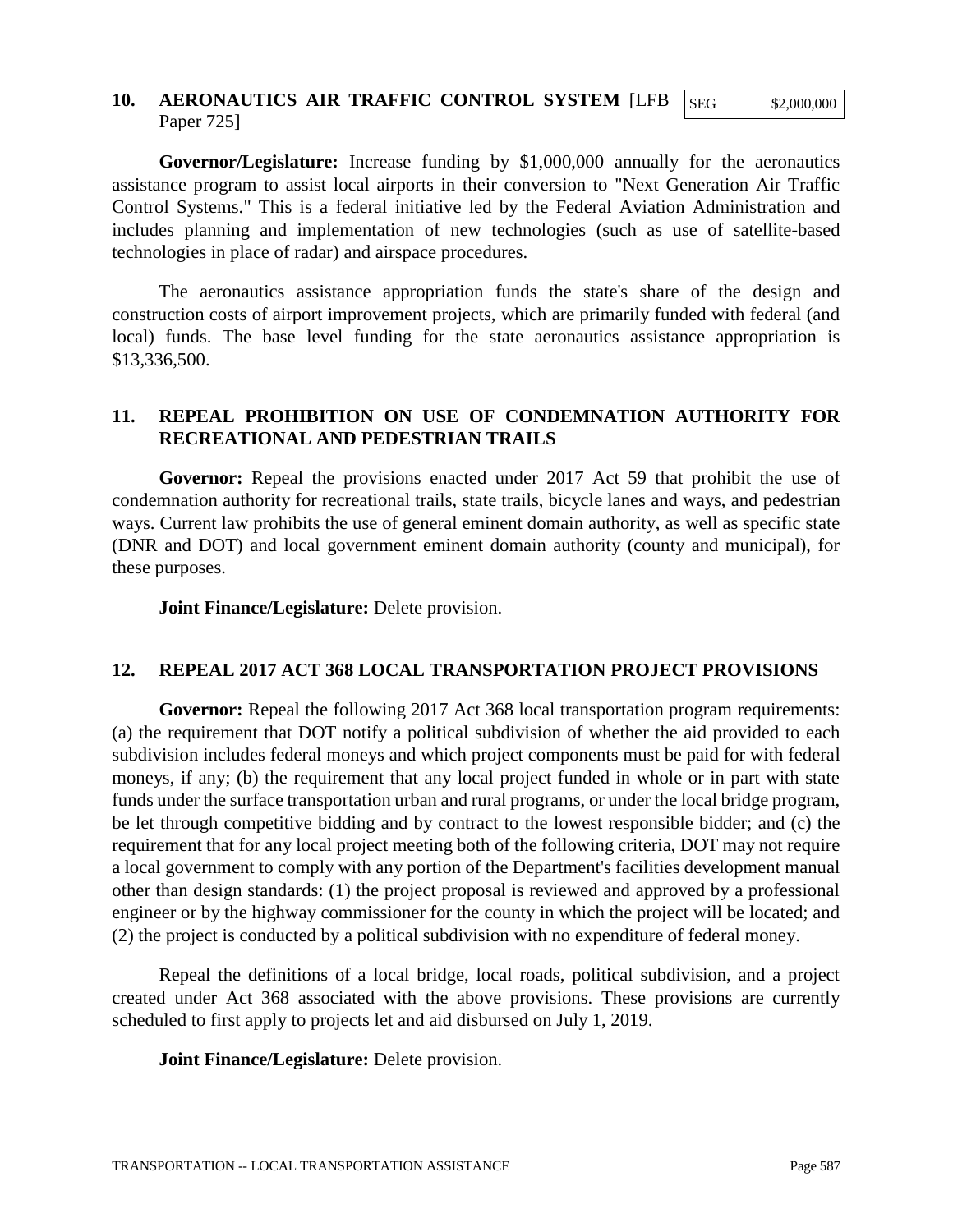# **State Highway Program**

The following tables compare total funding for state highway improvement programs in 2018-19 with the Governor's 2019-21 recommendation for those programs in the 2019-21 biennium and under the Legislature/Act 9. The Legislature adopted the Joint Finance version of the bill relative to these programs funding and no subsequent changes were made under the Governor's partial veto in the veto authority. Since the highway improvement program relies on both current revenues (SEG and FED) and bond proceeds to fund program activity, both tables show the 2018-19 SEG and FED appropriation base, plus the amount of bonding that was allocated during 2018-19.

#### **State Highway Improvement Program -- Base Year to Governor's Recommendation Comparison**

|              |                 |                 |                 | Change to Base                 |          |
|--------------|-----------------|-----------------|-----------------|--------------------------------|----------|
|              | 2018-19 Base    |                 | Governor*       | <b>Base Plus Bonds Doubled</b> |          |
| <b>Fund</b>  | Plus Bonds      | 2019-20         | 2020-21         | Amount                         | % Change |
| <b>SEG</b>   | \$421,099,900   | \$547,953,900   | \$717,953,900   | \$423,708,000                  | 50.3%    |
| <b>FED</b>   | 665,557,000     | 654,430,300     | 649,430,300     | $-27,253,400$                  | $-2.0$   |
| <b>Bonds</b> | 192,787,300     | 102,587,300     | 112,587,300     | $-170,400,000$                 | $-44.2$  |
| Total        | \$1,279,444,200 | \$1,304,971,500 | \$1,479,971,500 | \$226,054,600                  | 8.8%     |

Note: Amounts shown in 2019-21 comprise all state highway improvement program recommendation items, including standard budget adjustments.

#### **State Highway Improvement Program -- Base Year to Legislature/Act 9 Comparison**

|                         |                   |                 |                   | Change to Base            |          |
|-------------------------|-------------------|-----------------|-------------------|---------------------------|----------|
|                         | 2018-19 Base      |                 | Legislature/Act 9 | <b>Plus Bonds Doubled</b> |          |
| <b>Fund</b>             | Plus Bonds        | 2019-20         | 2020-21           | Amount                    | % Change |
| <b>SEG</b>              | \$421,099,900     | \$563,211,200   | \$593,167,200     | \$314,178,600             | 37.3%    |
| <b>FED</b>              | 665,557,000       | 654,430,300     | 649,430,300       | $-27,253,400$             | $-2.0$   |
| <b>Bonds</b>            | 192,787,300       | 107, 127, 300   | 147, 127, 300     | $-131,320,000$            | $-34.1$  |
| <b>Existing Revenue</b> |                   |                 |                   |                           |          |
| <b>Bonds</b>            | $\mathbf{\Omega}$ | 15,460,000      | 15,460,000        | 30,920,000                | N.A.     |
| Total                   | \$1,279,444,200   | \$1,340,228,800 | \$1,405,184,800   | \$186,525,200             | 7.3%     |

Note: Amounts shown in 2019-21 comprise all state highway improvement program recommendation items, including standard budget adjustments.

The following tables compare total funding for state highway improvement programs in the 2017-19 biennium with the Governor's 2019-21 budget recommendation and under the Joint Finance version of the bill, including standard budget adjustments. The tables show total biennial program resources by funding type and the percentage change to the composition of program funding.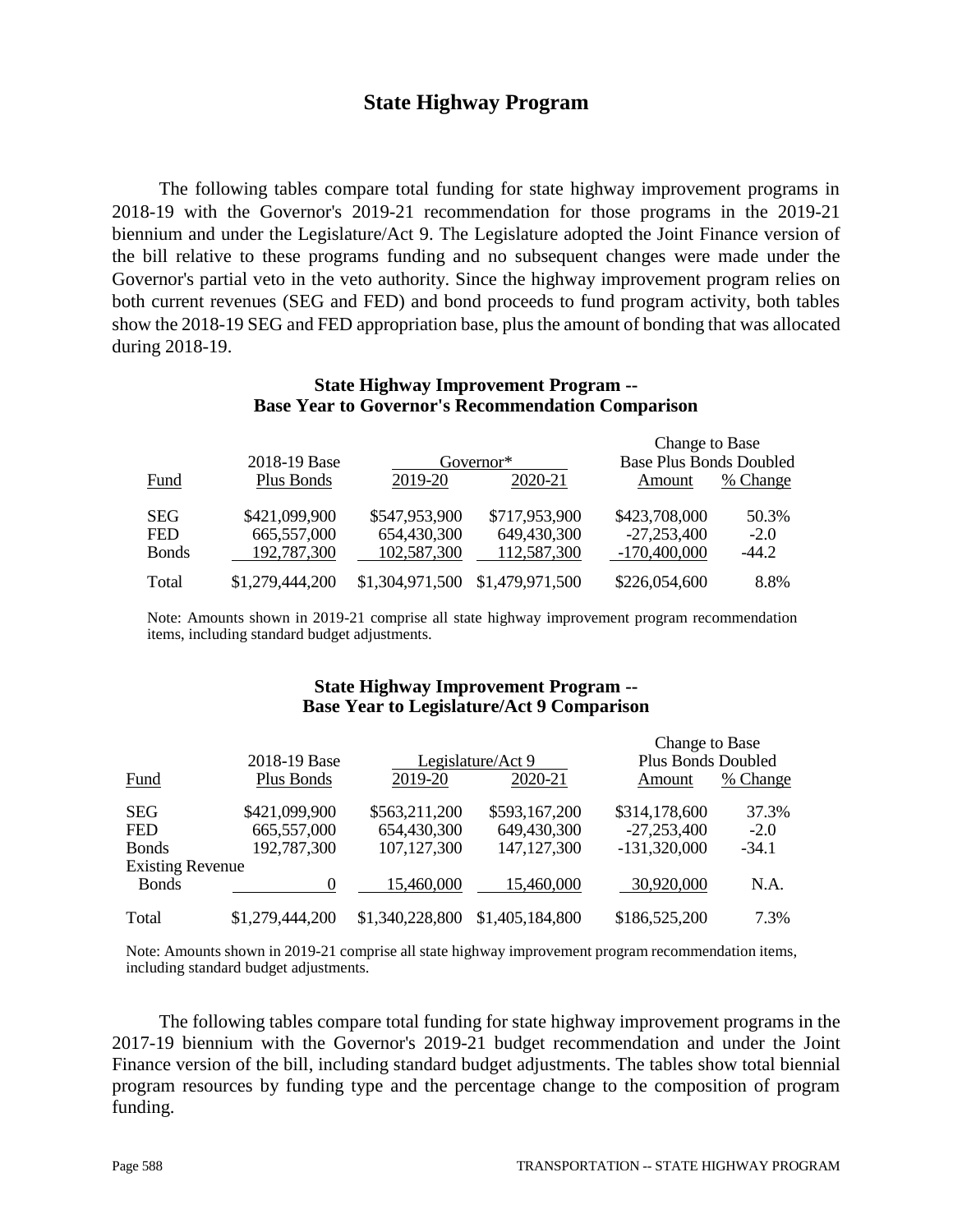### **State Highway Improvement Program Summary -- 2017-19 to Governor's Budget Recommendation Comparison**

| <b>Fund</b>                              | 2017-19                                       | 2019-21<br>Governor                             | <b>Biennial Change</b><br>in Resources            | $\%$<br><b>Change</b>       |
|------------------------------------------|-----------------------------------------------|-------------------------------------------------|---------------------------------------------------|-----------------------------|
| <b>SEG</b><br><b>FED</b><br><b>Bonds</b> | \$840,297,000<br>1,525,959,400<br>367,220,000 | \$1,265,907,800<br>1,303,860,600<br>215,174,600 | \$425,610,800<br>$-222,098,800$<br>$-152,045,400$ | 50.7%<br>$-14.6$<br>$-41.4$ |
| Total                                    | \$2,733,476,400                               | \$2,784,943,000                                 | \$51,466,600                                      | 1.9%                        |

#### **State Highway Improvement Program Component Summary -- 2017-19 Biennium to Legislature/Act 9 Comparison**

| Fund                    | 2017-19         | 2019-21<br>Legislature/Act 9 | <b>Biennial Change</b><br>in Resources | $\%$<br><b>Change</b> |
|-------------------------|-----------------|------------------------------|----------------------------------------|-----------------------|
| <b>SEG</b>              | \$840,297,000   | \$1,156,378,400              | \$316,081,400                          | 37.6%                 |
| <b>FED</b>              | 1,525,959,400   | 1,303,860,600                | $-222,098,800$                         | $-14.6$               |
| <b>Bonds</b>            | 367,220,000     | 254,254,600                  | $-112,965,400$                         | $-30.8$               |
| <b>Existing Revenue</b> |                 |                              |                                        |                       |
| Bonds (SEG-S)           |                 | 30,920,000                   | 30,920,000                             | N.A.                  |
| Total                   | \$2,733,476,400 | \$2,745,413,600              | \$11,937,200                           | $0.4\%$               |

#### **State Highway Improvement Program Component Summary -- 2017-19 Biennium to Governor's Budget Recommendation Comparison**

|                                                                                                                          | 2017-19                                                     | 2019-21<br>Governor                                              | <b>Biennial Change</b><br>in Resources                                               | $\%$<br>Change                                         |
|--------------------------------------------------------------------------------------------------------------------------|-------------------------------------------------------------|------------------------------------------------------------------|--------------------------------------------------------------------------------------|--------------------------------------------------------|
| <b>State Highway Rehabilitation</b><br><b>SEG</b><br><b>FED</b><br>Total                                                 | \$740,604,700<br>885,552,500<br>\$1,626,157,200             | \$1,086,365,400<br>791,448,200<br>\$1,877,813,600                | \$345,760,700<br>$-94,104,300$<br>\$251,656,400                                      | 46.7%<br>$-10.6$<br>15.5%                              |
| <b>Major Highway Development</b><br><b>SEG</b><br><b>FED</b><br>Trans. Revenue Bonds (SEG-S)<br>Total                    | \$73,543,900<br>375,336,100<br>114,820,000<br>\$563,700,000 | \$46,223,200<br>378,802,200<br>133, 174, 600<br>\$558,200,000    | $-$ \$27,320,700<br>3,466,100<br>18,354,600<br>$-$ \$5,500,000                       | $-37.1%$<br>0.9<br>16.0<br>$-1.0%$                     |
| <b>SE Wis. Freeway Megaprojects</b><br><b>SEG</b><br><b>FED</b><br>Gen. Ob. Bonds (GPR)<br>Gen. Ob. Bonds (SEG)<br>Total | \$18,148,400<br>265,070,800<br>252,400,000<br>\$535,619,200 | \$133,319,200<br>133,610,200<br>0<br>65,000,000<br>\$331,929,400 | \$115,170,800<br>$-131,460,600$<br>$-252,400,000$<br>65,000,000<br>$-$ \$203,689,800 | 634.6%<br>-49.6<br>$-100.0$<br><u>N.A.</u><br>$-38.0%$ |
| <b>Major Interstate Bridge</b><br><b>SEG</b><br>Gen. Ob. Bonds (SEG)<br>Total                                            | \$8,000,000<br>\$8,000,000                                  | \$0<br>27,000,000<br>\$27,000,000                                | $-$ \$8,000,000<br>27,000,000<br>\$19,000,000                                        | $-100.0%$<br><u>N.A.</u><br>237.5%                     |
| <b>High-Cost Bridge</b><br>Gen. Ob. Bonds (SEG)                                                                          | \$0                                                         | $-$10,000,000$                                                   | $-$10,000,000$                                                                       | N.A.                                                   |
| Total                                                                                                                    | \$2,733,476,400                                             | \$2,784,943,000                                                  | \$51,466,600                                                                         | 1.9%                                                   |

Note: Amounts shown are inclusive of adjustments to the 2018-19 base and standard budget adjustments.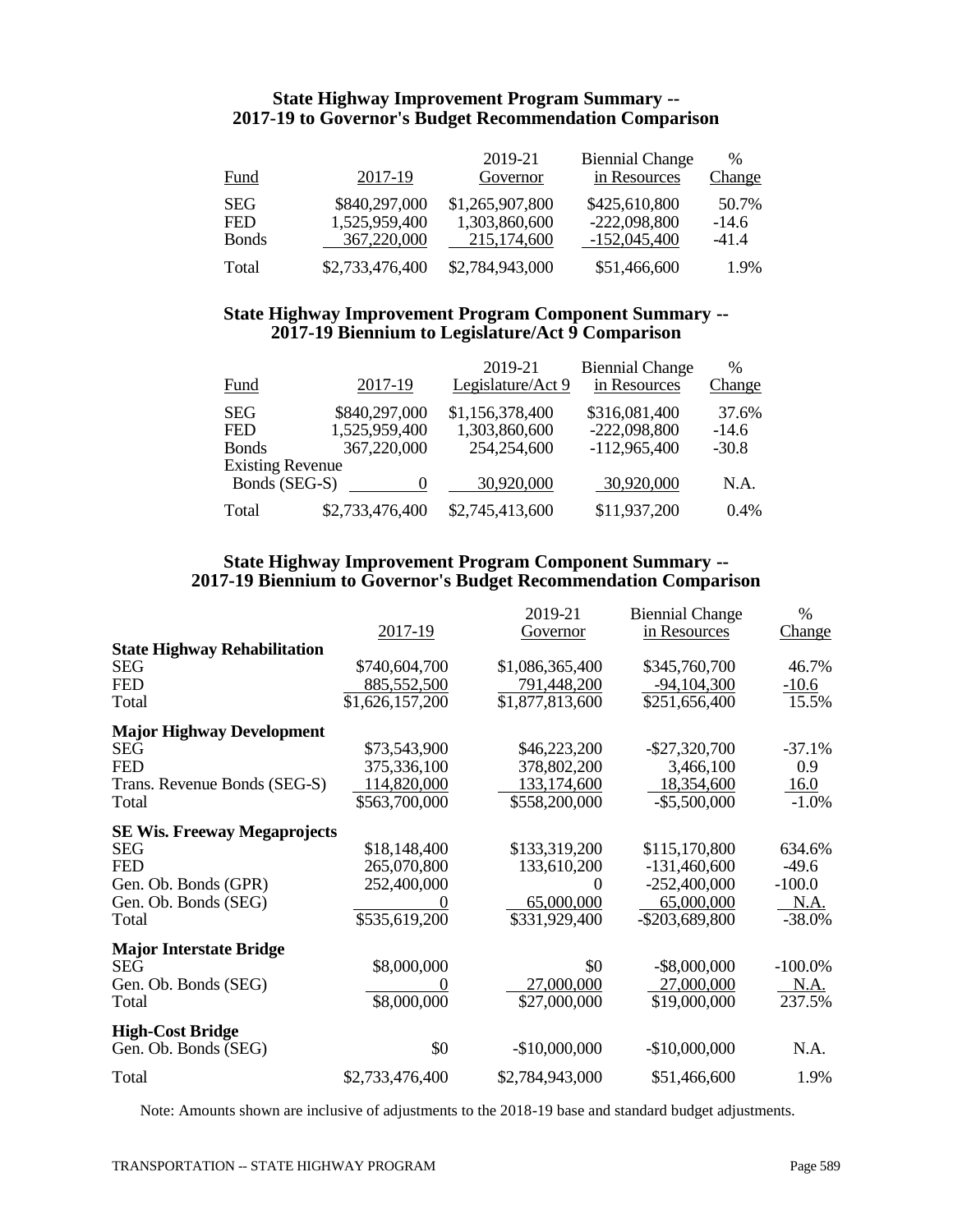#### **State Highway Improvement Program Component Summary -- 2017-19 Biennium to Legislature/Act 9 Comparison**

|                                     |                 | 2019-21           | <b>Biennial Change</b> | $\%$          |
|-------------------------------------|-----------------|-------------------|------------------------|---------------|
|                                     | 2017-19         | Legislature/Act 9 | in Resources           | <b>Change</b> |
| <b>State Highway Rehabilitation</b> |                 |                   |                        |               |
| <b>SEG</b>                          | \$740,604,700   | \$1,040,836,000   | \$300,231,300          | 40.5%         |
| <b>FED</b>                          | 885,552,500     | 896,977,600       | 11,425,100             | 1.3           |
| Total                               | \$1,626,157,200 | \$1,937,813,600   | \$311,656,400          | 19.2%         |
| <b>Major Highway Development</b>    |                 |                   |                        |               |
| <b>SEG</b>                          | \$73,543,900    | \$52,223,200      | $-$ \$21,320,700       | $-29.0%$      |
| <b>FED</b>                          | 375,336,100     | 338,802,200       | $-36,533,900$          | $-9.7$        |
| <b>Trans. Revenue Bonds</b>         | 114,820,000     | 142,254,600       | 27,434,600             | 23.9          |
| Existing Revenue Bonds (SEG-S)      |                 | 30,920,000        | 30,920,000             | N.A.          |
| Total                               | \$563,700,000   | \$564,200,000     | \$500,000              | 0.1%          |
| <b>SE Wis. Freeway Megaprojects</b> |                 |                   |                        |               |
| <b>SEG</b>                          | \$18,148,400    | \$63,319,200      | \$45,170,800           | 248.9%        |
| <b>FED</b>                          | 265,070,800     | 68,080,800        | $-196,990,000$         | $-74.3$       |
| Gen. Ob. Bonds (GPR)                | 252,400,000     | $\theta$          | $-252,400,000$         | $-100.0$      |
| Gen. Ob. Bonds (SEG)                |                 | 95,000,000        | 95,000,000             | N.A.          |
| Total                               | \$535,619,200   | \$226,400,000     | $-$ \$309,219,200      | $-57.7%$      |
| <b>Major Interstate Bridge</b>      |                 |                   |                        |               |
| <b>SEG</b>                          | \$8,000,000     | \$0               | $-$ \$8,000,000        | $-100.0\%$    |
| Gen. Ob. Bonds (SEG)                |                 | 27,000,000        | 27,000,000             | N.A.          |
| Total                               | \$8,000,000     | \$27,000,000      | \$19,000,000           | 237.5%        |
| <b>High-Cost Bridge</b>             | \$0             | $-$10,000,000$    | $-$10,000,000$         | N.A.          |
| Total                               | \$2,733,476,400 | \$2,745,413,600   | \$11,937,200           | 0.4%          |

Note: Amounts shown are inclusive of adjustments to the 2018-19 base and standard budget adjustments.

### **1. STATE HIGHWAY REHABILITATION PROGRAM** [LFB Paper 730]

|                   | Governor<br>(Chg. to Base)     | Jt. Finance/Leg.<br>(Chg. to Gov) | <b>Net Change</b>           |
|-------------------|--------------------------------|-----------------------------------|-----------------------------|
| <b>SEG</b><br>FED | \$320,000,000<br>$-60,000,000$ | $-$ \$45,529,400<br>105,529,400   | \$274,470,600<br>45,529,400 |
| Total             | \$260,000,000                  | \$60,000,000                      | \$320,000,000               |

**Governor:** Make the following changes to the state highway rehabilitation program's funding in order to provide a 2019-21 funding level of \$1,877,813,600: (a) an increase \$120,000,000 SEG in 2019-20 and \$200,000,000 SEG in 2020-21; and (b) a decrease of \$60,000,000 FED in 2020-21. Standard budget adjustment reductions of \$2,928,800 SEG annually and \$813,900 FED annually are reflected in a separate item (see "Departmentwide").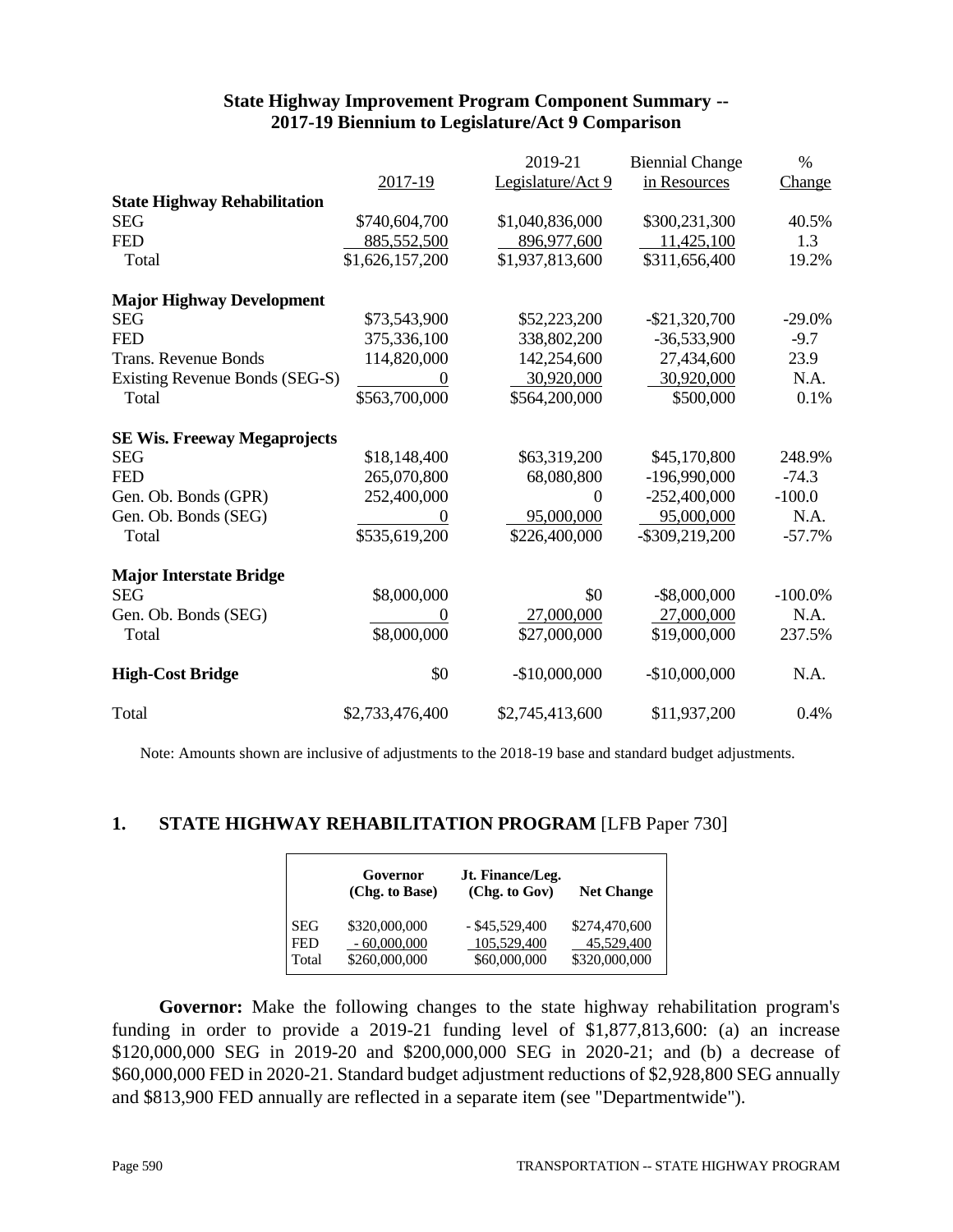The following tables compare the base year (2018-19) and 2017-19 biennium's state highway rehabilitation program funding with the 2019-21 biennial funding level recommended by the Governor.

#### **State Highway Rehabilitation Program -- Base Funding to Governor's Recommendation Comparison**

| 2018-19    |               | Governor*     |               |  |
|------------|---------------|---------------|---------------|--|
| Fund       | Base          | 2019-20       | 2020-21       |  |
| <b>SEG</b> | \$386,111,500 | \$503,182,700 | \$583,182,700 |  |
| <b>FED</b> | 426,538,000   | 425,724,100   | 365,724,100   |  |
| Total      | \$812,649,500 | \$928,906,800 | \$948,906,800 |  |

\* Includes \$2,509,200 SEG and \$2,493,300 FED associated with adjustments to the 2018-19 base funding amount and standard budget adjustments.

## **State Highway Rehabilitation Program Funding -- 2017-19 Biennium to 2019-21 Governor's Recommendation Comparison**

|            |                       | 2017-19              |                       |
|------------|-----------------------|----------------------|-----------------------|
| Fund       | 2017-18               | 2018-19              | <b>Biennial Total</b> |
| <b>SEG</b> | \$357,002,400         | \$383,602,300        | \$740,604,700         |
| <b>FED</b> | 461,507,800           | 424,044,700          | 885,552,500           |
| Total      | \$818,510,200         | \$807,647,000        | \$1,626,157,200       |
|            |                       | Governor -- 2019-21* |                       |
| Fund       | 2019-20               | 2020-21              | <b>Biennial Total</b> |
| <b>SEG</b> | \$503,182,700         | \$583,182,700        | \$1,086,365,400       |
| <b>FED</b> | 425,724,100           | 365,724,100          | 791,448,200           |
| Total      | \$928,906,800         | \$948,906,800        | \$1,877,813,600       |
|            | % Change in Resources |                      | 15.5%                 |

\*Includes \$2,509,200 SEG and \$2,493,300 FED annually associated with adjustment to the 2018-19 base funding amount and standard budget adjustments.

**Joint Finance/Legislature**: Increase funding by \$60,000,000 in the 2019-21 biennium compared to the Governor's recommendations in order to provide state highway rehabilitation program funding level of \$1,937,813,600 (as shown in the tables below): (a) decreases of \$3,742,700 SEG in 2019-20 and \$41,786,700 SEG in 2020-21; and (b) increases of \$20,000,000 FED in 2019-20 and \$85,529,400 in 2020-21. [Standard budget adjustment reductions of \$2,928,800 SEG annually and \$813,900 FED annually are shown in a separate item (see "Departmentwide").]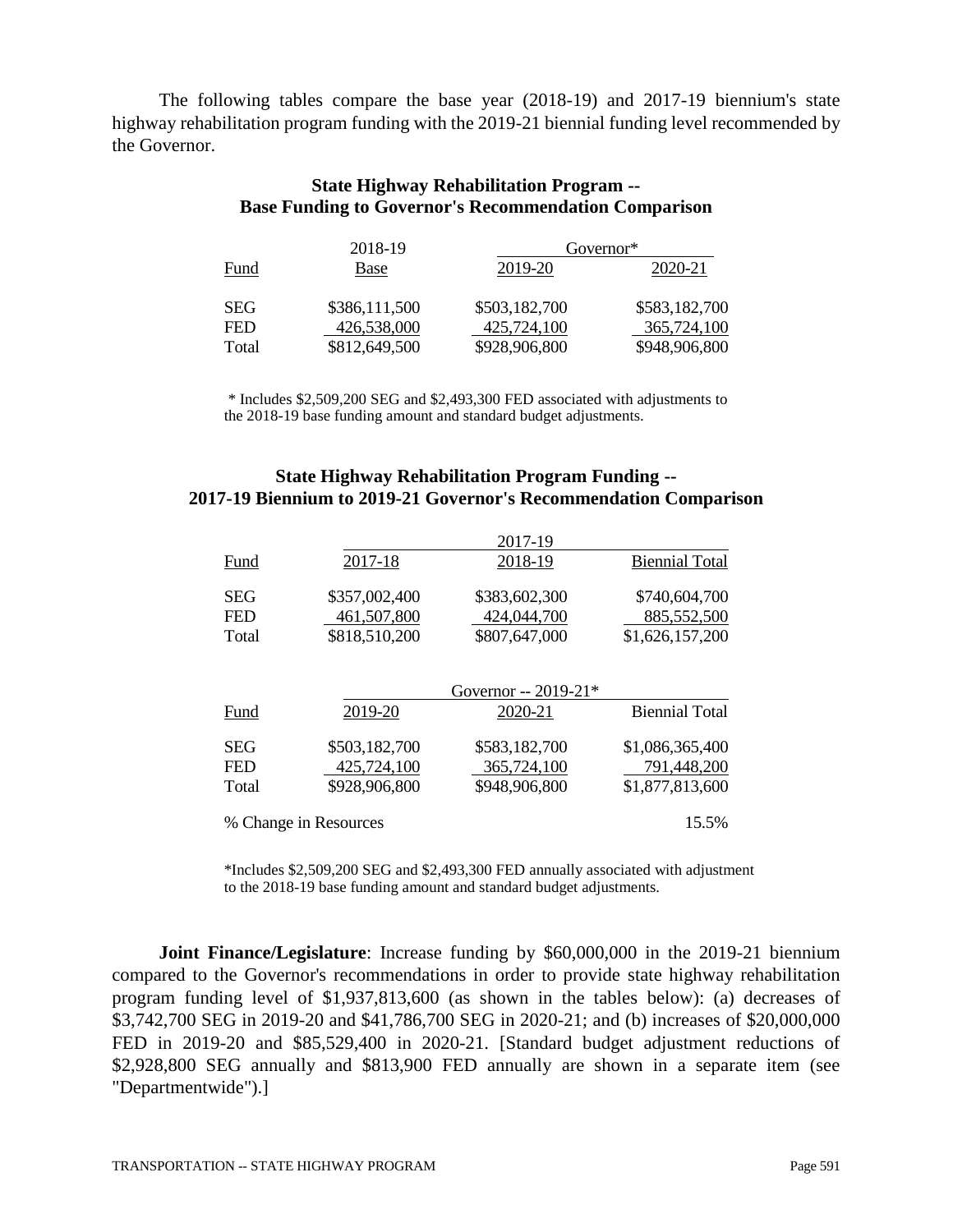#### **State Highway Rehabilitation Program -- Base Funding to Legislature/Act 9 Comparison**

|            | 2018-19       | Legislature/Act $9*$ |               |
|------------|---------------|----------------------|---------------|
| Fund       | Base          | 2019-20              | 2020-21       |
| <b>SEG</b> | \$386,111,500 | \$499,440,000        | \$541,396,000 |
| <b>FED</b> | 426,538,000   | 445,724,100          | 451,253,500   |
| Total      | \$812,649,500 | \$945,164,100        | \$992,649,500 |

\* Includes \$2,509,200 SEG and \$2,493,300 FED associated with adjustments to the 2018-19 base funding amount and standard budget adjustments.

#### **State Highway Rehabilitation Program Funding -- 2017-19 Biennium to 2019-21 Legislature/Act 9 Comparison**

|                       |               | 2017-19                       |                       |
|-----------------------|---------------|-------------------------------|-----------------------|
| <b>Fund Source</b>    | 2017-18       | 2018-19                       | <b>Biennial Total</b> |
| <b>SEG</b>            | \$357,002,400 | \$383,602,300                 | \$740,604,700         |
| <b>FED</b>            | 461,507,800   | 424,044,700                   | 885,552,500           |
| Total                 | \$818,510,200 | \$807,647,000                 | \$1,626,157,200       |
| <b>Fund Source</b>    |               | Legislature/Act 9 -- 2019-21* |                       |
|                       | 2019-20       | 2020-21                       | <b>Biennial Total</b> |
| <b>SEG</b>            | 499,440,000   | 541,396,000                   | \$1,040,836,000       |
| <b>FED</b>            | 445,724,100   | 451,253,500                   | 896,977,600           |
| Total                 | \$945,164,100 | \$992,649,500                 | \$1,937,813,600       |
| % Change in Resources |               |                               | 19.2%                 |

\*Includes \$2,509,200 SEG and \$2,493,300 FED annually associated with adjustment to the 2018-19 base funding amount and standard budget adjustments.

## **2. MAJOR HIGHWAY DEVELOPMENT PROGRAM** [LFB Paper 731]

|              | Governor<br>(Chg. to Base) | Jt. Finance/Leg.<br>(Chg. to Gov) | <b>Net Change</b> |
|--------------|----------------------------|-----------------------------------|-------------------|
| <b>SEG</b>   | \$0                        | \$6,000,000                       | \$6,000,000       |
| <b>FED</b>   | $-40,105,800$              | $-40,000,000$                     | $-80,105,800$     |
| <b>BR</b>    | 133,174,600                | 9,080,000                         | 142,254,600       |
| <b>SEG-S</b> |                            | 40,000,000                        | 40,000,000        |
| Total        | \$93,068,800               | \$15,080,000                      | \$108,148,800     |

**Governor:** Make the following changes to major highway development program funding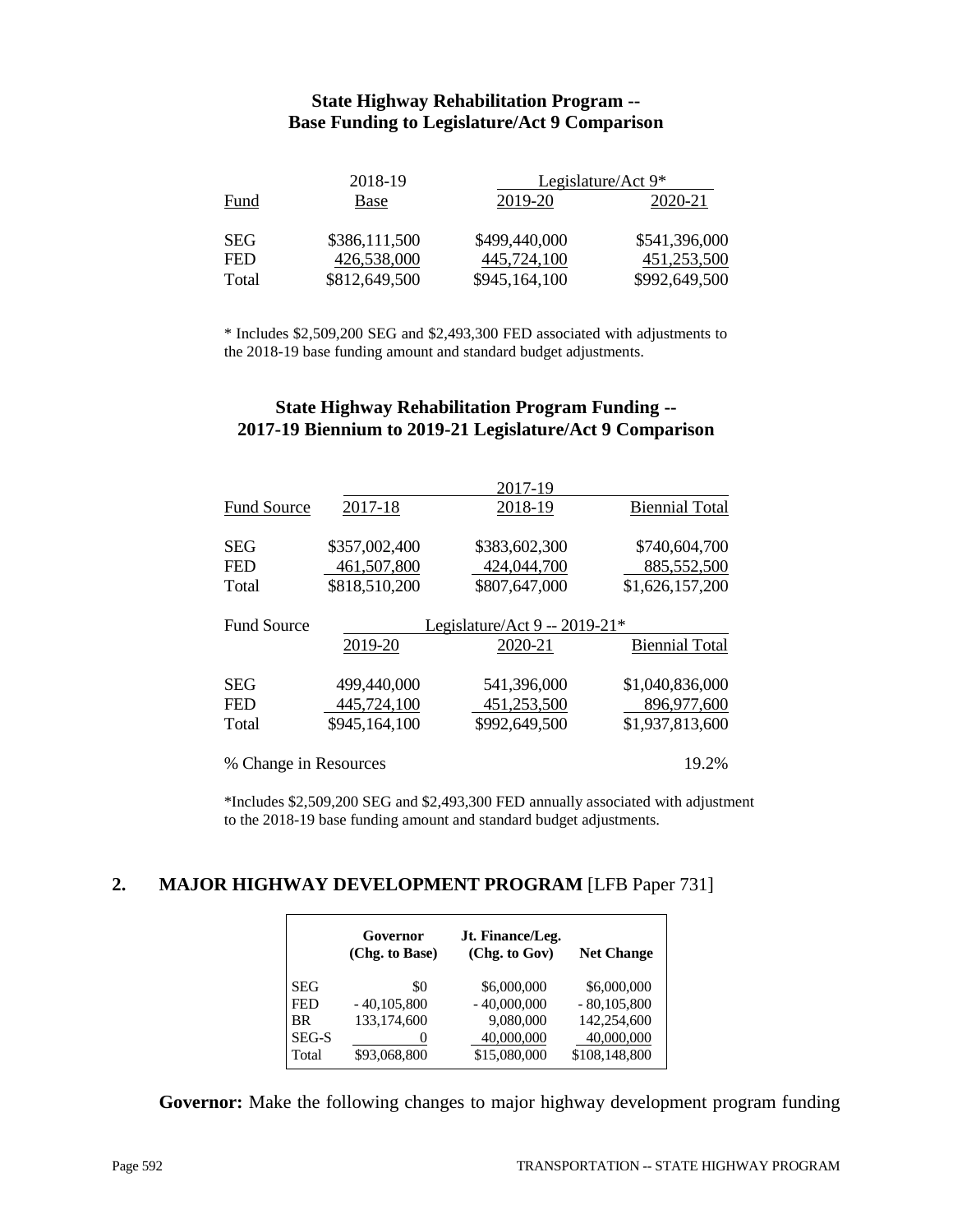in order to provide a 2019-21 funding level of \$558,200,000: (a) decreases of \$21,752,900 FED in 2019-20 and \$18,352,900 FED in 2020-21; and (b) authorization of \$133,174,600 BR in transportation revenue bond authority.

Estimated reductions to transportation fund revenue, associated with the partial issuance of these bonds, of \$832,300 in 2019-20, and \$6,175,500 in 2020-21 is shown in a separate item (see "Transportation Finance"). Standard budget adjustment reductions of \$108,900 SEG annually and \$240,800 FED annually are reflected in a separate item (see "Departmentwide").

The following tables compare the base year (2018-19) and 2017-19 biennium's major highway development program funding with the 2019-21 biennial funding level recommended by the Governor.

#### **Major Highway Development Program -- Base Funding to Governor's Recommendation Comparison**

|                                 | 2018-19                | Governor*     |               |  |
|---------------------------------|------------------------|---------------|---------------|--|
| Fund                            | <b>Base Plus Bonds</b> | 2019-20       | 2020-21       |  |
| <b>SEG</b>                      | \$23,220,500           | \$23,111,600  | \$23,111,600  |  |
| <b>FED</b>                      | 209,694,800            | 187,701,100   | 191,101,100   |  |
| Trans. Revenue<br>Bonds (SEG-S) | 66,587,300             | 66,587,300    | 66,587,300    |  |
| Total                           | \$299,502,600          | \$277,400,000 | \$280,800,000 |  |

 \* Includes \$353,400 SEG and \$518,600 FED associated with adjustments to the 2018-19 base funding amount and standard budget adjustments.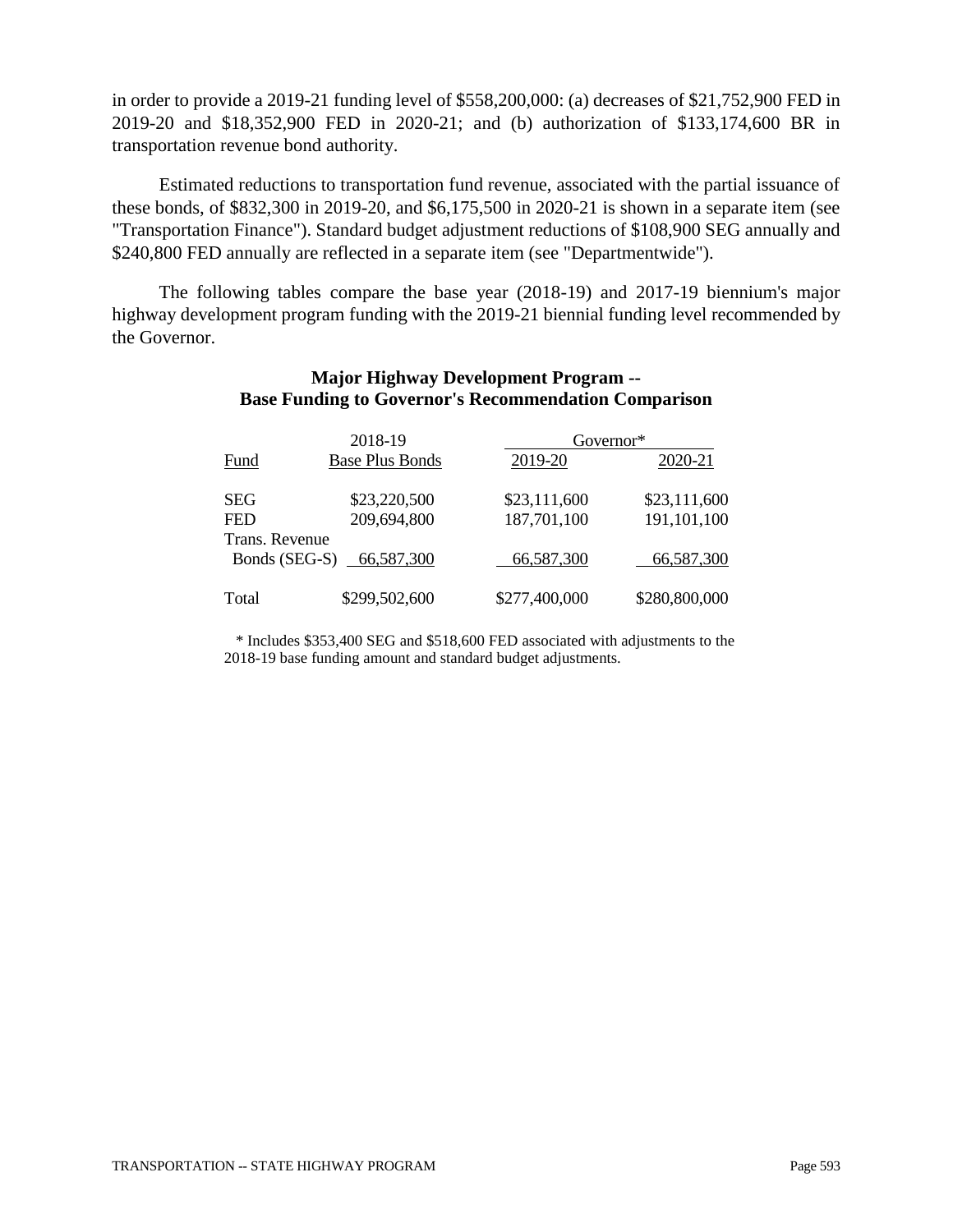#### **Major Highway Development Program Funding -- 2017-19 Biennium to 2019-21 Governor's Recommendation Comparison**

|                       |               | 2017-19              |                       |
|-----------------------|---------------|----------------------|-----------------------|
| Fund                  | 2017-18       | 2018-19              | <b>Biennial Total</b> |
| SEG                   | \$50,676,800  | \$22,867,100         | \$73,543,900          |
| <b>FED</b>            | 166,159,900   | 209,176,200          | 375,336,100           |
| Trans. Revenue        |               |                      |                       |
| Bonds (SEG-S)         | 48,232,700    | 66,587,300           | 114,820,000           |
| Total                 | \$265,069,400 | \$298,630,600        | \$563,700,000         |
|                       |               | Governor $-2019-21*$ |                       |
| Fund                  | 2019-20       | 2020-21              | <b>Biennial Total</b> |
| <b>SEG</b>            | \$23,111,600  | \$23,111,600         | \$46,223,200          |
| <b>FED</b>            | \$187,701,100 | 191,101,100          | 378,802,200           |
| Trans. Revenue        |               |                      |                       |
| Bonds (SEG-S)         | 66,587,300    | 66,587,300           | 133, 174, 600         |
| Total                 | \$277,400,000 | \$280,800,000        | \$558,200,000         |
| % Change in Resources |               |                      | $-1.0\%$              |

\*Includes \$353,400 SEG and \$518,600 FED annually associated with adjustment to the 2018-19 base funding amount and standard budget adjustments.

**Joint Finance/Legislature:** Make the following modifications to the Governor's recommendations in order to provide a 2019-21 major highway development program funding level of \$564,200,000 (as shown in the table below), which is \$6,000,000 higher than the Governor's recommendation: (a) increases \$4,000,000 SEG in 2019-20 and \$2,000,000 SEG in 2020-21; (b) a decrease of \$20,000,000 FED annually; (c) an increase of \$20,000,000 SEG-S annually (this provision would require DOT to use \$30.9 million in existing revenue bond proceeds to fund project work); and (d) authorize an additional \$9,080,000 in newly-authorized transportation revenue bonds (of the SEG-S provided under item "c," \$9,080,000 would be associated with this bonding authorization). [Standard budget adjustment reductions of \$108,900 SEG annually and \$240,800 FED annually are shown in a separate item (see "Departmentwide.")]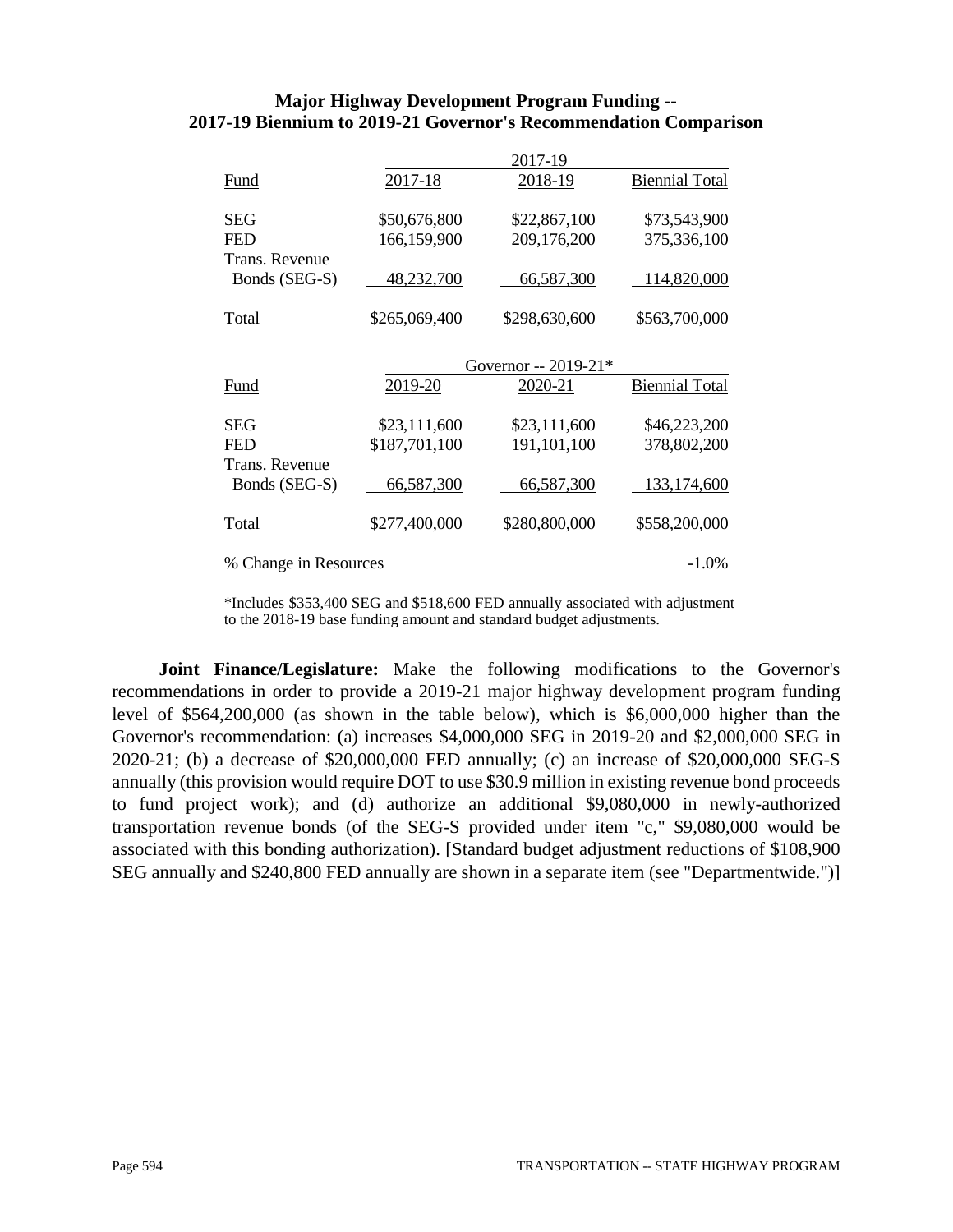#### **Major Highway Development Program -- Base Funding to Legislature/Act 9 Comparison**

|                               | 2018-19 Base  | Legislature/Act 9* |               |
|-------------------------------|---------------|--------------------|---------------|
| Fund                          | Plus Bonds    | 2019-20            | 2020-21       |
| <b>SEG</b>                    | \$23,220,500  | \$27,111,600       | \$25,111,600  |
| <b>FED</b>                    | 209,694,800   | 167,701,100        | 171,101,100   |
| Trans. Revenue Bonds          | 66,587,300    | 71,127,300         | 71,127,300    |
| <b>Existing Bond Proceeds</b> |               | 15,460,000         | 15,460,000    |
| Total                         | \$299,502,600 | \$281,400,000      | \$282,800,000 |

\* Includes \$353,400 SEG and \$518,600 FED associated with adjustments to the 2018-19 base funding amount and standard budget adjustments.

#### **Major Highway Development Program -- 2017-19 Biennium to 2019-21 Legislature/Act 9 Comparison**

|                               |               | 2017-19                       |                       |
|-------------------------------|---------------|-------------------------------|-----------------------|
|                               | 2017-18       | 2018-19                       | <b>Biennial Total</b> |
|                               |               |                               |                       |
| <b>SEG</b>                    | \$50,676,800  | \$22,867,100                  | \$73,543,900          |
| <b>FED</b>                    | 166,159,900   | 209,176,200                   | 375,336,100           |
| Trans. Revenue Bonds          | 48,232,700    | 66,587,300                    | 114,820,000           |
|                               |               |                               |                       |
| Total                         | \$265,069,400 | \$298,630,600                 | \$563,700,000         |
|                               |               |                               |                       |
|                               |               |                               |                       |
|                               |               | Legislature/Act 9 -- 2019-21* |                       |
| Fund                          | 2019-20       | 2020-21                       | <b>Biennial Total</b> |
|                               |               |                               |                       |
| SEG                           | \$27,111,600  | \$25,111,600                  | \$52,223,200          |
| <b>FED</b>                    | \$167,701,100 | \$171,101,100                 | 338,802,200           |
| Trans. Revenue Bonds          | 71,127,300    | 71,127,300                    | 142,254,600           |
| <b>Existing Bond Proceeds</b> | 15,460,000    | 15,460,000                    | 30,920,000            |
|                               |               |                               |                       |
| Total                         | \$281,400,000 | \$282,800,000                 | \$564,200,000         |
|                               |               |                               |                       |
| % Change in Resources         |               |                               | 0.1%                  |

\*Includes \$353,400 SEG and \$518,600 FED annually associated with adjustment to the 2018-19 base funding amount and standard budget adjustments.

Estimated project completion schedules for major highway development projects receiving funding under the Governor's recommended 2019-21 program funding level, and under the Joint Finance version of the bill, are shown in the following table.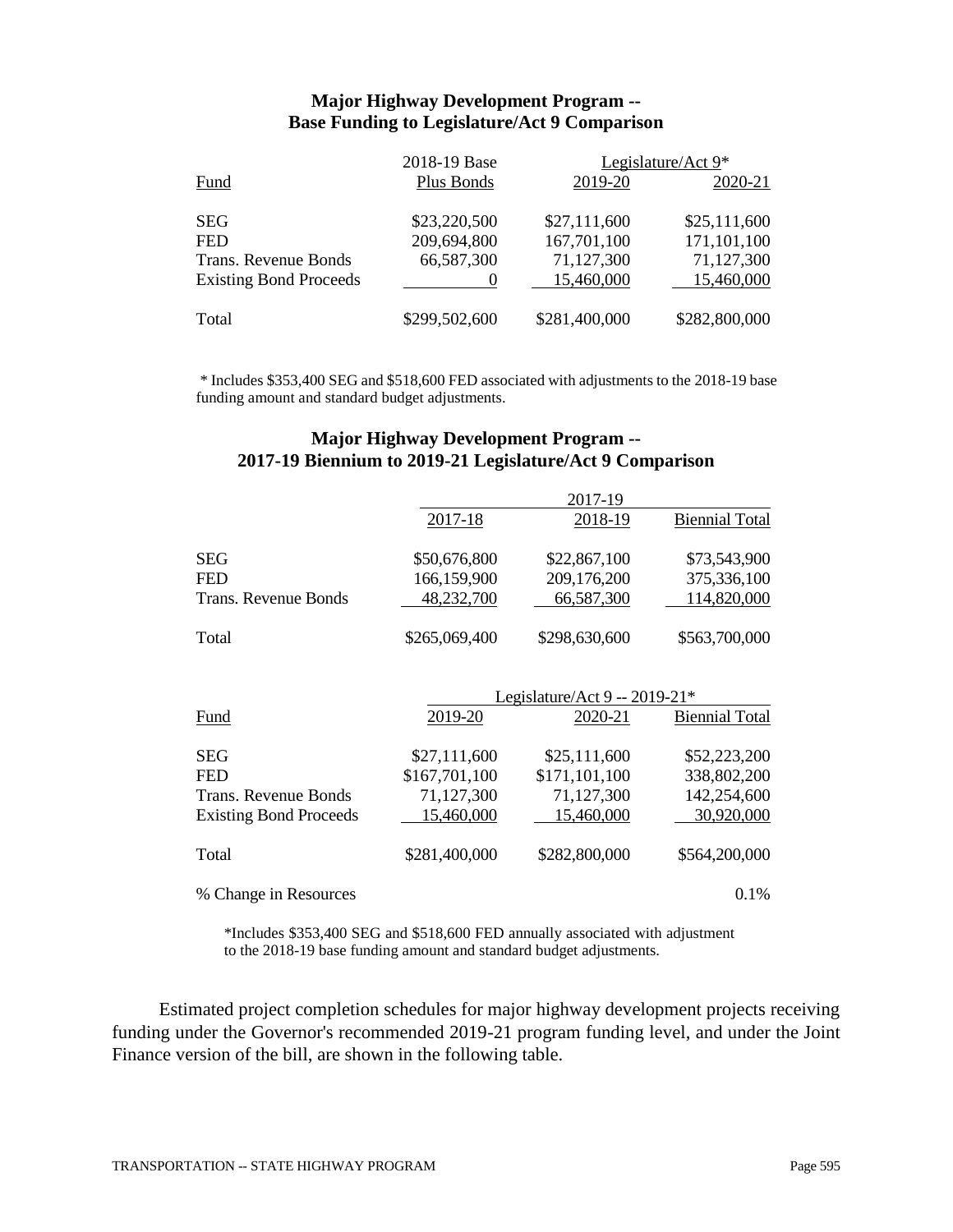| <b>Highway</b>                            | <b>Project Segment</b>               | Counties                         | Final Year of<br><b>Expenditure</b> | Completion<br>Delay |
|-------------------------------------------|--------------------------------------|----------------------------------|-------------------------------------|---------------------|
| Governor/Legislature<br><b>USH 10/441</b> | Winnebago CTH CB to<br>Oneida Street | Outagamie, Calumet<br>&Winnebago | 2020                                | No Delay            |
| <b>STH 15</b>                             | STH 76 to New London                 | Outagamie                        | 2024                                | No Delay            |
| <b>USH 18/151</b>                         | Verona Road/Madison Beltline         | Dane                             | 2021                                | No Delay            |
| <b>STH 23</b>                             | STH 67 to USH 41                     | Sheboygan & Fond<br>du Lac       | 2023                                | No Delay            |
| $I-39/90$                                 | Illinois State Line to USH<br>12/18  | Dane & Rock                      | 2021                                | $\ast$              |
| <b>STH 50</b>                             | I-94 to $43rd$ Avenue                | Kenosha                          | 2023                                | No Delay            |
| $I-43$                                    | Silver Spring Drive to STH 60        | Milwaukee &<br>Ozaukee           | $**$                                | $**$                |
| <b>Joint Finance/Legislature</b>          |                                      |                                  |                                     |                     |
| $I-41$                                    | STH K to CTH F                       | Brown & Outagamie                | **                                  | $**$                |

# **Anticipated Major Highway Development Project Completion Dates -- Act 9**

\* It is not yet known when the beltline highway interchange (BIC) component of the I-39/90 project, which was part of this project's scope at the time of enumeration and is within the project's statutory boundaries, will be completed.

\*\* These projects were enumerated and will receive funding under the Act. The final design, cost, and completion date has yet to be determined.

Note: Anticipated completion dates indicates the final year of expenditure provided by DOT in the February, 2019, report to the Transportation Projects Commission (TPC), which typically succeeds the date the project is open to traffic.

[Act 9 Section: 1082]

## **3. ENUMERATION OF I-43 PROJECT IN MILWAUKEE AND OZAUKEE COUNTIES AS MAJOR HIGHWAY DEVELOPMENT PROJECT** [LFB Paper 731]

**Governor/Legislature:** Enumerate I-43, extending approximately 14.3 miles between Silver Spring Drive in the City of Glendale and STH 60 in the Village of Grafton, in Milwaukee and Ozaukee counties, as a major highway development project.

A major highway development project is, with certain exceptions, any improvement project that either has a total cost in excess of \$91,100,000, or, that has a total cost in excess of \$36,400,000 and expands highway capacity. For this purpose, capacity expansion includes: (a) construction of a new highway of 2.5 miles or more in length; (b) relocation of 2.5 miles or more of existing roadway; (c) the addition of one or more lanes at least five miles in length; or (d) the improvement of 10 miles or more of an existing divided highway to freeway standards. Projects exceeding the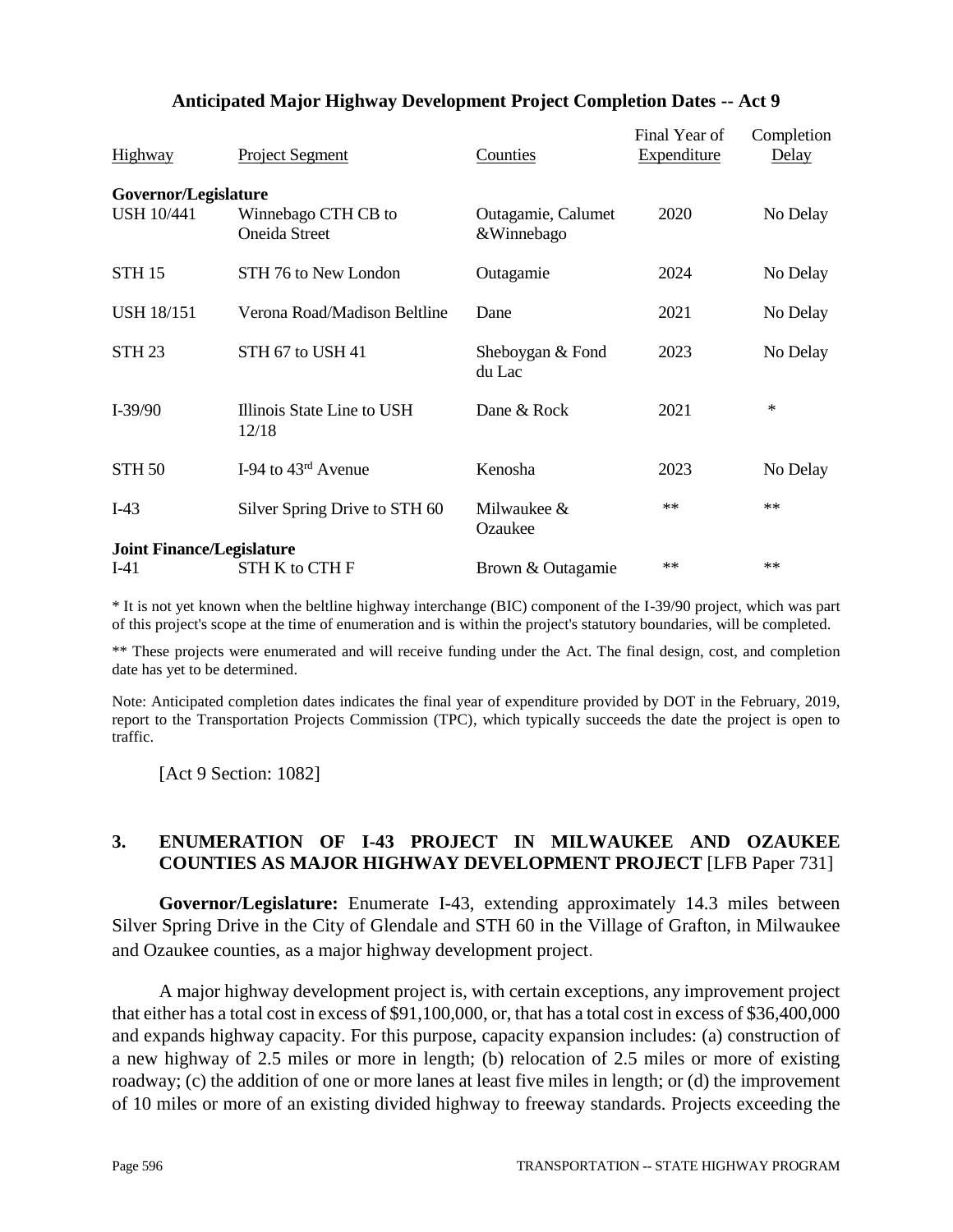\$91,100,000 threshold must either be enumerated in the statutes or approved by the Transportation Projects Commission prior to the Department beginning construction. Projects exceeding the \$36,400,000 cost threshold, and meeting the capacity expansion definitions, must be enumerated in the statutes prior to construction. During 2017-19 budget deliberations, DOT estimated the project's inflation-adjusted cost as in the range of \$565 million to \$615 million. The Governor's budget recommendation, and the Joint Finance version of the bill, would include \$17.3 million in 2019-20 and \$38.6 million in 2020-21 for this project under the major highway development program's estimated schedule.

[Act 9 Section: 1078]

# **4. I-41 IN BROWN AND OUTAGAMIE COUNTIES -- MAJOR HIGHWAY DEVELOPMENT PROJECT**

**Joint Finance/Legislature:** Enumerate I-41, extending approximately 23 miles between STH 96 to CTH F in Brown and Outagamie counties, including local roads and interchanges as necessary for the completion of the project, as a major highway development project. Require DOT to construct an interchange with I-41 and local roads, near the intersection of Southbridge Road (which becomes French Road) and Creamery Road in Brown County as a component of this major highway development project. Under the major highway development program's funding level, \$4.0 million in 2019-20 and \$2.0 million in 2020-21 would be provided to fund the federal environmental review process and interchange access reports that would be necessary for this project to proceed. No project cost estimate is currently available as limited analysis of the project has been completed to date.

**Veto by Governor [E-69]:** Delete the interchange construction requirement, but retain I-41 as a major highway development project enumeration.

[Act 9 Section: 1078d]

[Act 9 Vetoed Section: 1078d]

# **5. SOUTHEAST WISCONSIN FREEWAY MEGAPROJECTS** [LFB Paper 732]

|            | Governor<br>(Chg. to Base) | Jt. Finance/Leg.<br>(Chg. to Gov) | <b>Net Change</b> |
|------------|----------------------------|-----------------------------------|-------------------|
| <b>SEG</b> | \$110,000,000              | $-$ \$70,000,000                  | \$40,000,000      |
| <b>FED</b> | 75,326,000                 | $-65,529,400$                     | 9,796,600         |
| BR         | 65,000,000                 | 30,000,000                        | 95,000,000        |
| Total      | \$250,326,000              | $-$ \$105,529,400                 | \$144,796,600     |

**Governor:** Make the following changes to the southeast Wisconsin freeway megaprojects program's funding in order to provide a 2019-21 funding level of \$331,929,400: (a) increases of \$10,000,000 SEG in 2019-20 and \$100,000,000 SEG in 2020-21; (b) increases of \$11,863,000 FED in 2019-20 and \$63,463,000 FED in 2020-21; and (c) the authorization of \$65,000,000 BR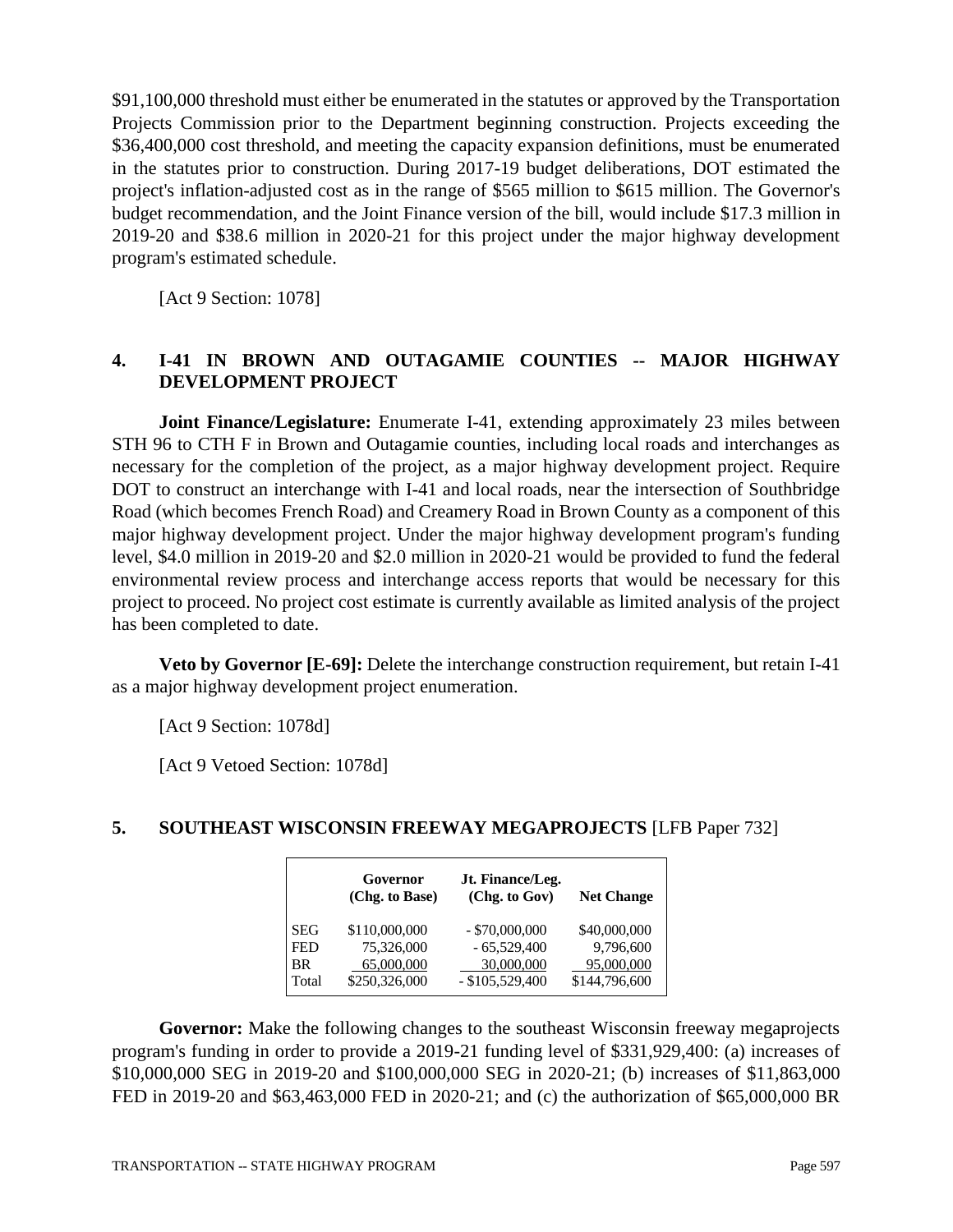of transportation fund-supported, general obligation bonds for use on the Zoo Interchange project in Milwaukee County.

Estimated transportation fund-supported debt service associated with the partial issuance of these general obligations bonds in the biennium would be \$106,200 in 2020-21 (shown in a separate item under "Transportation Finance"). Standard budget adjustment reductions of \$108,300 SEG annually and \$182,100 FED annually are also reflected in a separate item (see "Departmentwide").

The following tables compare the base year (2018-19) and 2017-19 biennium's southeast Wisconsin freeway megaprojects program funding with the 2019-21 biennial funding level recommended by the Governor.

#### **Southeast Wisconsin Freeway Megaproject Program -- Base Funding to Governor's Recommendation Comparison**

|                      | 2018-19                | Governor*    |               |
|----------------------|------------------------|--------------|---------------|
| Fund                 | <b>Base Plus Bonds</b> | 2019-20      | 2020-21       |
| <b>SEG</b>           | \$11,767,900           | \$21,659,600 | \$111,659,600 |
| <b>FED</b>           | 29,324,200             | 41,005,100   | 92,605,100    |
| Gen. Ob. Bonds (GPR) | 126,200,000            |              |               |
| Gen. Ob. Bonds (SEG) |                        | 32,500,000   | 32,500,000    |
| Total                | \$167,292,100          | \$95,164,700 | \$236,764,700 |

 \* Includes \$107,800 SEG and \$186,100 FED associated with adjustments to the 2018-19 base funding amount and standard budget adjustments.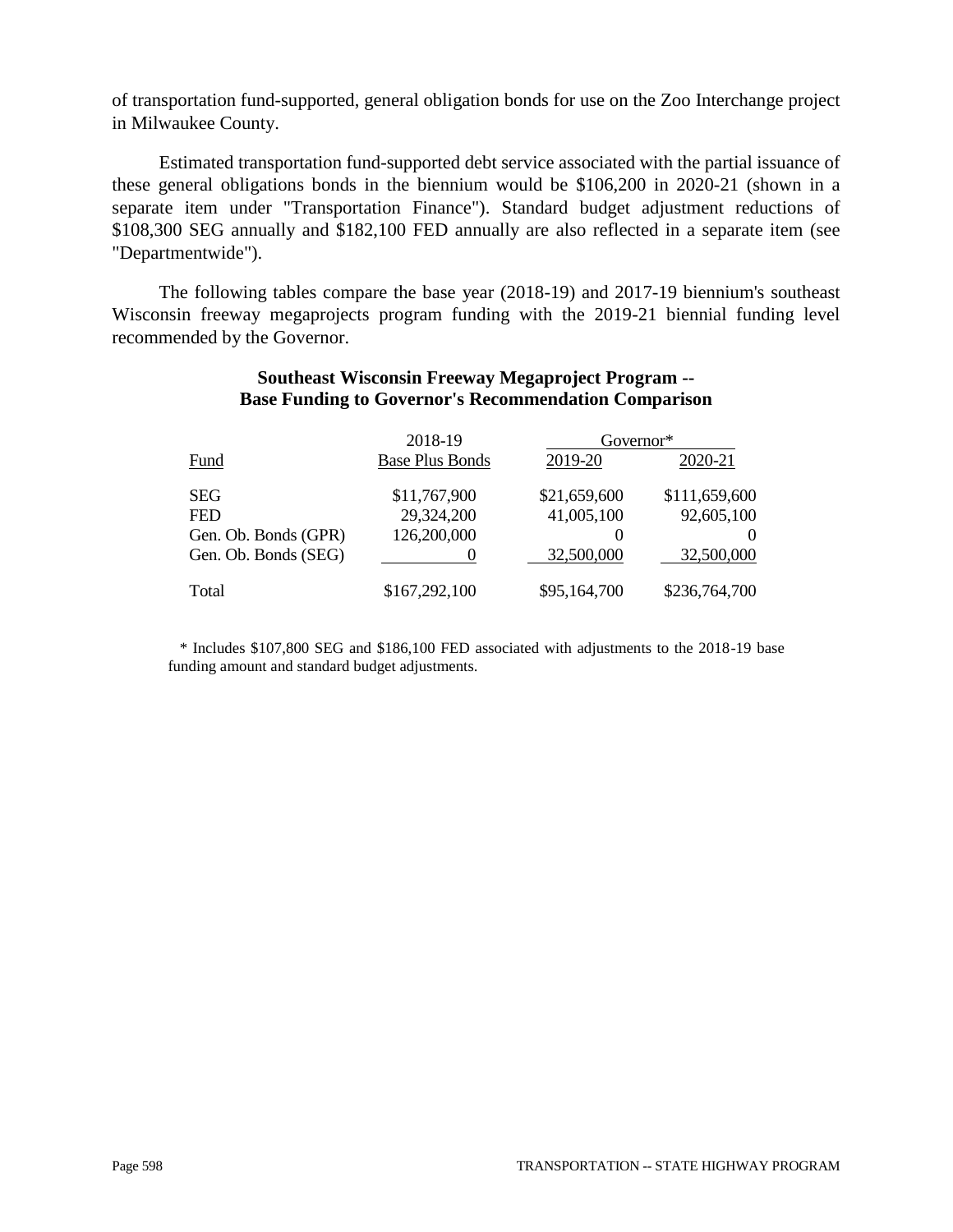#### **Southeast Wisconsin Freeway Megaprojects Program Funding -- 2017-19 to 2019-21 Governor's Recommendation Comparison**

|                       |               | 2017-19               |                       |
|-----------------------|---------------|-----------------------|-----------------------|
| Fund                  | 2017-18       | 2018-19               | <b>Biennial Total</b> |
|                       |               |                       |                       |
| <b>SEG</b>            | \$6,488,300   | \$11,660,100          | \$18,148,400          |
| <b>FED</b>            | 235,932,700   | 29,138,100            | 265,070,800           |
| Gen. Ob. Bonds (GPR)  | 126,200,000   | 126,200,000           | 252,400,000           |
| Total                 | \$368,621,000 | \$166,998,200         | \$535,619,200         |
|                       |               |                       |                       |
|                       |               | Governor - $2019-21*$ |                       |
| Fund                  | 2019-20       | 2020-21               | <b>Biennial Total</b> |
|                       |               |                       |                       |
| <b>SEG</b>            | \$21,659,600  | \$111,659,600         | \$133,319,200         |
| <b>FED</b>            | 41,005,100    | 92,605,100            | 133,610,200           |
| Gen. Ob. Bonds (SEG)  | 32,500,000    | 32,500,000            | 65,000,000            |
| Total                 | \$95,164,700  | \$236,764,700         | \$331,929,400         |
|                       |               |                       |                       |
| % Change in Resources |               |                       | $-38.0%$              |

\*Includes \$107,800 SEG and \$186,100 FED annually associated with adjustment to the 2018-19 base funding amount and standard budget adjustments.

Note: The 2017-18 FED amount includes a one-time \$160.0 million federal INFRA grant provided for use on the I-94 North-South freeway project.

As shown in the tables above, the bill would provide 2019-21 program funding of \$331,929,400. This funding level would keep the north leg of the Zoo Interchange project on its current completion schedule (2023, under the February, 2019, TPC schedule). However, the amounts provided under the bill would provide more funding to the southeast Wisconsin freeway megaprojects program than DOT has indicated would be needed to fund this program's planned expenditures in the biennium. The administration indicates that it had intended that \$60,000,000 SEG of these funds would instead be provided to the state highway rehabilitation program in 2020- 21.

**Joint Finance:** Decrease funding by \$105,529,400 in the biennium compared to the Governor in order to provide a southeast Wisconsin freeway megaprojects funding level of \$226,400,000 as follows: (a) an increase of \$15,000,000 SEG in 2019-20 and a decrease of \$85,000,000 SEG in 2020-21; (b) a decrease of \$65,529,400 FED in 2020-21; and (c) the authorization of an additional \$30,000,000 BR of transportation fund-supported, general obligation bonds for use on the Zoo Interchange project in Milwaukee County. As compared to the bill, increase estimated transportation fund-supported debt service associated with the partial issuance of these general obligations bonds in the biennium by \$100,100 SEG in 2020-21 [Standard budget adjustment reductions of \$108,300 SEG annually and \$182,100 FED annually are shown in a separate item (see "Departmentwide.")]

As modified by Joint Finance, the bill would provide \$226.4 million to the megaprojects program. In budget discussions, DOT has indicated that it would use \$195.0 million of this amount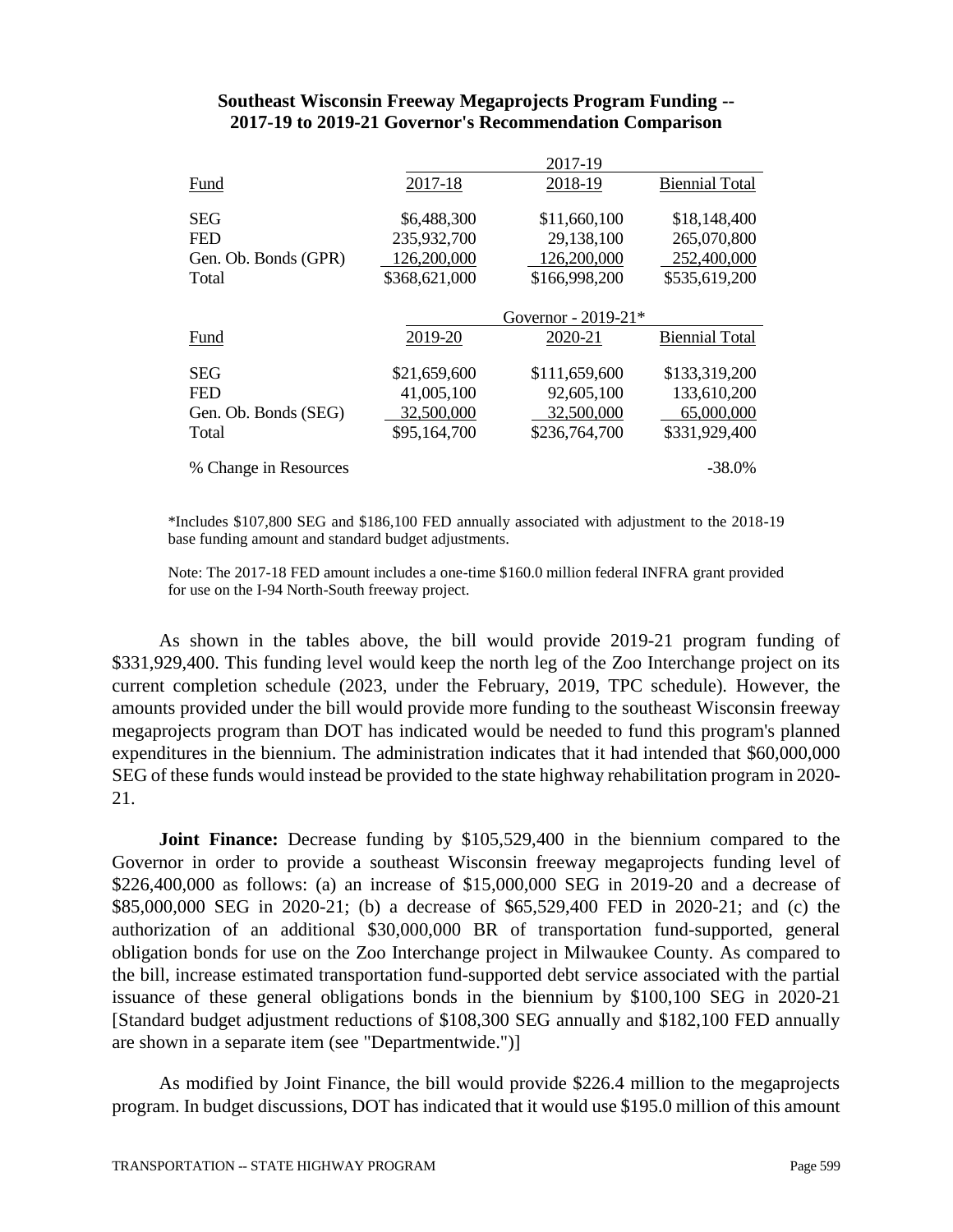for the north leg of the Zoo Interchange project and \$11.4 million related to Zoo Interchange and I-94 North-South project costs for which bonds and federal aid may not be used and for project studies. Together, these amounts total \$206.4 million, which is the amount that the Department has indicated would be needed to complete these projects.

The remaining \$20.0 million would be available to fund costs associated with reinitiating work on the I-94 East-West project (70th Street to 16th Street) in Milwaukee County, which is the next anticipated megaproject. Project enumeration would be required before commencement of construction activities. The preferred project alternative is an eight-lane replacement of the current six-lane facility. Although environmental study and federal approval for this project were completed and the preferred alternative selected, on September 29, 2017, the then-DOT Secretary requested that the Federal Highway Administration (FHWA) rescind the project's federal approval due to a lack of enumeration and available funding. In order to reinstate this decision, DOT would need to complete additional work on the project's environmental documentation and resubmit the project's record of decision (approval) to FHWA for reinstatement.

## **Southeast Wisconsin Freeway Megaprojects Program -- Base Funding to Legislature/Act 9 Comparison**

|                      | 2018-19 Base |               | Legislature/Act $9*$ |
|----------------------|--------------|---------------|----------------------|
| Fund                 | Plus Bonds   | 2019-20       | 2020-21              |
|                      |              |               |                      |
| <b>SEG</b>           | \$11,767,900 | \$36,659,600  | \$26,659,600         |
| <b>FED</b>           | 29,324,200   | 41,005,100    | 27,075,700           |
| Gen. Ob. Bonds (SEG) |              | 32,500,000    | 62,500,000           |
| Total                | \$41,092,100 | \$110,164,700 | \$116,235,300        |

 \* Includes \$107,800 SEG and \$186,100 FED associated with adjustments to the 2018-19 base funding amount and standard budget adjustments.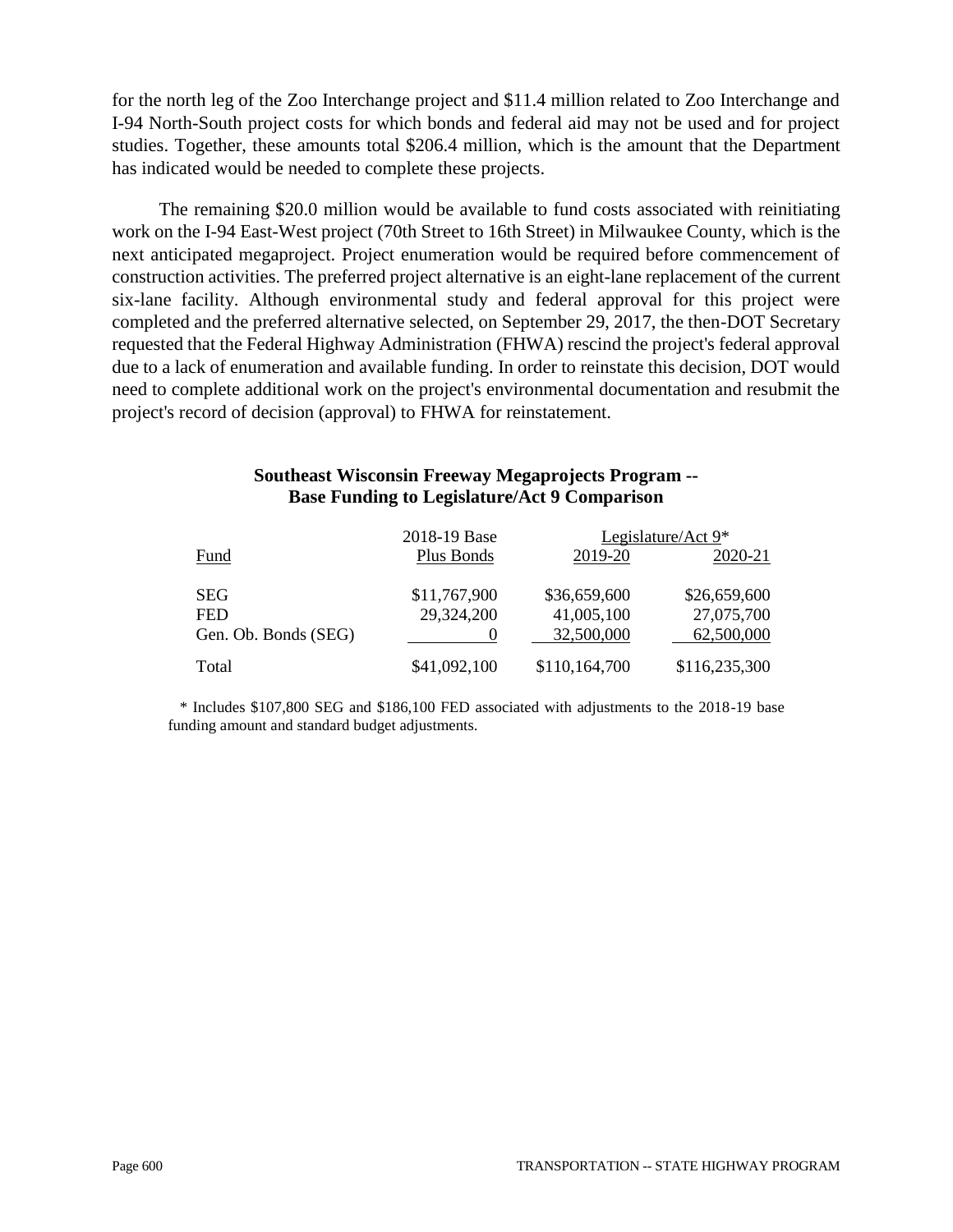#### **Southeast Wisconsin Freeway Megaprojects Program Funding -- 2017-19 Biennium to 2019-21 Legislature/Act 9 Comparison**

|                      | 2017-19       |               |                       |
|----------------------|---------------|---------------|-----------------------|
|                      | 2017-18       | 2018-19       | <b>Biennial Total</b> |
| <b>SEG</b>           | \$6,488,300   | \$11,660,100  | \$18,148,400          |
| <b>FED</b>           | 235,932,700   | 29,138,100    | 265,070,800           |
| Gen. Ob. Bonds (GPR) | 126,200,000   | 126,200,000   | 252,400,000           |
| Total                | \$368,621,000 | \$166,998,200 | \$535,619,200         |

|                       | Legislature/Act 9 -- 2019-21* |               |                       |  |
|-----------------------|-------------------------------|---------------|-----------------------|--|
| <b>Fund</b>           | 2019-20                       | 2020-21       | <b>Biennial Total</b> |  |
|                       |                               |               |                       |  |
| <b>SEG</b>            | \$36,659,600                  | \$26,659,600  | \$63,319,200          |  |
| <b>FED</b>            | 41,005,100                    | 27,075,700    | 68,080,800            |  |
| Gen. Ob. Bonds (SEG)  | 32,500,000                    | 62,500,000    | 95,000,000            |  |
| Total                 | \$110,164,700                 | \$116,235,300 | \$226,400,000         |  |
|                       |                               |               |                       |  |
| % Change in Resources |                               |               | $-57.7\%$             |  |

\*Includes \$107,800 SEG and \$186,100 FED annually associated with adjustment to the 2018-19 base funding amount and standard budget adjustments.

Note: The 2017-18 FED amount includes a one-time \$160.0 million federal INFRA grant provided for use on the I-94 North-South freeway project.

**Assembly/Legislature:** Modify the bonding recommended to include the incremental change to the existing bonding authorization, rather than the total bonding authorization allowable for this purpose.

[Act 9 Section: 304]

### **6. INSTALLATION OF NOISE BARRIER ON I-41**

**Joint Finance/Legislature:** Require DOT to install a noise barrier in the 2019-21 biennium along the east side of I-41 adjacent to 112th Street, between Clarke Street and Center Street in Milwaukee County.

**Veto by Governor [E-71]:** Delete provision.

[Act 9 Vetoed Section: 9144(4e)]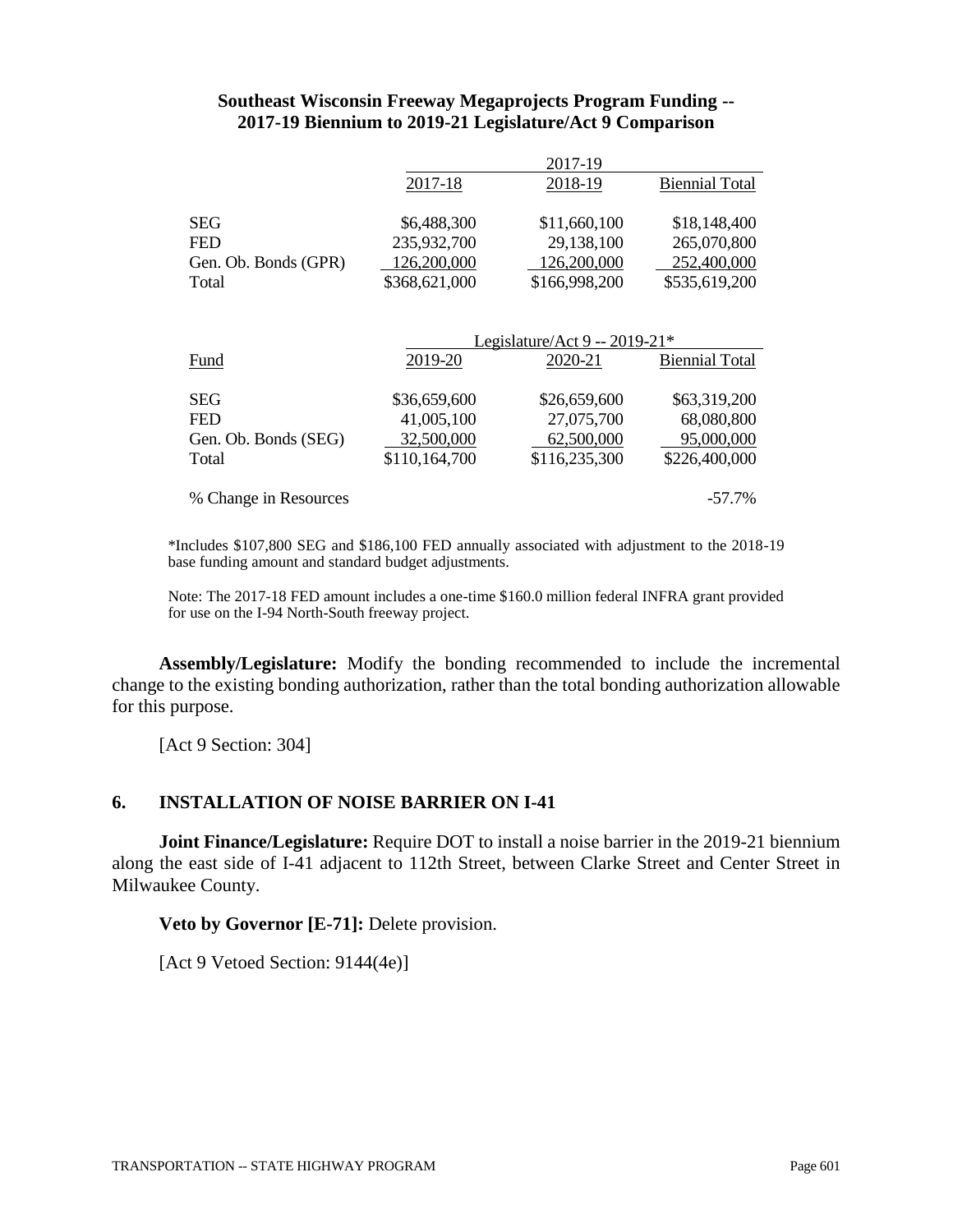#### BR \$27,000,000

### **7. MAJOR INTERSTATE BRIDGE BOND AUTHORIZATION AND USE OF FUNDS** [LFB Paper 733]

**Governor:** Authorize \$27,000,000 of transportation fund-supported, general obligation bonds for the major interstate bridge program (the St. Croix Crossing project) to be used to pay for remaining project costs. The administration indicates that this funding would be needed to pay the state's remaining share of project costs on the St. Croix Crossing project, which is due to the State of Minnesota. Although the project was open to traffic in August, 2017, these funds would be used to pay a settlement related to additional costs incurred during project construction, which is currently under negotiation with the contractor. Modify the current law provision that limits the funding of preliminary design work for a major interstate bridge project to only the program's appropriations and bond authorization. This provision would allow the Department's state highway rehabilitation program appropriations to fund these preliminary design costs.

Estimated transportation fund-supported debt service associated with the partial issuance of these general obligation bonds, which would increase by \$21,300 SEG in 2020-21, is shown in a separate item (see "Transportation Finance").

**Assembly/Legislature:** Modify the bonding recommended to include the incremental change to the existing bonding authorization, rather than the total bonding authorization allowable for this purpose.

[Act 9 Sections: 302 and 1079]

#### **8. HIGH-COST STATE BRIDGE BOND AUTHORIZATION REDUCTION** [LFB Paper 733] BR - \$10,000,000

Governor: Reduce the authorization of transportation fund-supported, general obligation bonds for the high-cost state bridge program (the Hoan Bridge) by \$10,000,000. The Hoan Bridge project was completed in 2015. Because the project is complete, the bonds will not be issued, and there is no corresponding debt service reduction associated with this bonding authorization reduction.

**Assembly/Legislature:** Modify the bonding recommended to include the incremental change to the existing bonding authorization, rather than the total bonding authorization allowable for this purpose with a change in bonding.

[Act 9 Section: 304a]

# **9. REPEAL 2017 ACT 368 FEDERAL FUNDING LIMITATIONS ON STATE HIGHWAY PROJECTS**

**Governor:** Repeal the provisions of 2017 Act 368 that require that for certain state highway projects on which the Department expends federal moneys, it must expend federal moneys on not less than 70% of the aggregate project components eligible for federal funding each fiscal year. Under current law, this requirement applies to the following project types: (a) southeast Wisconsin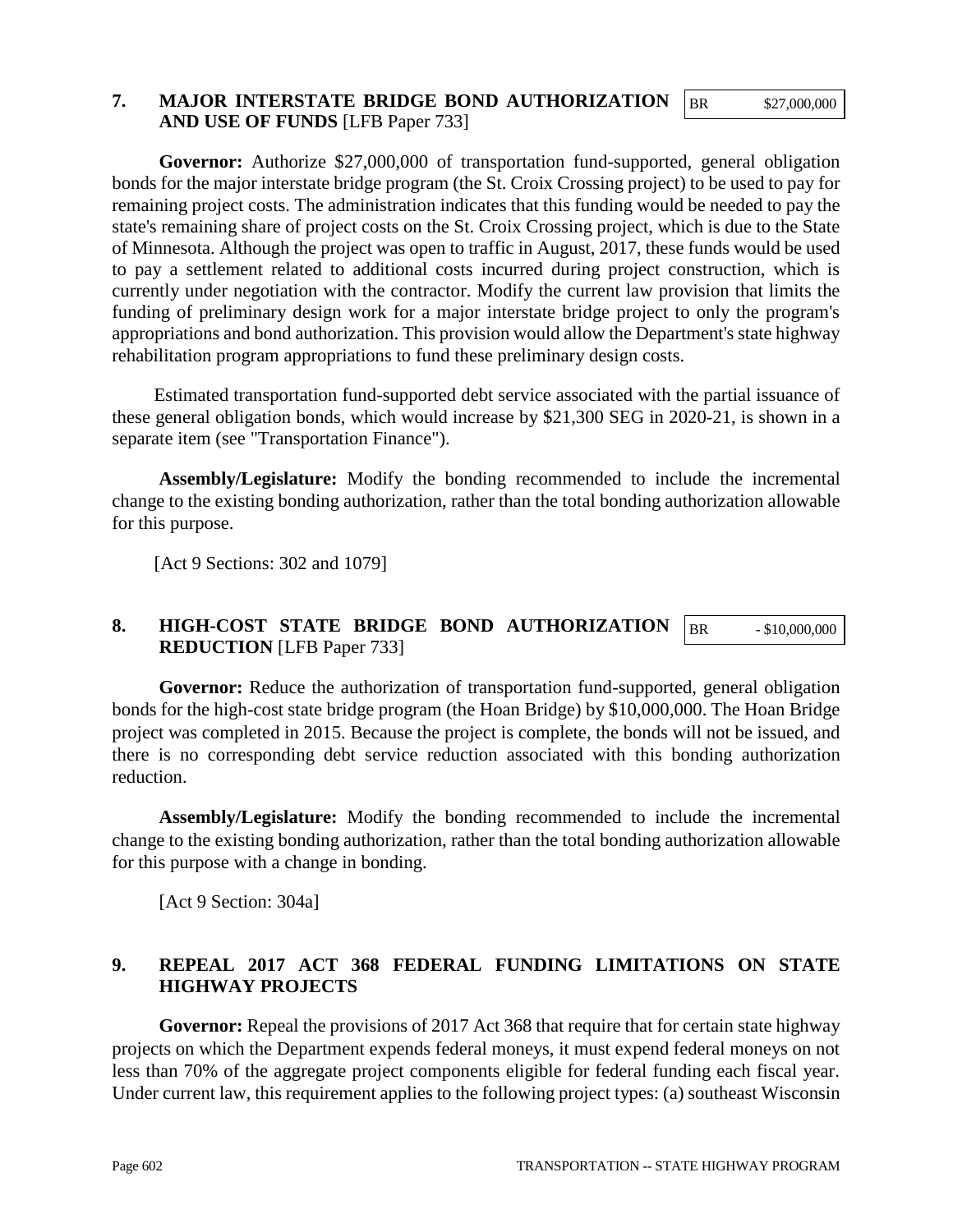freeway megaprojects; (b) major highway development projects; and (c) state highway rehabilitation projects with a total cost of less than \$10 million. Repeal related provisions that allow DOT to submit a passive review request for waiver of these requirements. These provisions are currently scheduled to first apply to projects let on July 1, 2019.

**Joint Finance/Legislature:** Delete provisions.

# **10. INTELLIGENT TRAFFIC SYSTEMS AND TRAFFIC CONTROL SIGNALS APPROPRIATIONS SUNSET**

**Governor/Legislature:** Delete the sunset of the state, federal, and local appropriation accounts for intelligent traffic systems and traffic control signals. Under current law, no moneys may be encumbered from these appropriation accounts after June 30, 2021. These appropriations are eligible to fund the installation, replacement, or rehabilitation of traffic control signals and intelligent transportation systems (a broad set of technologies and equipment related to traffic management). The appropriations were originally scheduled to sunset on June 30, 2019; however, 2017 Act 59 extended this date to June 30, 2021.

No above-base funding for this purpose would be provided under the bill. The 2018-19 adjusted base funding for this purpose, after standard budget adjustments, is \$9,967,100 SEG (the federal and local appropriation accounts do not have existing base funding).

[Act 9 Sections: 185 thru 187]

# **11. ALTERNATIVE HIGHWAY PROJECT DELIVERY METHODS AND PROGRAM**

**Joint Finance/Legislature:** Create a program and office for alternative highway project delivery, including the following provisions:

Office of Innovative Program Delivery. Create an office of innovative program delivery in DOT. Specify that the director of the office would be appointed by, and report directly to, the DOT Secretary. Require the DOT Secretary to appoint a director who has no fewer than five years of experience in design-build project development and delivery specific to public transportation or public infrastructure construction. Require that the director do all of the following: (a) perform the duties and functions required to facilitate alternative project delivery; (b) employ, supervise, and train personnel assigned to the office by the DOT Secretary; and (c) supervise all expenditures of the office. Specify that the office perform the duties and functions required to facilitate alternative project delivery. Create the following definitions related to this office: (a) "director" would mean the director of the office of innovative program delivery attached to the Department; and (b) "office" would mean the office of innovative program delivery attached to the Department. Require the DOT Secretary to assign from DOT's existing position authority at least 1.0 FTE position to the office of innovative program delivery.

Alternative Project Delivery. Create the following definitions: (a) "Alternative technical concepts" would mean a proposed alternative to the technical requirements provided by the office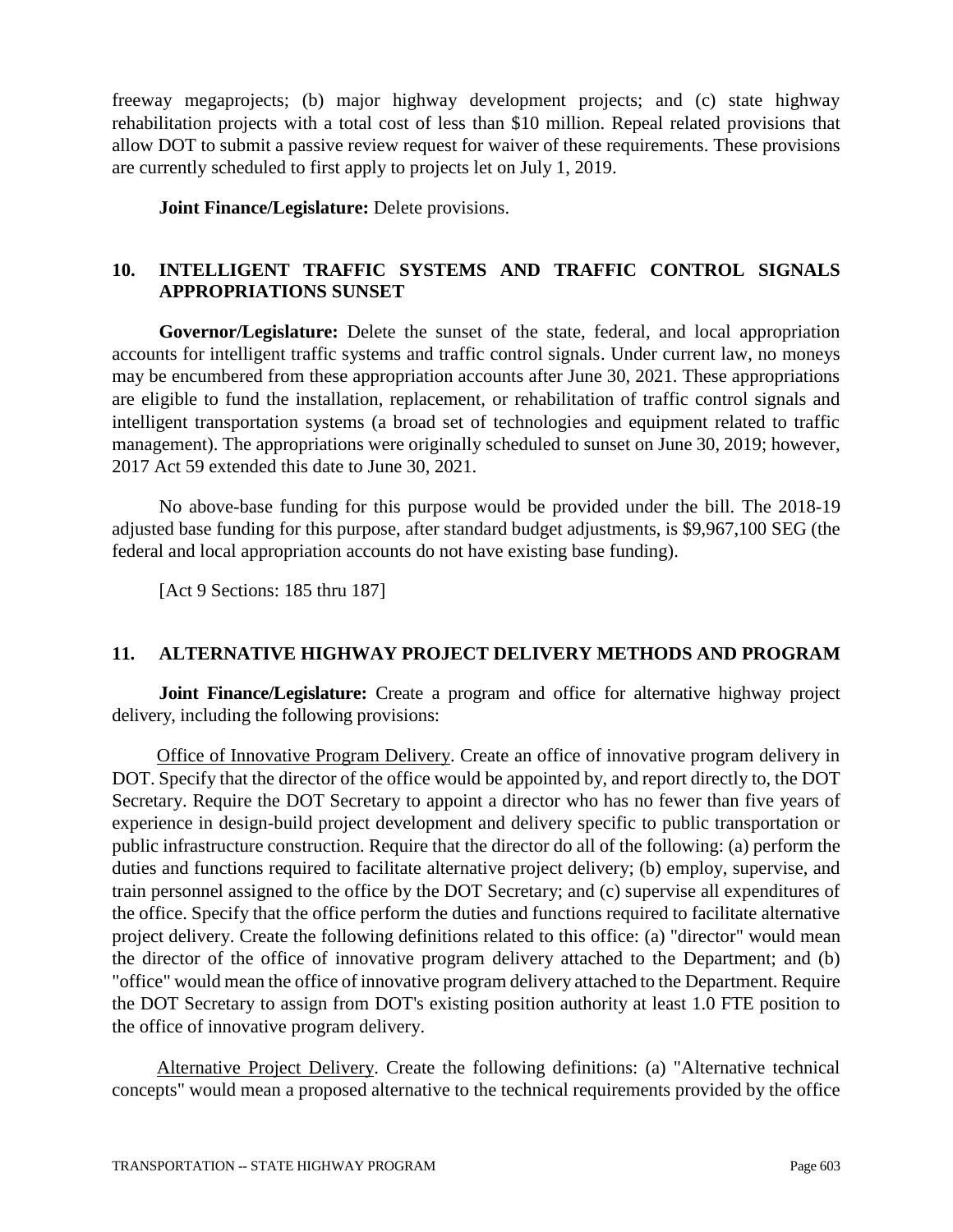in the request for proposals for a project; (b) "best value design-build contract" would mean a design-build contract award made following a calculation of value as provided in a request for proposals; (c) "design-build contract" would mean a contract for a project under which the design, engineering, construction, and related services are provided by a single design-builder; (d) "design-builder" would mean a private legal entity, consortium, or joint venture that proposes to or executes a contract with the office to design, engineer, and construct a project under this section; (e) "design-build project" would mean a project for which design, engineering, construction, and related services are procured through a single contract with a single private legal entity, consortium, or joint venture capable of providing the necessary design, engineering, construction, and related services; (f) "design professional" would mean a person registered as an architect or professional engineer, or a registered architecture or engineering firm, partnership, or corporation; (g) "director" would mean the director of the office of innovative program delivery attached to DOT; (h) "fixed price variable scope design-build contract" would mean a design-build contract award made to the lowest qualified responsible bidder able to provide the best qualitative scope of work at a price not to exceed a fixed price set by the office; (i) "low bid design-build contract" would mean a design-build contract award made to the lowest qualified responsible bidder; (j) "member" would mean a private legal entity that is a member of a consortium or joint venture that is a design-builder; (k) "office" would mean the office of innovative program delivery attached to the Department; (l) "project" would mean a project involving a highway improvement, as defined under current law; (m) "qualified responsible bidder" would mean a design-builder responding to a request for qualifications and that is certified by the technical review committee; (n) "responsive cost proposal" would mean a proposal that clearly identifies the costs of all services to be performed by the qualified responsible bidder, including all related fees, wages, and equipment and material costs; (o) "responsive technical proposal" would mean a proposal that clearly demonstrates a qualified responsible bidder's understanding of the design, engineering, and construction services to be performed and clearly describes the bidder's approach to the project; (p) "Technical review committee" would mean the committee appointed for review of the alternative project delivery methods described under these provisions; and (q) "value engineering change" would mean a proposal that provides for a product of equal or improved quality to the product required by the department and that will reduce the project cost, improve safety, or decrease the time to complete the project.

Design-Build Projects. Require the Department to administer a pilot program under which not more than six contracts are awarded for design-build projects to be completed no later than December 31, 2025. Specify that the director may not designate a project as a design-build project unless the Department is able to clearly define the scope of work. Specify that DOT may not expend more than \$250,000,000 for six design-build contracts designated as follows:

1. one low bid design-build contract for a project with an estimated value of not less than \$5,000,000 and not more than \$25,000,000;

2. one best value design-build contract for a project with an estimated value of not less than \$25,000,000 and not more than \$75,000,000;

3. one fixed price variable scope design-build contract with an estimated value of not less than \$25,000,000 and not more than \$75,000,000; and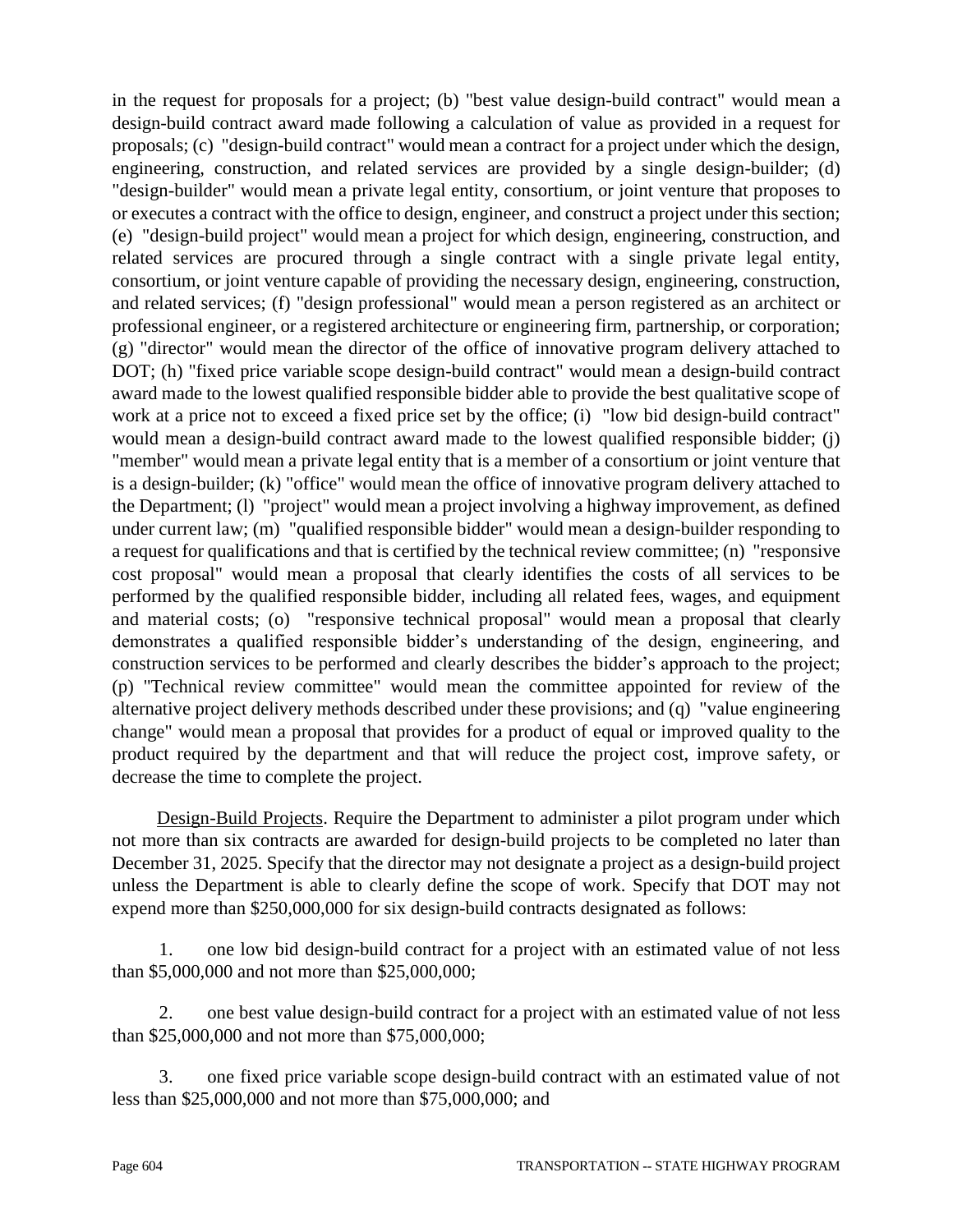4. three contracts designated by the director with a total estimated value of not more than \$125,000,000. The department may enter into a low bid design-build contract, best value design-build contract or a fixed price variable scope design-build contract under this subdivision.

Specify that for each project designated as a design-build project the office would prepare a written analysis supporting the office's determination that it is the best interests of the state to make the designation. Require that the written determination and supporting materials would be subject to open records laws. Specify that the written analysis would include all of the following:

1. the extent to which the department can adequately define the project requirements in a proposed scope of design and construction;

2. the impact on the projected project schedule and completion date;

3. the impact on the projected cost of the project;

4. the impact on the quality factors of the project;

5. the availability of contractors with experience with design-build projects or other innovative project delivery methods;

6. the capability of the department to manage a design-build project with office employees and design consultants;

7. the capability of the department to oversee a design-build project with a contractor with experience with design-build projects or other innovative project delivery methods;

8. the availability of current department employees qualified to perform design and engineering services required for the design-build project;

9. the original character of the product or the services;

10. the statutory authority for the designation of the project as a design-build project and how the project furthers the department's statutory duties;

11. whether the design-build project must comply with any federal rule or regulation or any U.S. department of transportation requirement and a statement that the design-build project is in compliance; and

12. any other criteria the office determines is necessary.

Specify that for each project designated under this new program, the office would be required to solicit requests for qualifications, requests for proposals, and cost proposals and let each project by contract to a qualified responsible bidder. Specify that no more than six months following the completion of a design-build project, the office would be required to prepare a report, with input from the design-builder and the technical review committee, detailing the project, the decision to designate the project as a design-build project, the type of design-build contract let, and recommendations for statutory changes, if any. Require that the office provide this report to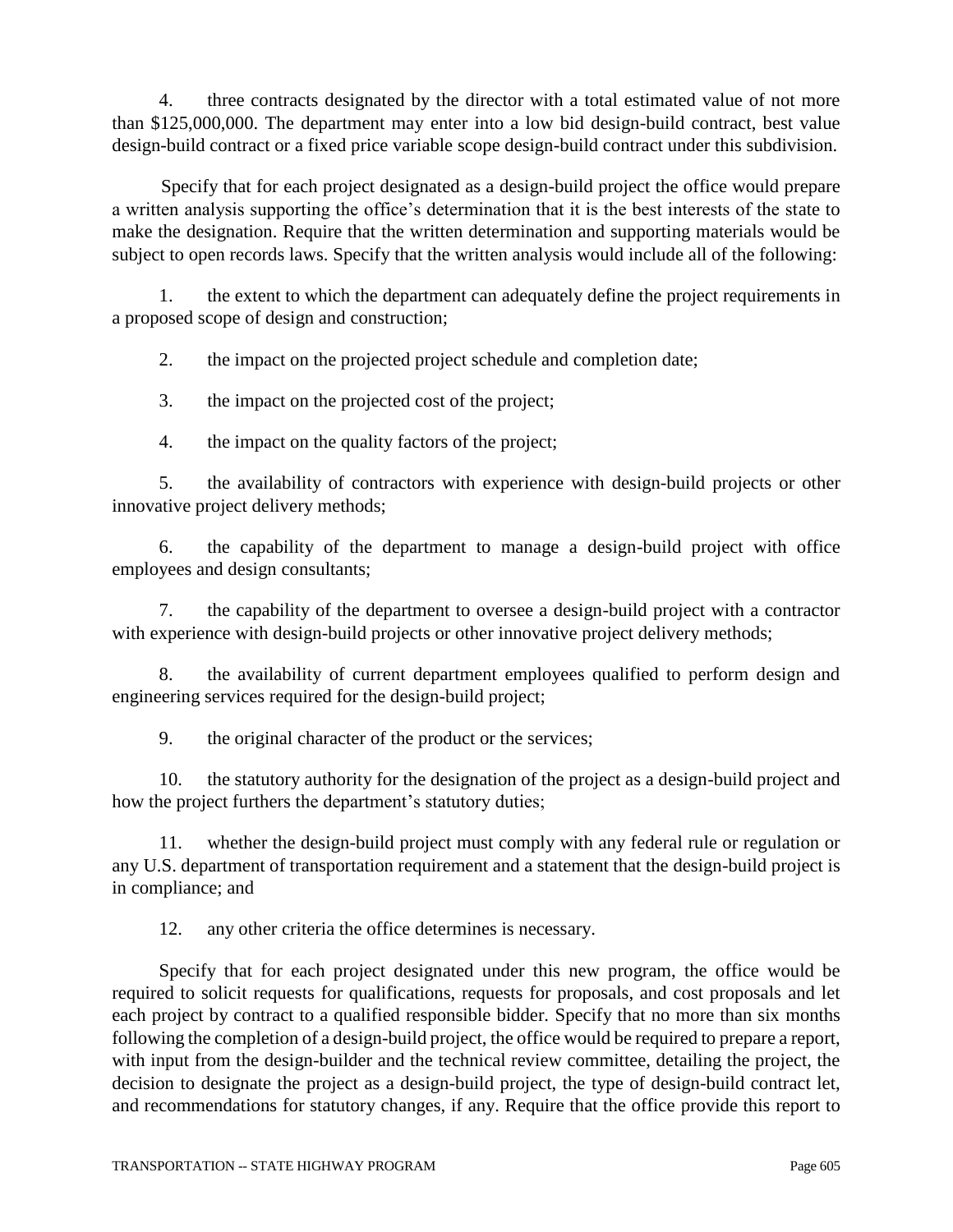the Joint Committee on Finance and the Senate and Assembly standing committees having jurisdiction over transportation matters. Specify that the Senate and Assembly standing committees having jurisdiction over transportation matters would be required to schedule a hearing on the report not more than 30 days following distribution of the report by the Chief Clerks of the Senate and the Assembly. Provide that these provisions would not apply to projects completed after December 31, 2025.

Technical Review Committee. Specify that the DOT Secretary appoint five individuals to a technical review committee to evaluate proposals submitted under this section. Provide that the committee consist of the following:

1. an employee of the Department representing a regional office of the Department who has at least five years of experience in the transportation construction industry;

2. two employees of the Department representing the division of the Department responsible for transportation project development, each of whom have at least five years of experience in the transportation construction industry;

3. one person representing a state association of architectural, engineering, or design companies; and

4. one person representing a state association of transportation construction companies.

Prohibit the DOT Secretary from appointing to the technical review committee any person associated, as defined in state law, with a design-builder. Specify that a person appointed to the technical review committee may review proposals when the proposed project could benefit the appointee or the appointee's immediate family, as defined under state law for public officials. Specify that a person appointed to the technical review committee is an agent of the Department under state law. Specify that except as otherwise provided, all records of the technical review committee are open to public inspection and copying under public record law.

Bids. Require the office to solicit design-build proposals in two phases. Specify that in the first phase, the office solicit requests for qualifications and requests for proposals. Provide that the technical review committee certify responsible bidders as provided and score technical proposals. Specify that in the second phase, the office solicit cost proposals and the technical review committee evaluate cost proposals.

Request for Qualifications. Require the office to prepare a request for qualifications that includes all of the following:

1. minimum required qualifications for certification as a qualified bidder, which would include all of the following;

a. the design and construction experience of the design-builder or member, personnel, and contractors who will manage the design, engineering, and construction aspects of the project [Specify that the office may not require a level of experience that will unreasonably restrict competition.];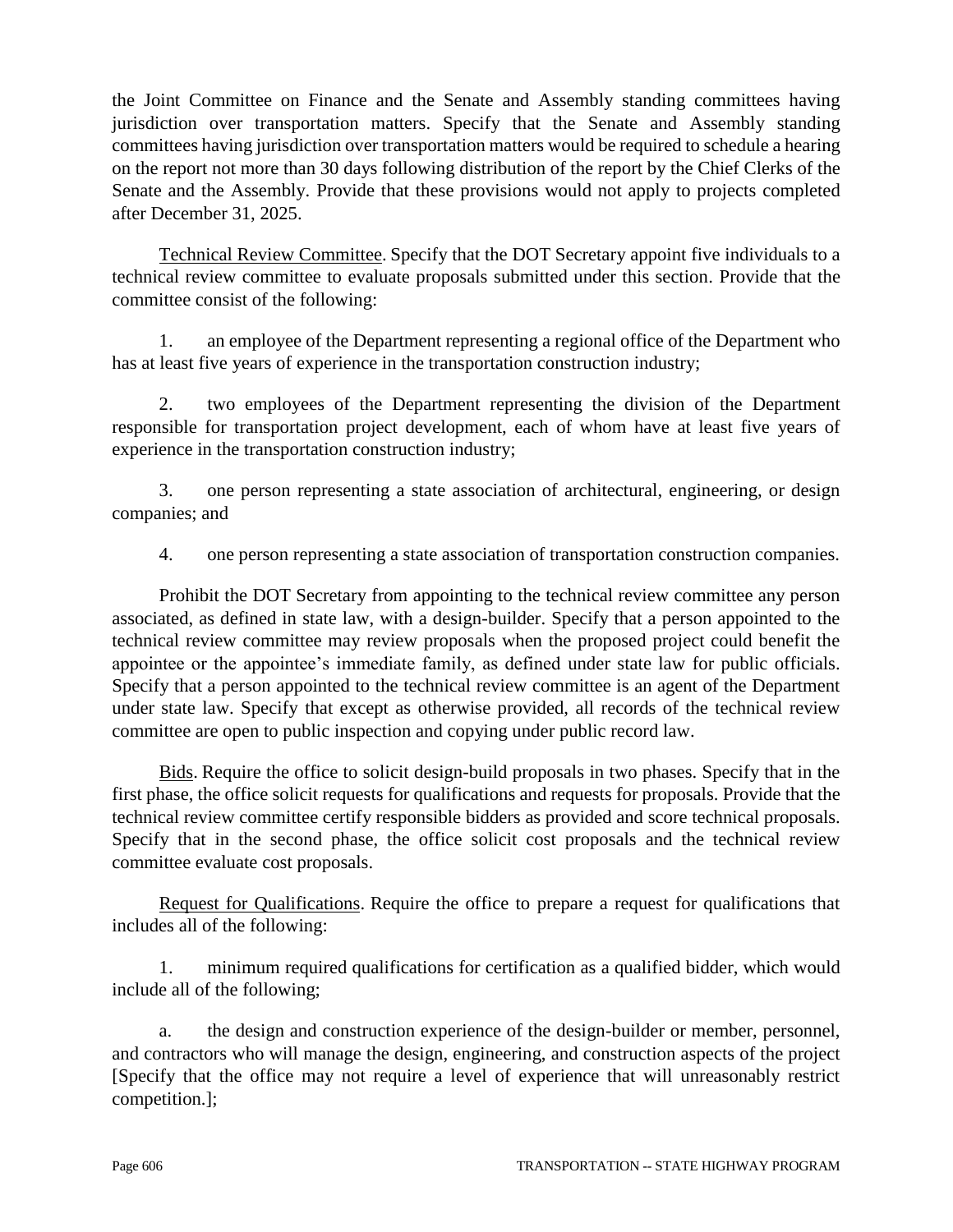b. a requirement that the design-builder or member employ an individual who has no fewer than five years of experience in highway construction specific to highway improvement projects in this state;

c. a requirement that the design-builder or member be a design professional or will employ or contract with a design professional; and

d. a sworn statement of the design-builder's financial ability, equipment, and experience in design-build project delivery and any other information the office determines is necessary to determine a bidder's competency.

2. Minimum required qualifications for certification as a responsible bidder, which must include all of the following:

a. the design-builder is registered or authorized to do business in this state;

b. the design-builder submits a sworn statement that indicates that it has adequate financial resources to complete the work described in the request for qualifications, taking into account any other work the design-builder is currently under contract to complete;

c. the design-builder is bondable for the term of the proposed contract and is able to obtain a 100% performance bond and a separate 100% payment bond;

d. if the Department has previously contracted with the design-builder or a member, the design-builder or member has a record of satisfactorily completing projects. [Specify that in making this determination, the technical review committee would be required to consider if the design-builder or the member has completed all contracts in accordance with drawings and specifications, diligently pursued execution of the work and completed contracts according to the time schedule, fulfilled guarantee requirements of contracts, and complied with applicable safety program requirements. Provide that the technical review committee may not consider whether a design-builder or member exercised legal rights specified in statute or rule or under a contract with the Department.]

e. the design-builder or a member is not on a list maintained by the Department identifying persons ineligible to bid due to suspension or debarment or on a list that the Department of administration maintains for persons who violated statutory provisions or administrative rules relating to construction;

f. the design-builder or a member has been in business for at least 12 months;

g. the design-builder or a member has served as a prime contractor on no fewer than five projects administered by the Department during the previous five calendar years;

h. the design-builder can provide information to the technical review committee upon request about ownership, management, and control of the design-builder;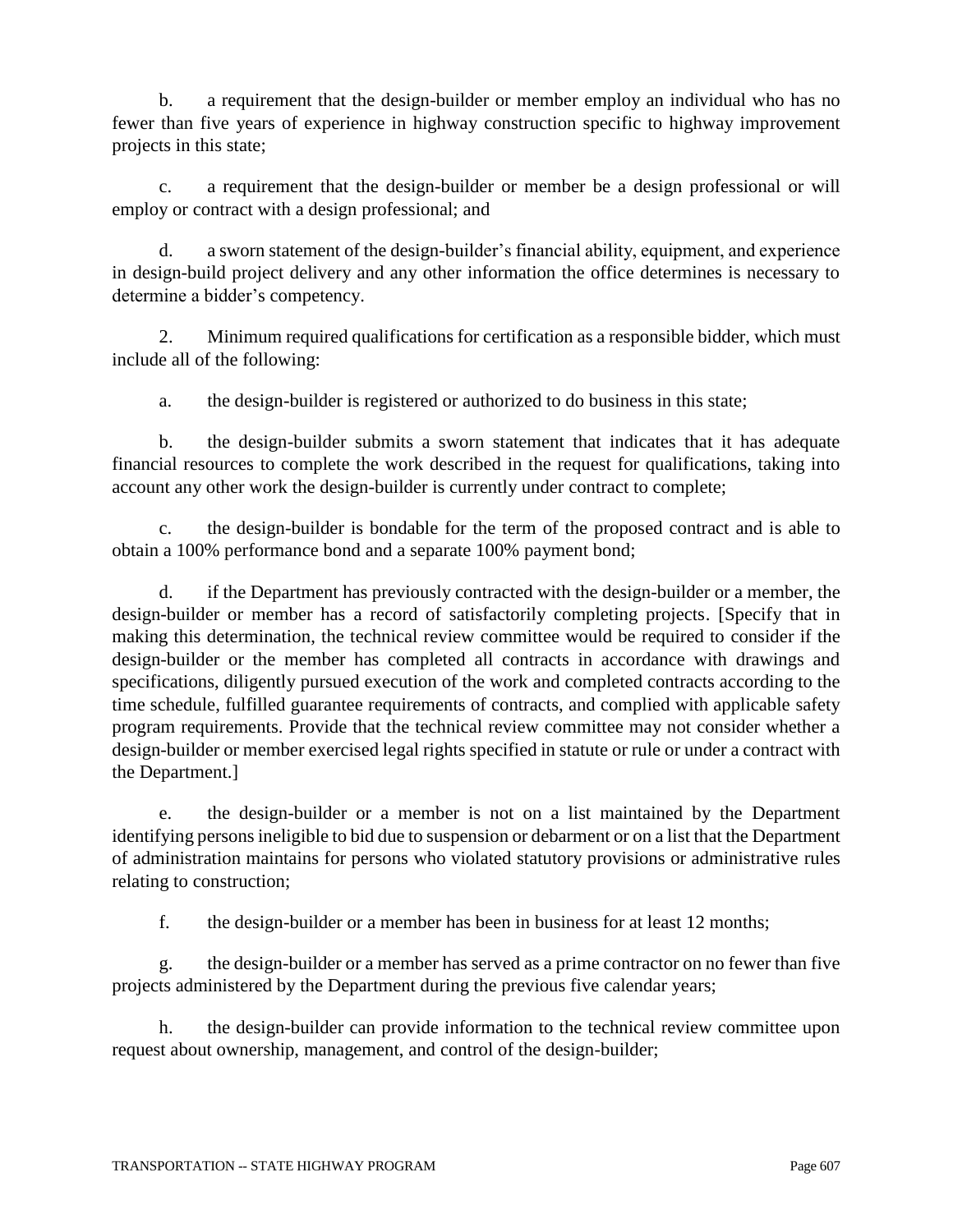i. the design-builder or a member has not been debarred from any government contracts and has not been found to have committed tax avoidance or evasion in any jurisdiction in the previous 10 years;

j. the design-builder has not been disciplined under a professional license in any jurisdiction in the previous 10 years; and

k. no design professional employed by the design-builder or a member or that the design-builder will contract with has been disciplined in any jurisdiction under a license that is currently in use.

4. Specify that information about bid procedures and the proposed project, including all of the following:

a. the type of contract to be awarded;

- b. the selection criteria for recommendation of design-builders for phase two;
- c. project requirements, including a scope of work statement and a schedule;
- d. the required completion date of the project; and
- e. a description of requirements for the technical proposal for the project.

Specify that the office advertise the request for qualifications by publication of a Class 1 notice in the official state newspaper and on the Department's internet site. Provide that the office may place similar notices in publications likely to inform potential bidders of the project. Require that the office issue a request for qualifications or provide information as to where the request for qualifications may be obtained to any person, without regard to the qualifications of the person. Require the office include in all advertisements for this purpose the location and scope of work, the amount of bid guarantee required, the date, time, and place of bid or proposal opening, and the date when and place where plans will be available.

Provide that the technical review committee certify at least two but not more than four design-builders as qualified responsible bidders. Specify that if the office does not receive at least two responses to the request for qualifications or if the technical review committee certifies only one design-builder as a qualified responsible bidder, the office may re-advertise or cancel the project.

Request for Proposals. Require that the office prepare a request for proposals for each design-build contract that includes all the following:

1. the name, title, address, and telephone numbers of persons to whom questions concerning the proposal should be directed;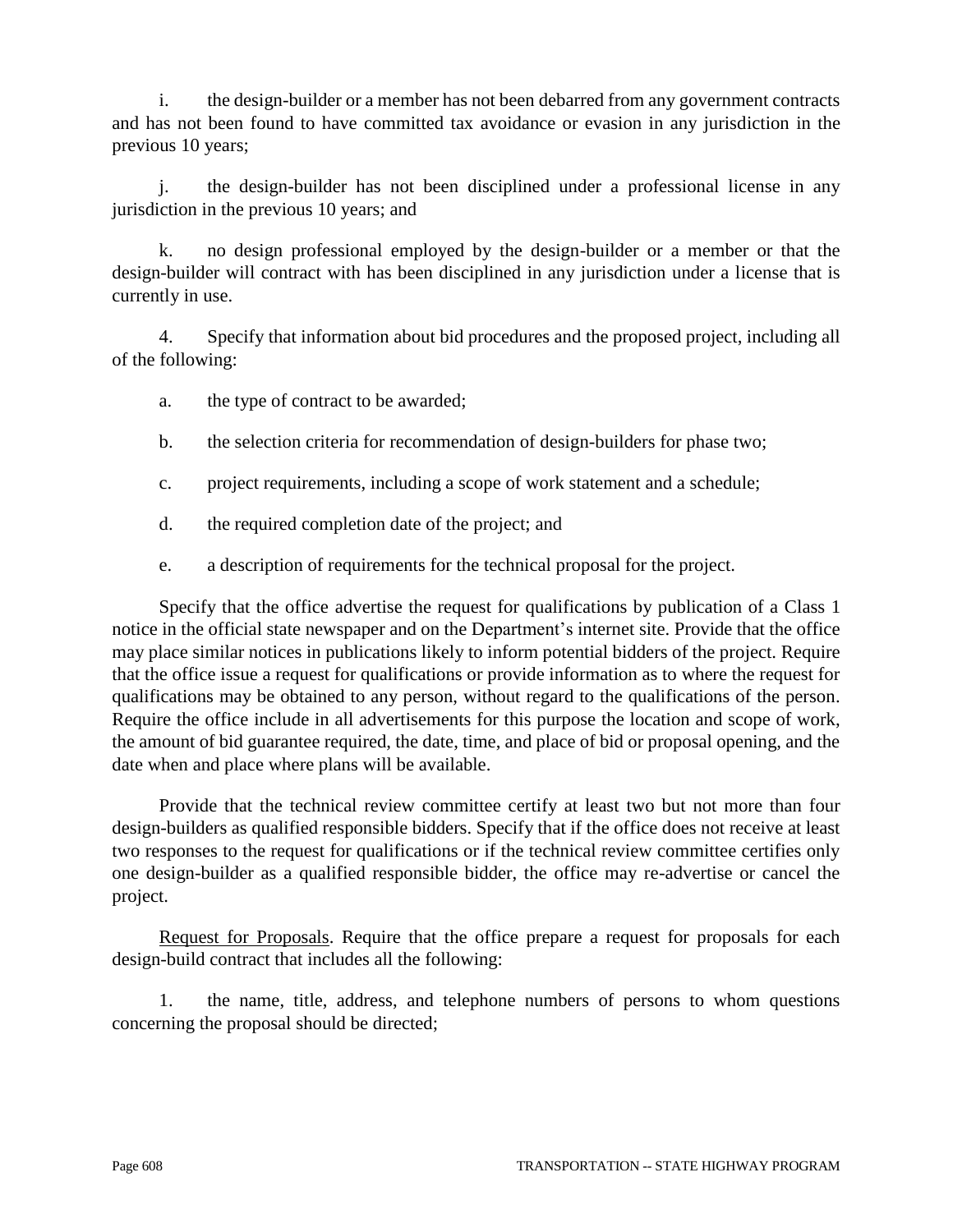2. the procedures to be followed for submitting proposals, including how proposals must be delivered, the date and time by which they must be received, and the name and address of the person who is to receive them;

3. the date and time of the pre-proposal conference, if any;

4. a requirement that a technical proposal and a cost proposal be submitted in separate sealed proposals at the same time;

5. a clear description of the scope of all design, engineering, and construction work; and

6. the criteria for evaluating proposals and their relative weight, if applicable.

7. the design criteria package, including a description of drawings, specifications, or other information to be submitted with the proposals, which would be required to allow the designbuilder to use innovative projects meeting the criteria;

- 8. the project schedule and budget limits, if any;
- 9. the proposed terms and conditions of the contract;

10. requirements relating to performance bonds, payments bonds, and insurance;

- 11. amount of stipend, if any;
- 12. the procedures for awarding a contract;

13. a process for the technical review committee to review and accept alternative technical concepts and value engineering change proposals;

14. a requirement that the design-builder perform not less than 30% of the construction services under the contract with labor provided by employees of the design-builder or member and equipment owned or rented by the design-builder or member; and

15. any other information the office determines is necessary.

Specify that technical review committee would be required to evaluate each technical proposal, which may include a confidential interview, and would be required to assign points in accordance with the request for proposals and would be subject to all of the following:

1. for a project that will be awarded as either a low bid design-build contract or a fixed price variable scope design-build contract, the technical review committee would be required to determine whether technical proposals are responsive to the request for proposals without ranking or scoring the proposals; and

2. for a project that will be awarded as a best value design-build contract, the technical review committee would be required to determine whether technical proposals are responsive to the request for proposals and score each responsive technical proposal as required by the request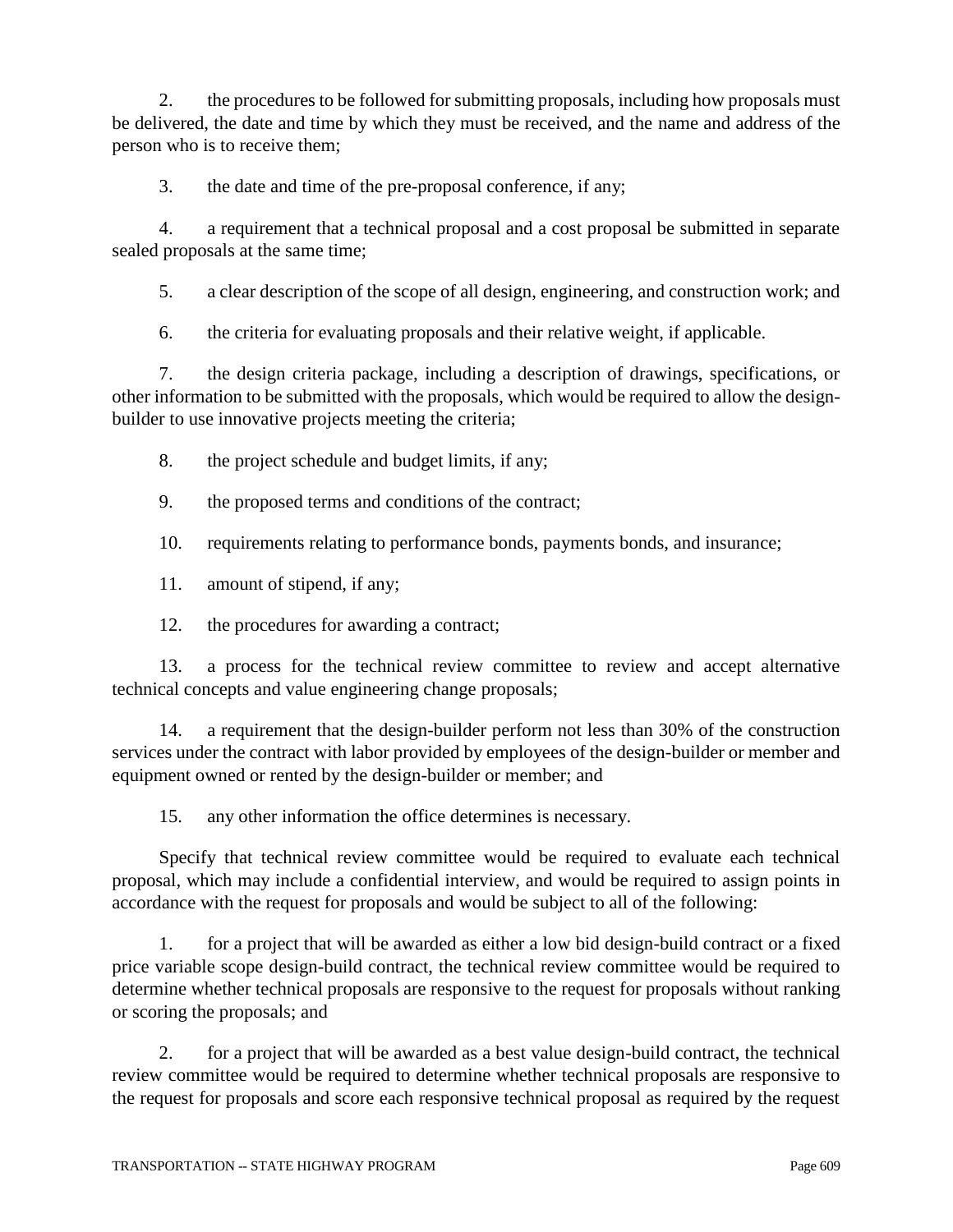for proposals. The technical review committee may award not more than 20% of the points awarded to a technical proposal based on the design-builder's qualifications and ability to design, contract, and deliver the project in accordance with any deadline established in the request for proposals. The technical review committee may award a technical proposal not more than 55% of the maximum number of combined points that may be awarded to a technical proposal and cost proposal.

Require that the office allow design-builders to include alternative technical concepts and value engineering changes in their proposals by describing the process for submission and evaluation of alternative technical concepts and value engineering changes in the request for proposals. Specify that the technical review committee may not consider a proposal responsive unless the proposal includes a conceptual design, critical path method, bar schedule of the work to be performed or similar schematic, design plans and specifications, technical reports, and all other information required by the request for proposals. Specify that the technical review committee may not consider any price or fee included in the technical proposal. Specify that the office notify the design-builder for each proposal that is determined to be responsive and that the design-builder may submit a cost proposal. Provide that the office reject all proposals that are determined to be nonresponsive.

Cost Proposals. Specify that design-builders that are notified as responsive bidders may submit a cost proposal and the proposal would be required to include a fixed cost of design, engineering, and construction services prepared by a design professional that contains all design, engineering, construction, and quality assurance and quality control costs of the project. Specify that the technical review committee may open cost proposals only after the technical proposals have been reviewed. Require that at the time and place specified in the request for proposals, the technical review committee open cost proposals, read the proposals aloud, and, for a project that will be awarded as a best value design-build contract, make public the committee's scoring of the technical proposals. Specify that following a review of cost proposals, the department may issue a notice of intent to award a contract, subject to all of the following:

1. for a low bid design-build contract, the contract would be awarded to the qualified responsible bidder that submitted a responsive technical proposal and also submitted the lowest responsive cost proposal;

2. for a fixed price variable scope design-build contract, the contract would be awarded to the qualified responsible bidder that submitted a responsive technical proposal and that submitted a responsive cost proposal that provides the maximum amount of services for the maximum fixed price set by the office or for an amount that is less than the maximum fixed price; and

3. for a best value design-build contract, the contract would be awarded to the qualified responsible bidder with the highest adjusted score, which would be calculated by adding the bidder's technical proposal score to the bidder's cost proposal score. [Specify that the technical review committee award the lowest qualified responsible bidder the maximum number of points that may be awarded to a cost proposal under the request for proposals, but not less than 45% and not more than 75% of the maximum number of combined points that may be awarded to a technical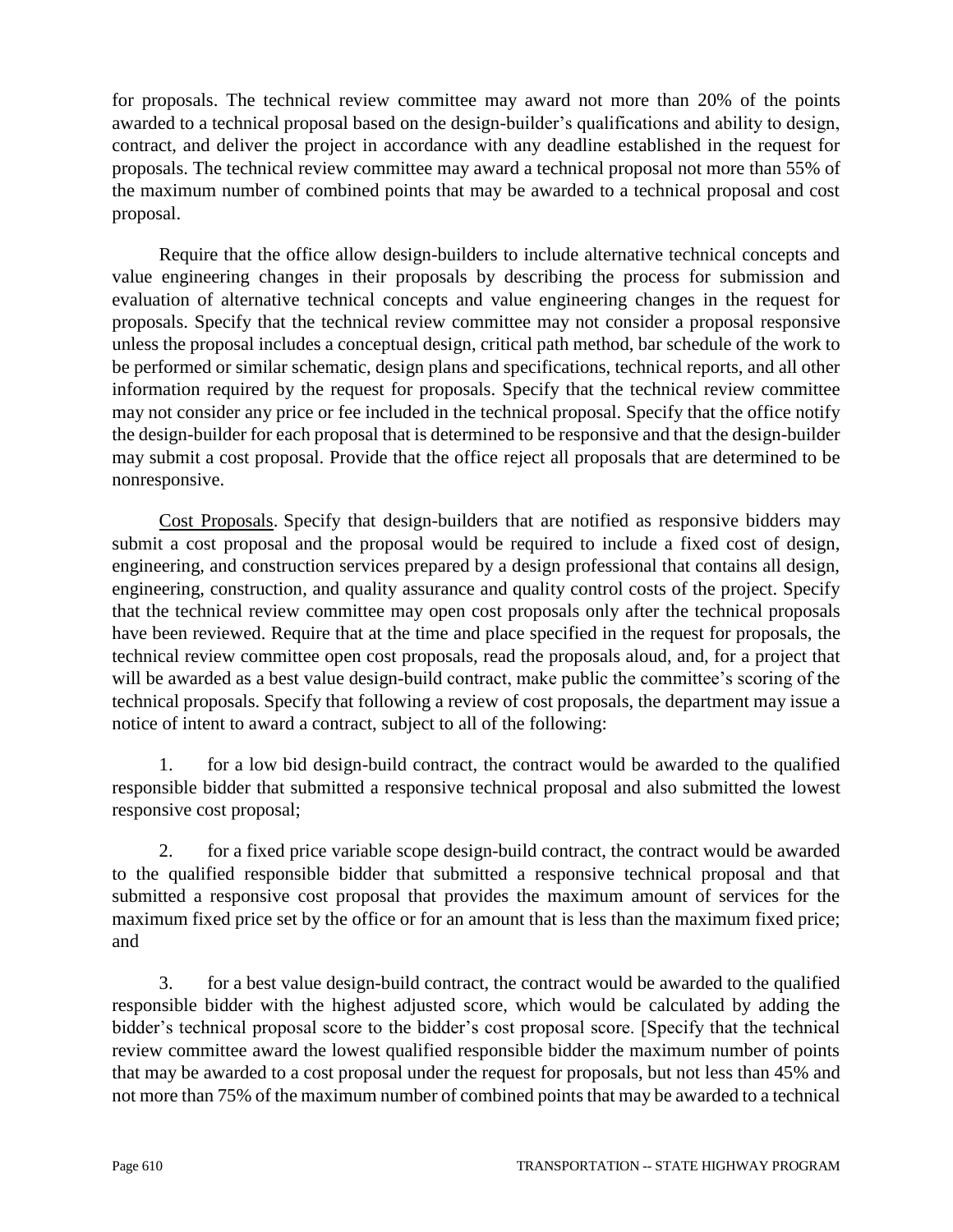proposal and cost proposal. Require that for each remaining qualified responsible bidder, the technical review committee would calculate the score for the cost proposal by reducing the maximum number of points that may be awarded to the cost proposal by at least 1% for each percentage point by which the cost proposal exceeds the lowest cost proposal.]

Specify that following a review of cost proposals, the office may reject all proposals. Provide that if the office rejects all proposals or does not execute a contract after issuing an intent to award a design-build contract, the office may reissue the request for proposals and allow only the qualified responsible bidders originally notified as responsive to submit new proposals. Specify that the office may pay a reasonable stipulated fee to each design-builder that provides a responsive but unsuccessful proposal in response to the reissued request for proposals. Stipulate that if the reissued request for proposals specifies a maximum fixed price, the office may not award a stipend to a design-builder whose proposal exceeds that price. Specify that not less than five working days prior to executing a design-build contract, the department would be required to provide notice to each unsuccessful qualified responsible bidder that a notice of intent to award a contract has been issued. Required that the Department and the technical review committee maintain the confidentiality of information provided by design-builders as required under current law.

Contract award. Create the following definitions: (a) "construction services" means work necessary to construct a project, including trucking services and materials purchased regardless of whether the materials are installed by the design-builder; and (b) "specialty services" means work related to sanitary sewer systems, water main systems, staking, electrical, landscaping and erosion control, traffic control, signing, pavement marking, fencing, and other work identified by the office.

Specify that no later than 10 days following the issuance of a notice of intent to award a design-build contract, the office would be required to verify that the design-builder will perform not less than 30% of the construction services under the contract with labor provided by employees of the design-builder or member and equipment owned or rented by the design-builder or member. Stipulate that the design-builder would be required to submit to the office in the form prescribed by the office documentation of the construction services the design-builder or members will perform and the dollar value of the services. Require the office to calculate the percentage of total construction services identified in the contract to be performed by the design-builder or members by subtracting the value of specialty services to be performed from the total contract amount and dividing the dollar value of construction services to be performed by the design-builder or members by the difference. Specify that if the value of construction services to be performed by the design-builder or members is less than 30% of the value of all construction services required under the contract, the office would be required to cancel the contract award.

Project delivery. Specify that an individual identified in a response to a request for qualifications or in a technical proposal may be replaced by a design-builder if the office determines that the new individual meets the qualifications described in the response to the request for qualifications or in the technical proposal and that the individual's qualifications are at least equal to the qualifications of the individual being replaced.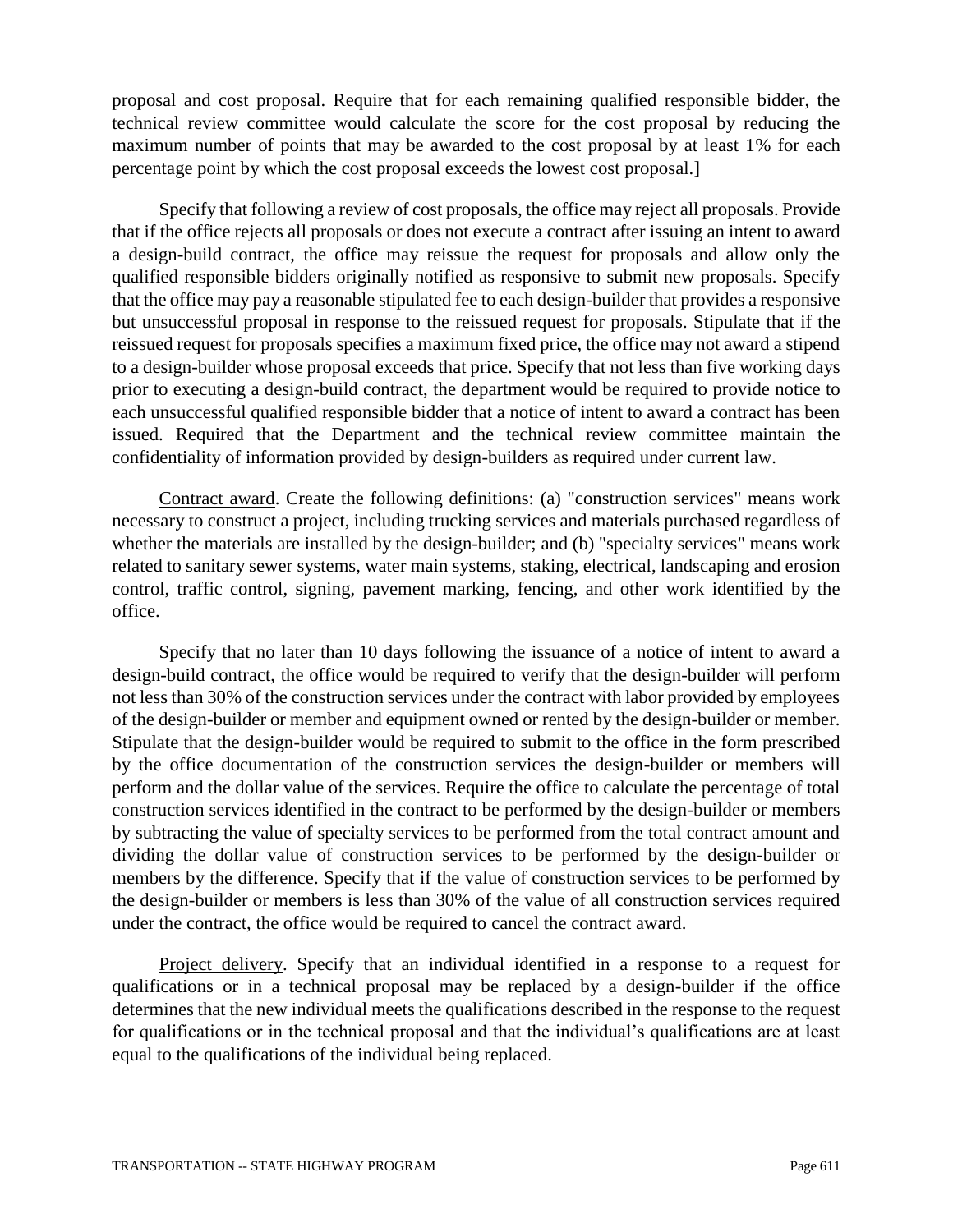Liability. Provide that nothing in these design build provisions be construed as relieving a design-builder of 3rd-party liability or liability for loss or damage to property of the state or a county or municipality. Specify that all design services, including architectural and engineering services, provided under a design-build contract are services and not products.

Stipulated Fee. Require the Department to award a stipulated fee of not less than three-tenths of 1% of the department's estimated cost of design and construction as follows:

1. to each qualified responsible bidder that provides a responsive but unsuccessful proposal when the office issues a notice of intent to award a contract. If the request for proposals specifies a maximum fixed price, the office may not award a fee to a proposal that exceeds the maximum fixed price;

2. to all qualified responsible bidders that provide a responsive proposal, if the office does not issue a notice of intent to award a contract; and

3. to all qualified responsible bidders if the office cancels the solicitation before the technical review committee reviews technical proposals.

Require DOT to pay the stipulated fee to each qualified responsible bidder no later than 90 days after DOT issues a notice of intent to award a contract, determines that it will not issue a notice of intent to award a contract, or cancels the solicitation. Specify that in consideration for paying the fee, DOT may use the work product contained in an unsuccessful proposal in connection with any proposed or awarded design-build project without making any additional compensation to the design-builder. Specify that if an unsuccessful design-builder waives the stipulated fee, the department may not use work product in the design-builder's unsuccessful proposal.

Appeals. Specify that any person aggrieved and directly affected by a decision of the office to issue a request for qualifications or a request for proposals would be entitled to administrative judicial review of the decision, as allowable under current law. Provide that a person be considered a person aggrieved and directly affected by a decision of the office if any of the following would apply to a request for qualifications or a request for proposals issued by the office under this section:

1. the request does not include qualifications, requirements, or other items required under this section;

2. the request does not comply with procedural requirements under this section;

3. the request contains material errors or omissions;

4. the request contains material discrepancies, deficiencies, or ambiguities that prevent a person from submitting a responsive proposal;

- 5. the request indicates a bias against or preference for a specific design-builder; or
- 6. the request exceeds the Department's authority.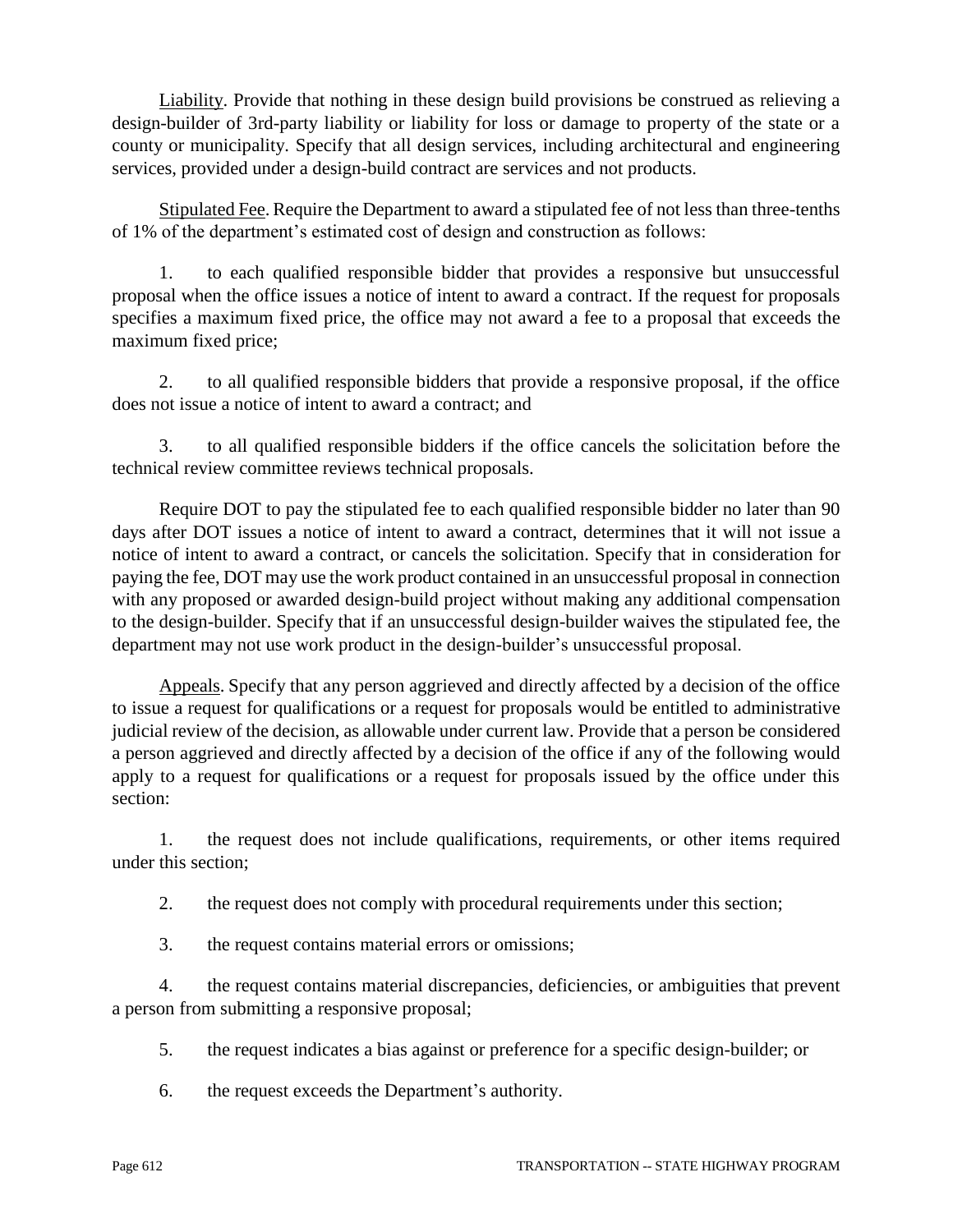Specify that any person aggrieved and directly affected by a decision of the office to issue a notice of intent to award a contract under this section would be entitled to administrative judicial review of the decision as allowable under current law. Specify that a person would be considered aggrieved and directly affected by a decision of the office if any of the following apply to a notice of intent to award a contract under this section:

1. the design-builder that received the notice of intent to award a contract was improperly certified as a qualified responsible bidder;

2. a mathematical error was made in scoring any of the proposals that resulted in an improper intent to award a contract;

3. there is evidence of collusion or fraud involving either the design-builder who received the notice of intent to award a contract or a member of the technical review committee;

4. there is evidence of bias of a member of the technical review committee;

5. there is evidence that a member of the technical review committee has a conflict of interest because the committee member, a member of his or her immediate family, as defined under current law for public officials, or any organization or business with which the member is associated, as defined under current law for public officials, may benefit from the intent to award a contract; or

6. the technical proposal or cost proposal submitted by the design-builder who received the notice of intent to award a contract is not responsive to the request for proposals, contains conditions or qualifications not provided for in the request for proposals, or does not assign costs to all services identified in the technical proposal or is otherwise materially unbalanced.

Specify that if the office prevails upon judicial review, following any protest and appellate court proceedings, the office would be entitled to recover all costs and charges included in the final order or judgment, excluding attorney's fees. Specify that upon payment of costs and charges by the protester, the bond would be returned. Provide that if the protesting party prevails, the protesting party would be entitled to recover from the office all costs and charges included in the final order or judgment, excluding attorney's fees. Specify that the entire amount of the bond would be forfeited if the hearing officer determines that a protest was filed for a frivolous or improper purpose, including but not limited to the purpose of harassing, causing unnecessary delay, or causing needless cost for the office or parties.

Deliverables. Provide that no later than three months after the effective date of the bill, the office would be required to prepare a report that establishes a program structure for delivering design build projects. Required that report specify the types of highway improvement projects to be considered and procedures and timelines for the bid process. Specify that the office may not designate a highway improvement project as a design-build project prior to the completion of the report. Specify that no later than six months after the effective date of the bill, the office would be required to prepare a design-build procurement manual that incorporates the requirements under this subsection and any applicable requirements under federal law. Specify that the manual would be created by a committee that includes all of the following members: (a) the director; (b) two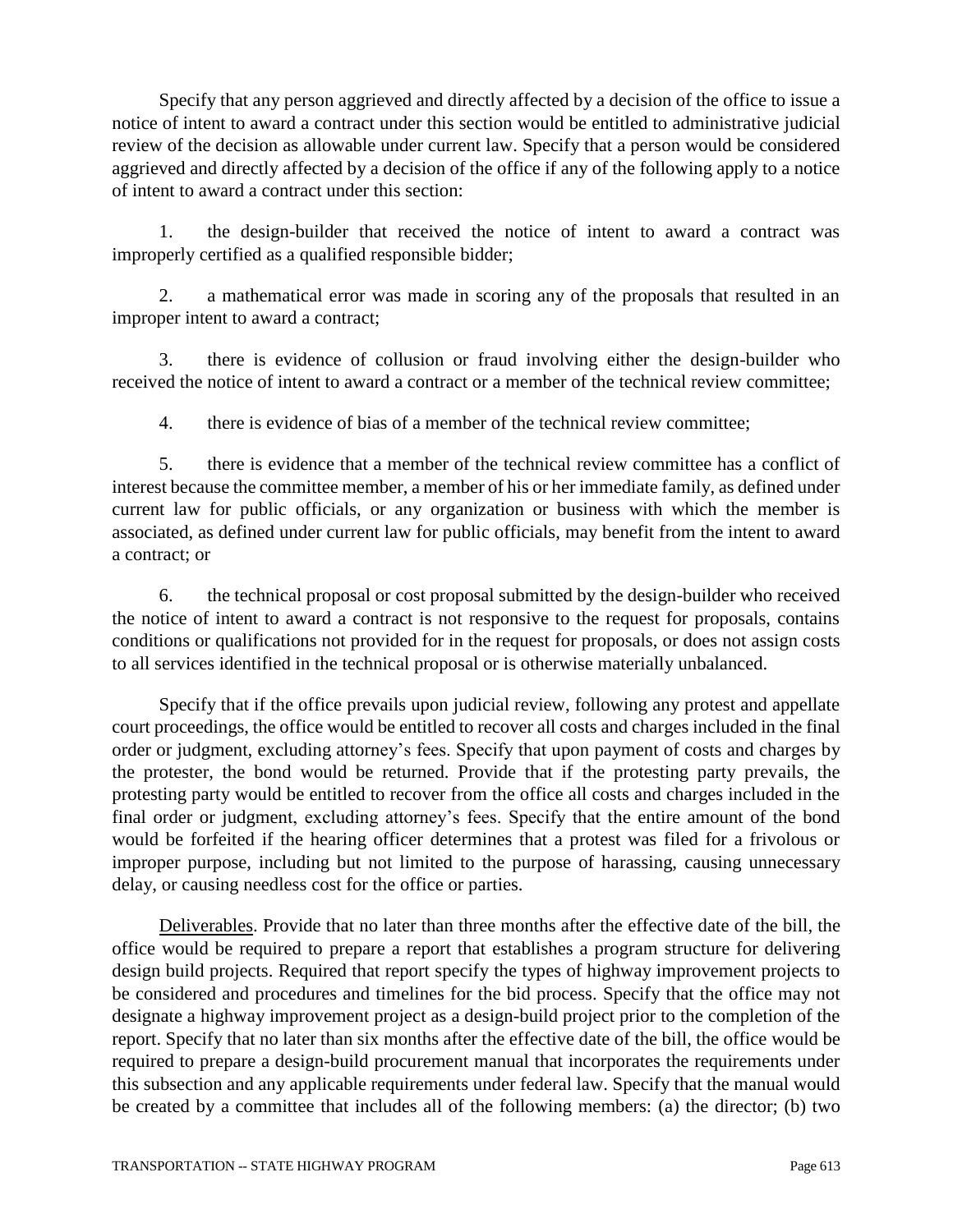employees of the department who represent the division of the department responsible for transportation project development and who each have not less than five years of experience in the transportation construction industry; (c) one person representing a state association of transportation architectural, engineering, or design companies to be nominated by the governor and appointed with the advice and consent of the senate; (d) one person representing a state association of transportation construction companies to be nominated by the governor and appointed with the advice and consent of the senate; and (e) one person representing a national trade group with a design-build certification program and experience in assisting states with the implementation of a design-build program to be nominated by the governor and appointed with the advice and consent of the senate.

Specify that no later than December 31, 2026, the office submit a report the Joint Committee on Finance and the Senate and Assembly standing committees having jurisdiction over transportation matters summarizing observations of the process utilized for alternative project delivery methods and describing the effectiveness of the alternative project delivery methods contracting procedures. Require that the report include discussion on scope of work, history of projects selected, evaluation criteria, selection process, contract administration, work progression, time and cost comparisons between the traditional contracting method and alternative delivery methods, claims, and changes. Require that no later than six months after receipt of this report, the Joint Committee on Finance would be required to determine whether the alternative project delivery pilot program was successful in providing DOT with additional tools that allow innovation, reduced project completion time, cost certainty, or reduced cost or other advantages or benefits and make a recommendation to the Legislature as to whether the pilot program should be made permanent.

Administrative Rules and Related Nonstatutory Provisions. Specify that DOT may promulgate administrative rules necessary to implement these provisions. Specify that DOT may promulgate emergency rules related to these provisions for the period before the date on which permanent rules take effect. Notwithstanding current law provisions related emergency rule promulgation, specify that emergency rules promulgated related to these provisions would remain in effect until the first day of the  $25<sup>th</sup>$  month beginning after the effective date of the emergency rule, the date on which the permanent rules take effect, or the effective date of the repeal of the emergency rule, whichever is earlier. Notwithstanding current law provisions related to emergency rule promulgation, specify that DOT would not be required to provide evidence that promulgating a rule for the purpose of executing these design-build provisions as emergency rules is necessary for the preservation of public peace, health, safety, or welfare and is not required to provide a finding of emergency for a rule promulgated under these provisions. These provisions would take effect on the general effective date of the bill.

**Veto by Governor [E-75]:** Retain the requirement that DOT administer a program for design-build projects and delete provisions of the bill related to the following: (a) the office of innovative program delivery; (b) specified limitations on the total number and costs of the designbuild projects that the Department would have been able to undertake; (c) procedures and requirements related to the technical review committee that would have been responsible for evaluating design-build project bids; (d) requirements that responsive design-build bidders be paid a stipulated fee; (e) an appeals process; and (f) the definitions of "design professional," as it relates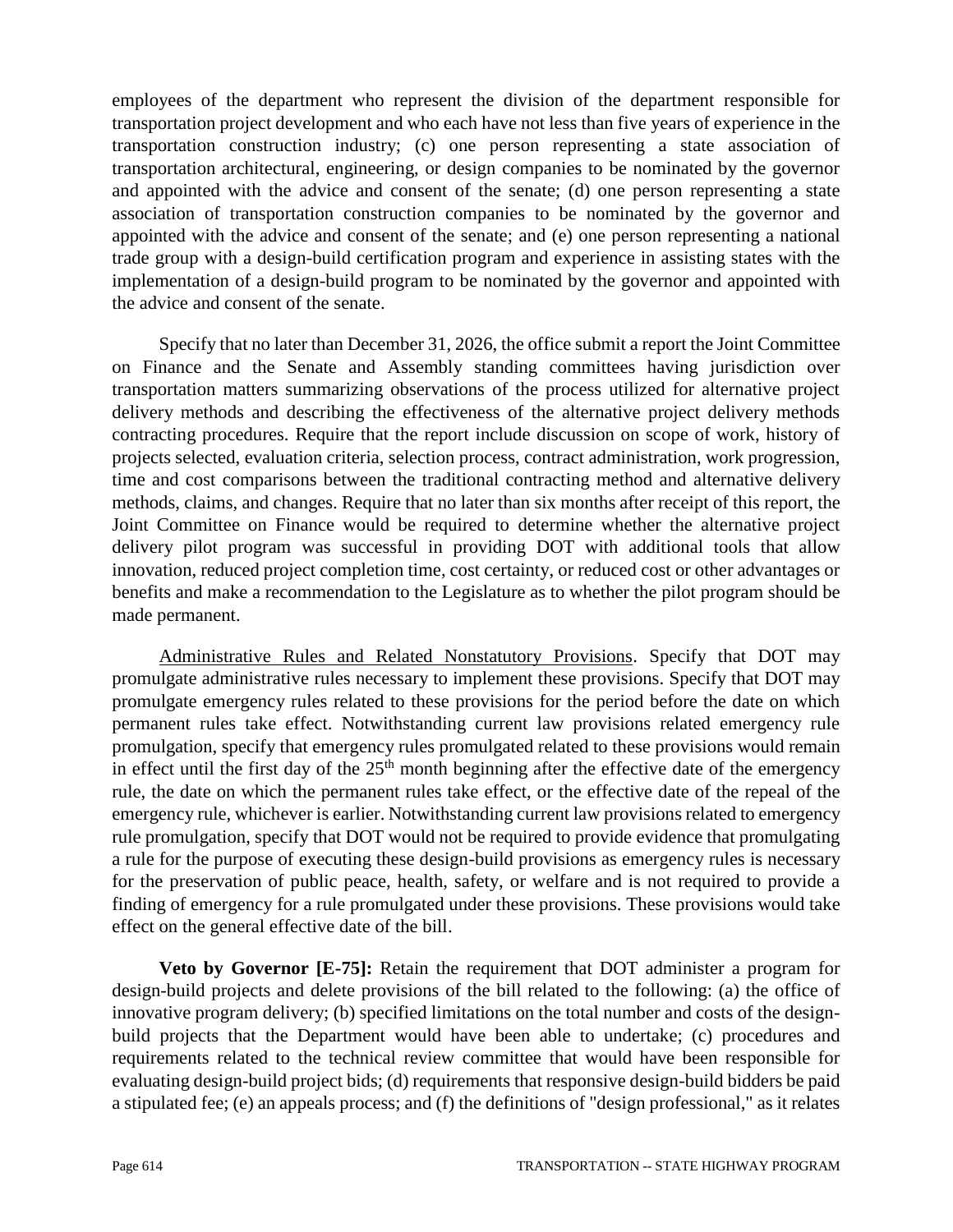to professional registration, "member," as it relates to a member of a consortium or joint venture, and "project," as it relates to highway facilities projects.

Definitions. Make various deletions to accomplish the following program definitions, such that: (a) "design-builder" would mean a private legal entity, consortium, or joint venture that proposes to or executes a contract to design, engineer, and construct a project under this section; (b) "fixed price variable scope design-build contract" would mean a design-build contract award made to the qualified responsible bidder able to provide the best scope of work at a price not to exceed a fixed price; (c) "office" would mean the Department; and (d) "qualified responsible bidder" would mean a design-builder responding to a request for qualifications.

Request for Qualifications. Delete a stipulation that would have prohibited DOT from including a level of experience requirement in requests for qualification that unreasonably restricts competition. Delete the requirements relating to contractors' duration and extent of contracting activities in the state, related standards for professional standing, and stipulations regarding the advertisement of qualifications.

Request for Proposals. Delete the requirements related to the percentage of design-build work that would have been required to be performed directly by the prime, design-build contractor.

Cost Proposals. Delete provisions related to the submission of cost proposals by contractors, except for the requirement that the Department to maintain the confidentiality of information provided by design builders as required under current law for other bidder information administered by DOT.

Rules. Delete a provision that would have limited the Department's emergency rulemaking authority under the bill to certain components of the design-build process, which has the effect of expanding this authority to any phase of the design-build process established under the Act.

[Act 9 Sections: 1079m and 9144(4p)]

[Act 9 Vetoed Sections: 46m, 1079m, 1089m, 9144(4p), and 9144(4q)]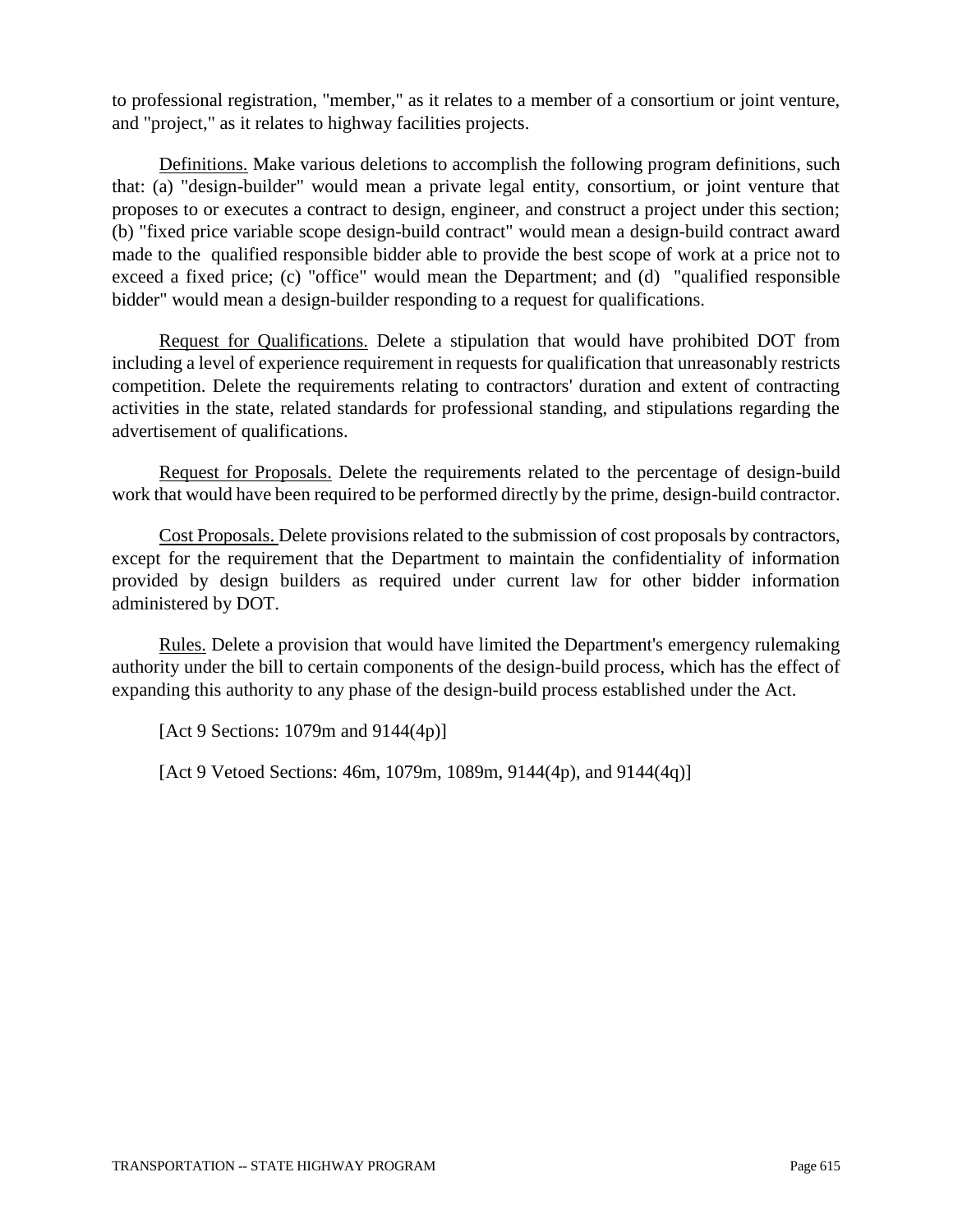|                                       | Governor<br>(Chg. to Base) | Jt. Finance/Leg.<br>(Chg. to Gov)             | Veto<br>(Chg. to Leg.)             | <b>Net Change</b>      |
|---------------------------------------|----------------------------|-----------------------------------------------|------------------------------------|------------------------|
| <b>SEG</b><br><b>SEG-REV</b><br>Total | \$3,000,000<br>\$3,000,000 | $-$ \$2,048,000<br>352,000<br>$-$ \$1,696,000 | \$0<br>$-352,000$<br>$-$ \$352,000 | \$952,000<br>\$952,000 |

### **1. POSTAGE INCREASE** [LFB Paper 740]

**Governor:** Provide \$1,500,000 SEG annually to fund increased postage costs in the Division of Motor Vehicles. Related information provided by DOT indicates that recent year mail volume has increased, due in part to the need to communicate additional information about local vehicle registration fees ("wheel tax") changes that do not fit on the "postcard" format that is generally used for vehicle registration renewal. In addition, the Department indicates that recent increases to postage rates (increased most recently in January, 2019) have also contributed to rising postage costs.

**Joint Finance/Legislature:** Reduce the Governor's recommendation by \$1,024,000 SEG annually, which would result in an increase of \$476,000 SEG annually for postage costs. Notwithstanding the statutory requirements related to processing fee rates, require DOT to increase its wheel tax processing fee by 10 cents per vehicle (to 27 cents), which would increase transportation fund revenue by \$176,000 SEG-REV annually.

**Veto by Governor [E-67]:** Delete the 10-cent increase to DOT's wheel tax processing fee (-\$176,000 annually in SEG-REV), but retain the funding increase of \$476,000 SEG annually from the transportation fund for DMV postage costs.

[Act 9 Vetoed Section: 1988m]

# **2. DRIVER LICENSES AND IDENTIFICATION CARDS FOR UNDOCUMENTED ALIENS [FOR PURPOSES OTHER THAN VOTING]**

**Governor:** Extend eligibility to receive REAL ID non-compliant driver licenses and identification cards to undocumented aliens. [Driver licenses issued under these provisions would be subject to current law driver knowledge and skills requirements applicable for licensing. A REAL ID non-compliant credential is not valid for certain federal purposes, such as air travel. Make the following related changes to the current law driver license and identification card application, issuance, and renewal processes for REAL non-compliant credentials:

a*. Proof of Citizenship or Legal Presence.* Specify that when processing, issuing, or renewing a REAL ID non-compliant driver license or identification card, the Department may not include any question, or require any proof or documentation, as to whether the applicant is a citizen or national of the United States or lawfully present in the United States, despite existing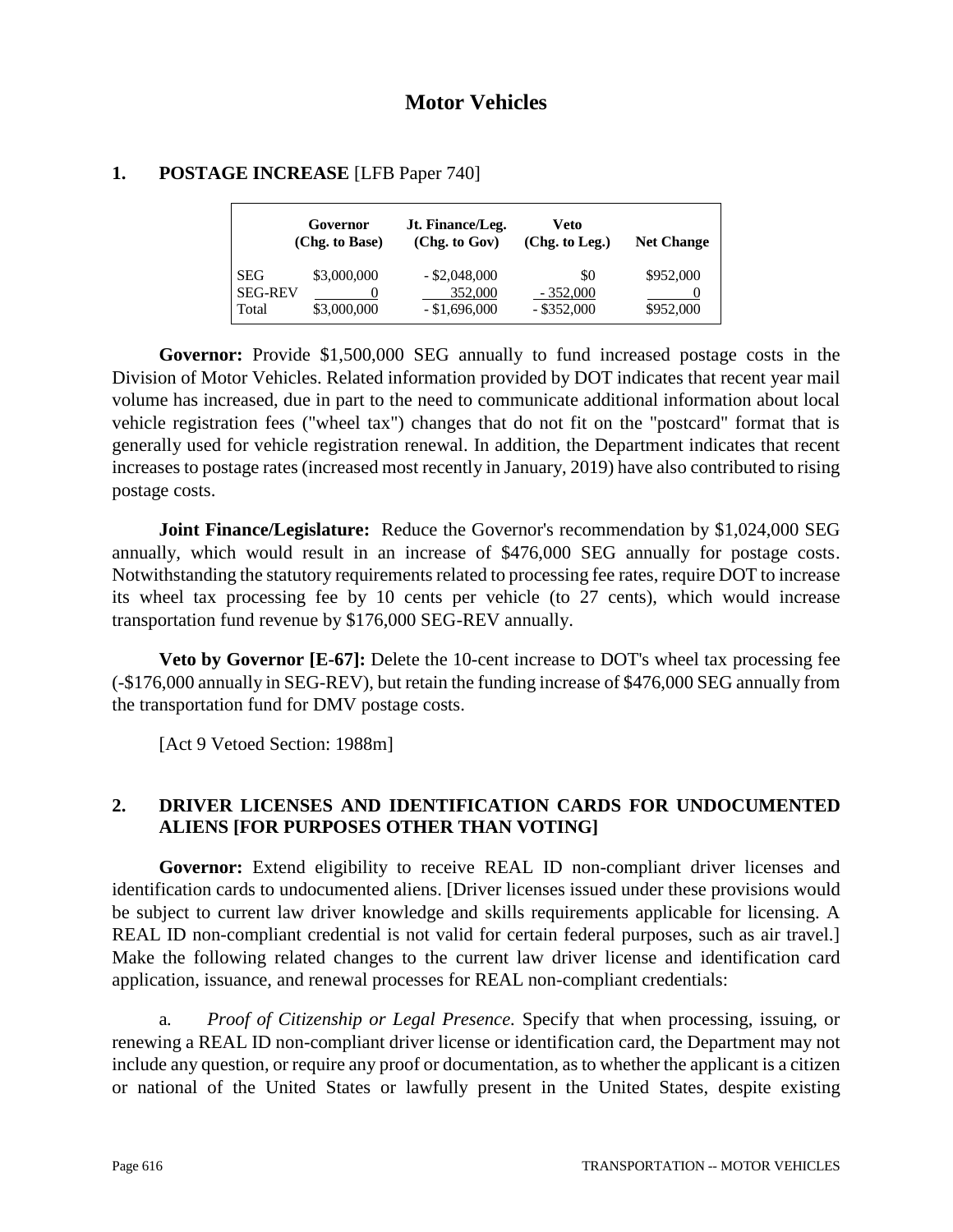requirements that DOT examine personally identifiable information and other biometric data in order to determine if an applicant is entitled by law to obtain these credentials. Specify that in lieu of required documentation showing the applicant's date of birth, name, and principal address, an applicant for a REAL ID non-compliant driver license or identification card may provide any documentation deemed acceptable to the Department. Provide that current law driver license and identification card valid documentary proof requirements and requirements related to the expiration date of a person's legal presence in the United States would not apply to REAL ID noncompliant licenses and identification cards.

b. *Applicants without a Social Security Number.* Specify that if a driver license or identification card applicant does not have a social security number and the application is for a REAL ID non-compliant license or card, such a person may provide, in order to be issued such a credential, a statement made or subscribed under oath or affirmation that they do not have a social security number, in a manner prescribed by DOT, with the assistance of the Department of Children and Families. Provide that any license that is issued or renewed in reliance on such a statement would be invalid if the statement is false. Specify that in lieu of current documentation requirements, the applicant could provide an individual taxpayer identification number, a foreign passport, or any other documentation deemed acceptable by DOT. Under current law, in processing driver license or identification card applications or renewals, DOT is required to verify the following: (a) an identification document that includes the applicant's photograph or both the applicant's full legal name and date of birth; (b) documentation showing the applicant's name and address of principal residence; and (c) proof of the applicant's social security number or verification that the applicant is not eligible for a social security number.

Specify that the following current law requirements would not apply to an application for, or renewal of, a REAL ID non-compliant driver license or identification card: (a) the requirement that DOT verify driver license and identification card application information and that the Department direct applicants to investigate and resolve social security number discrepancies prior to issuance; (b) the requirement that DOT cancel a driver license or identification card regardless of expiration date, if the Department receives information from a local, state, or federal government agency that the holder no longer satisfies the requirements (including those related to legal presence) for issuance; and (c) the requirement that DOT may not accept any foreign document other than an official passport to satisfy personal identification documentation. Provide that DOT may not disclose to any person the fact that an applicant has provided verification of not having a social security number in applying for a REAL ID non-compliant driver license or identification card, except to the Elections Commission for administering its voter records matching program.

Require that any applicant issued a REAL ID non-compliant driver license or identification card who does not provide a verified social security number during the license application process receive a license marked, "Not valid for voting purposes. Not evidence of citizenship or immigration status." Specify that such a driver license would expire four years after the date of issuance and that DOT would have the discretion, at the time of renewal, as to whether to take an applicant's photograph and administer an eyesight exam, so long as both actions occur at least once every eight years. Provide that such identification cards would expire every two years and that a renewed or reinstated card would be valid for a period of two years from the card's last expiration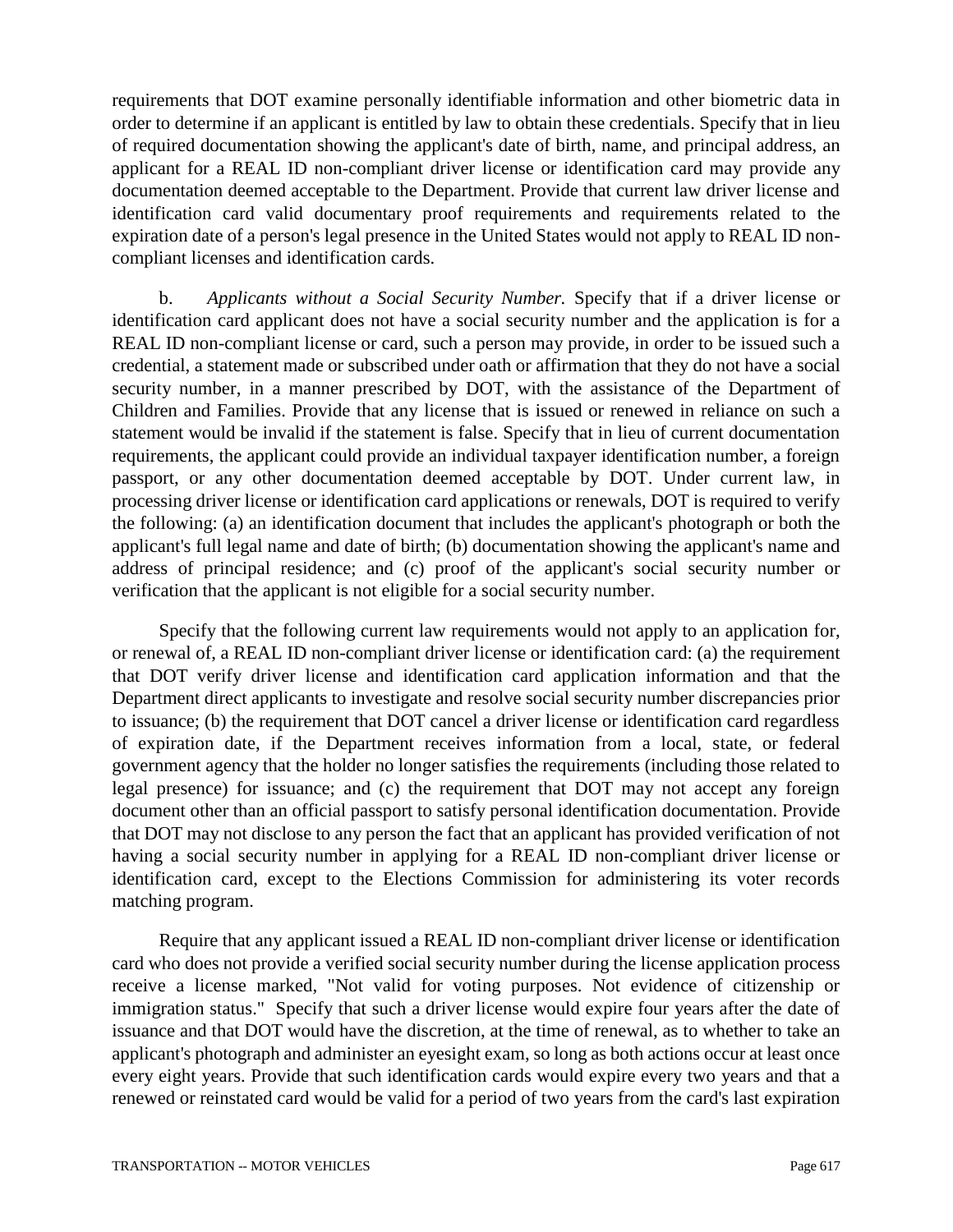date.

c. *Noncitizen Limited-Term License.* Specify that no person may operate a motor vehicle with a noncitizen limited-term license (which DOT may issue under current law), unless the owner or operator of the vehicle has in effect a motor vehicle liability policy with respect to the vehicle being operated. Prohibit discrimination on the basis of a person's status as a holder or a non-holder of a noncitizen limited-term license and add this license status as a prohibited basis for discrimination in employment, transportation with a motor carrier, automobile insurance, housing, and the equal enjoyment of a public place of accommodation or amusement. Include nondiscrimination on the basis of being a holder or non-holder of a noncitizen limited-term license on the list of written assurances that businesses must provide to DOT in order to be identified as a motorist service on DOT specific information signs.

d. *Effective Date and Initial Applicability.* These provisions would first take effect on the first day of the fourth month beginning after publication of the bill and would first apply to driver license and identification card applications received by the Department on this date.

Renumber various statutory sections and amend statutory cross references as necessary to accomplish these changes.

**Joint Finance/Legislature:** Delete provision.

# **3. AUTOMATIC VOTER REGISTRATION -- TRANSFER OF INFORMATION**

**Governor:** Include as part of the current law Elections Commission and DOT voter record matching program, a requirement that DOT electronically transfer Department records related to the verification of voter eligibility for regular driver license and identification card holders, including: (a) the full name of each individual who holds a current driver license or identification card; (b) such persons' name history, address history, date of birth, driver license or identification card number; (c) a copy of proof of citizenship documents that such persons used to obtain a driver license or identification card; and (d) a statement from the Department indicating that it verified such persons' citizenship. Specify that DOT provide these voter eligibility-related records on a continuous basis, not less than monthly, notwithstanding various current law restrictions related to the disclosure of personally identifiable information maintained by the Department. Require DOT, for each of these items of information, to provide the most recent date that the item of information was provided or obtained. Under the bill, the Elections Commission would be required to facilitate the registration of all eligible voters in the state. This information sharing provision would assist the Elections Commission in fulfilling this requirement. [See "Elections Commission."]

Require that DOT's application and renewal forms used by applicants for obtaining driver licenses and identification cards inform the applicant of the Department's duty to make the personally identifiable information contained in the application available to the Elections Commission for voter eligibility verification and registration purposes. Specify that these applications and renewal forms would be required to provide the applicant an opportunity to elect not to have this information made available to the Elections Commission for these purposes. Provide that if an applicant elects not to make available the information required for the purposes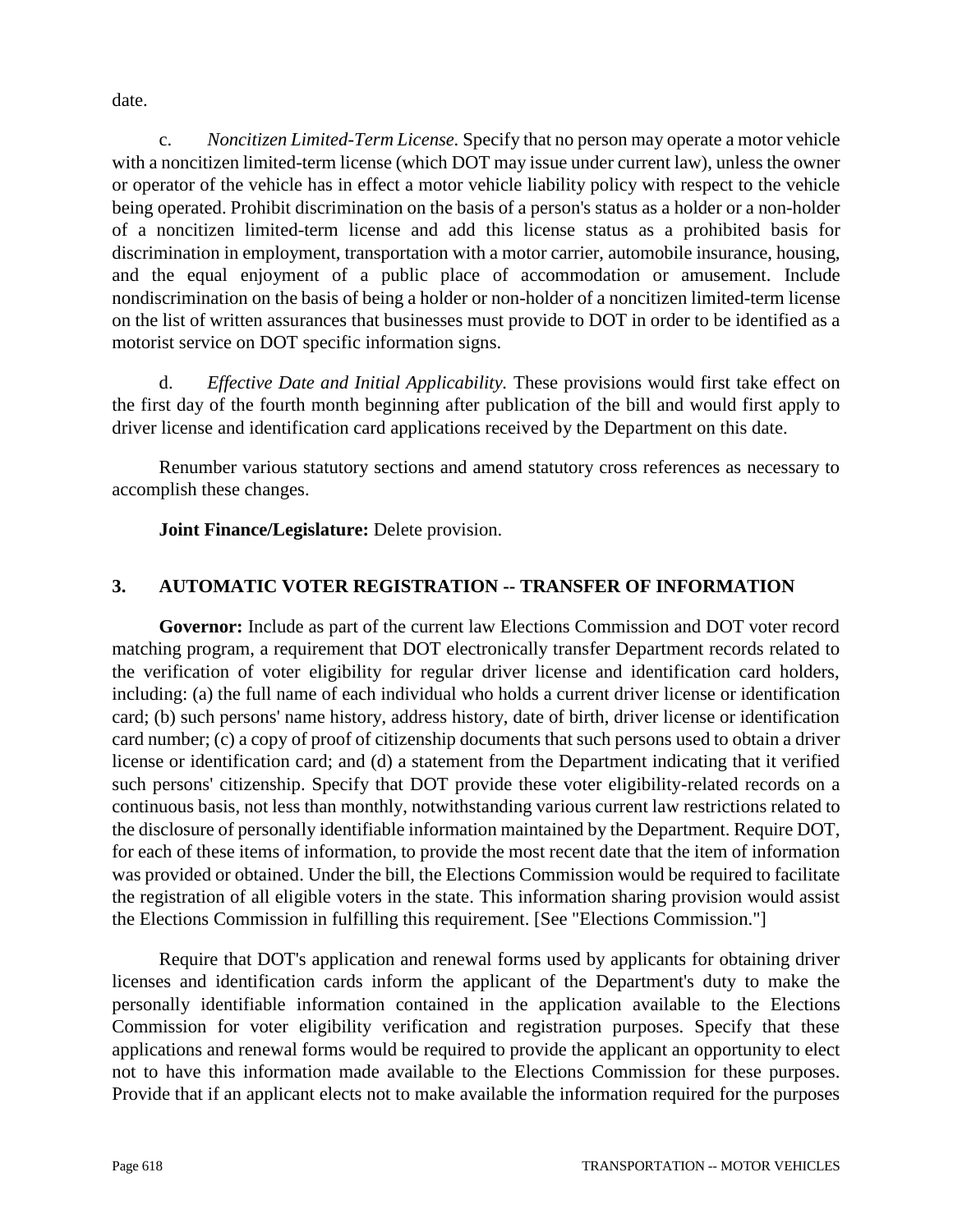of voter registration and eligibility verification, the Department would be prohibited from making this information available to the Elections Commission for these purposes. Specify that this provision would not preclude the Department from sharing this information with the Elections Commission for the current law purposes of online voter registration or for any other purpose other than automatic voter registration.

Notwithstanding current law requirements related to the existing voter record matching program and restrictions on the disclosure of personally identifiable information, require DOT to enter into and begin transferring information under a revised agreement with the Elections Commission administrator no later than the first day of the fourth month after the general effective date of the bill.

**Joint Finance/Legislature:** Delete provision.

# **4. EXEMPTION FROM PROBATIONARY LICENSE REQUIREMENTS -- UNITED STATES ARMED FORCES**

**Governor:** Include persons providing proof of enlistment in the United States Armed Forces to DOT to the list of persons exempt from probationary driver licenses requirements.

Under current law, DOT is generally required to issue probationary driver licenses to persons applying for an original license. Probationary licenses expire two years from the applicant's next birthday and are subject to a number of restrictions, depending on the age of the license holder and the driving-related activity. However, under current law, the following persons are exempt from these probationary requirements: (a) any person moving to the state who has been licensed in another jurisdiction for at least three years, who presently holds a license, other than an instruction permit, from another jurisdiction which has not expired for more than six months and who is 21 or older; (b) any person entitled to a regular license under a driver license reciprocity agreement with a foreign government; and (c) any person issued a commercial driver license. Under the bill, enlisted members of the Army, Marine Corps, Navy, Air Force and Coast Guard, which comprise the United States Armed Forces, would be exempt from probationary license requirements, if proof of enlistment is provided to DOT.

**Joint Finance/Legislature:** Delete provision.

# **5. IDENTIFICATION CARD RECEIPTS FOR VOTING PURPOSES -- VALID PERIOD**

**Governor:** Extend the period for which identification card receipts issued by DOT for the purposes of voting remain valid, from 60 days to 180 days.

Under current law, the Department may not charge a fee to an applicant for the initial issuance, renewal, or reinstatement of an identification card (or temporary receipt) if the applicant is a U.S. citizen who will be at least 18 years of age on the date of the next election and the applicant requests that the identification card be provided without charge for purposes of voting. Because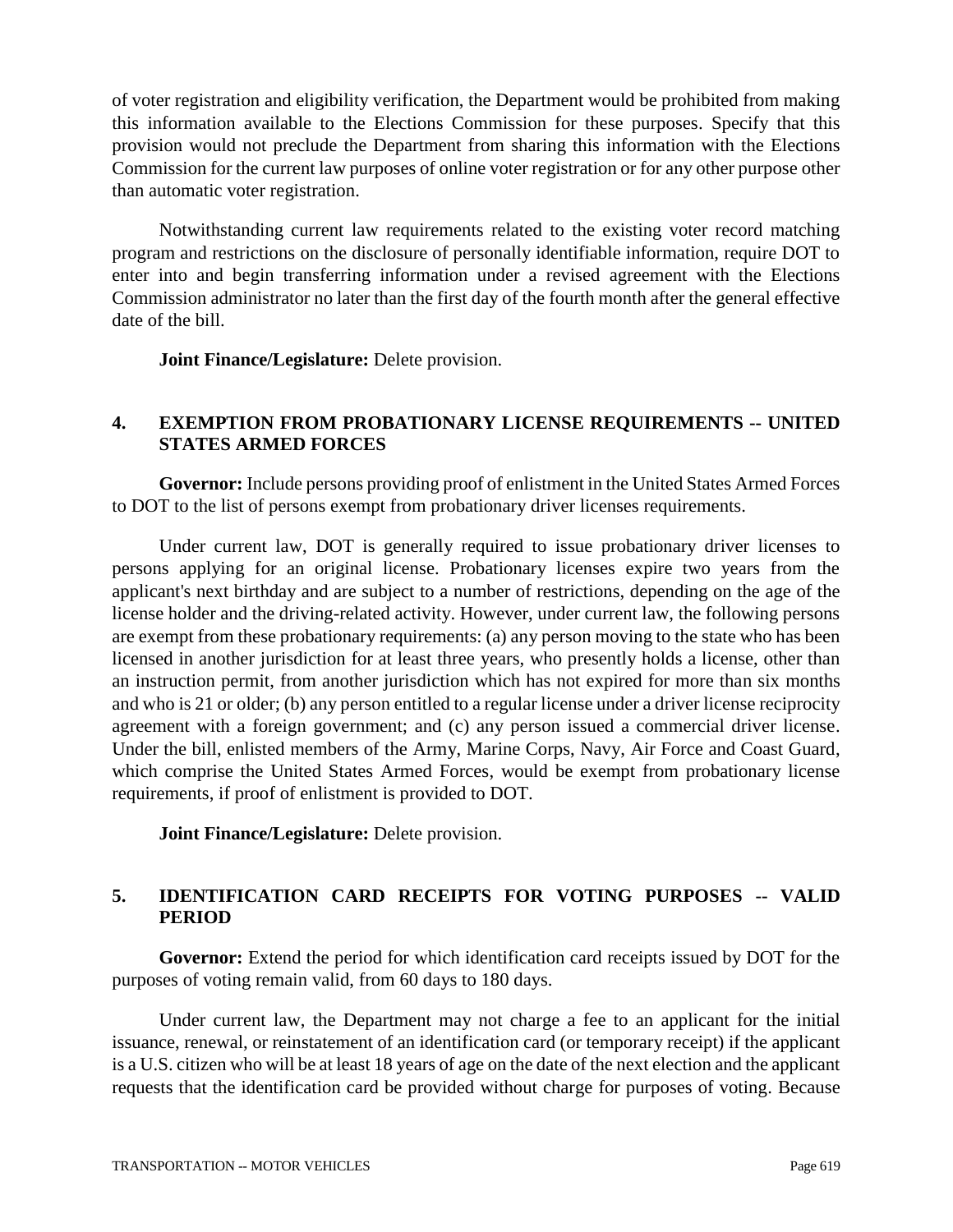identification cards may be used for voting and are mailed to applicants, DOT provides those card applicants who are also eligible voters with a temporary receipt that may be used for voting purposes. The fee for identification cards issued for purposes other than voting is \$28 (\$18 for the card itself, plus a \$10 issuance fee).

**Joint Finance/Legislature:** Delete provision.

# **6. MANUFACTURERS AND DEALERS OF ELECTRIC VEHICLES**

**Assembly/Legislature:** Specify that dealers of new vehicles that are not franchised, but who are otherwise authorized to sell vehicles in the state would not be in violation of dealer licensing laws. Define "subsidiary" for this purpose as a manufacturer that is controlled by another manufacturer. Specify that certain requirements related to being a manufacturer, importer, or distributor who performs various vehicle related services (such as warranty work) would not apply to a manufacturer that manufactures only motor vehicles that are propelled solely by electric power, that is not a subsidiary, and that, before the effective date of the bill, has not entered into franchise agreements with dealers or distributors to act as dealers or distributors of the manufacturer's motor vehicles.

Define "subsidiary" for the purpose of vehicle factory stores as a manufacturer that is controlled by another manufacturer. In this regard, specify that ownership, operation, or control of a dealership by a manufacturer that manufactures only motor vehicles that are propelled solely by electric power, that is not a subsidiary, and that, before the effective date of the bill, has not entered into franchise agreements with dealers or distributors to act as dealers or distributors of the manufacturer's motor vehicles.

**Veto by Governor [E-73]:** Delete provision.

[Act 9 Vetoed Sections: 1826g thru 1826s]

# **State Patrol**

# **1. OFFICE OF EMERGENCY COMMUNICATIONS TRANSFER FROM DMA TO DOT** [LFB Paper 500]

|                                  |                                       | Governor<br>(Chg. to Base) |                                                  | Jt. Finance/Leg.<br>(Chg. to Gov)          |                             | <b>Net Change</b>    |
|----------------------------------|---------------------------------------|----------------------------|--------------------------------------------------|--------------------------------------------|-----------------------------|----------------------|
|                                  |                                       | <b>Funding Positions</b>   |                                                  | <b>Funding Positions Funding Positions</b> |                             |                      |
| <b>SEG</b><br><b>PR</b><br>Total | \$485,200<br>2,524,800<br>\$3,010,000 | 3.00<br>4.00<br>7.00       | $-$ \$485,200<br>$-2,524,800$<br>$-$ \$3,010,000 | $-3.00$<br>$-4.00$<br>$-7.00$              | \$0<br>$\frac{0}{2}$<br>\$0 | 0.00<br>0.00<br>0.00 |

**Governor:** Modify current law related to the Office of Emergency Communications (OEC),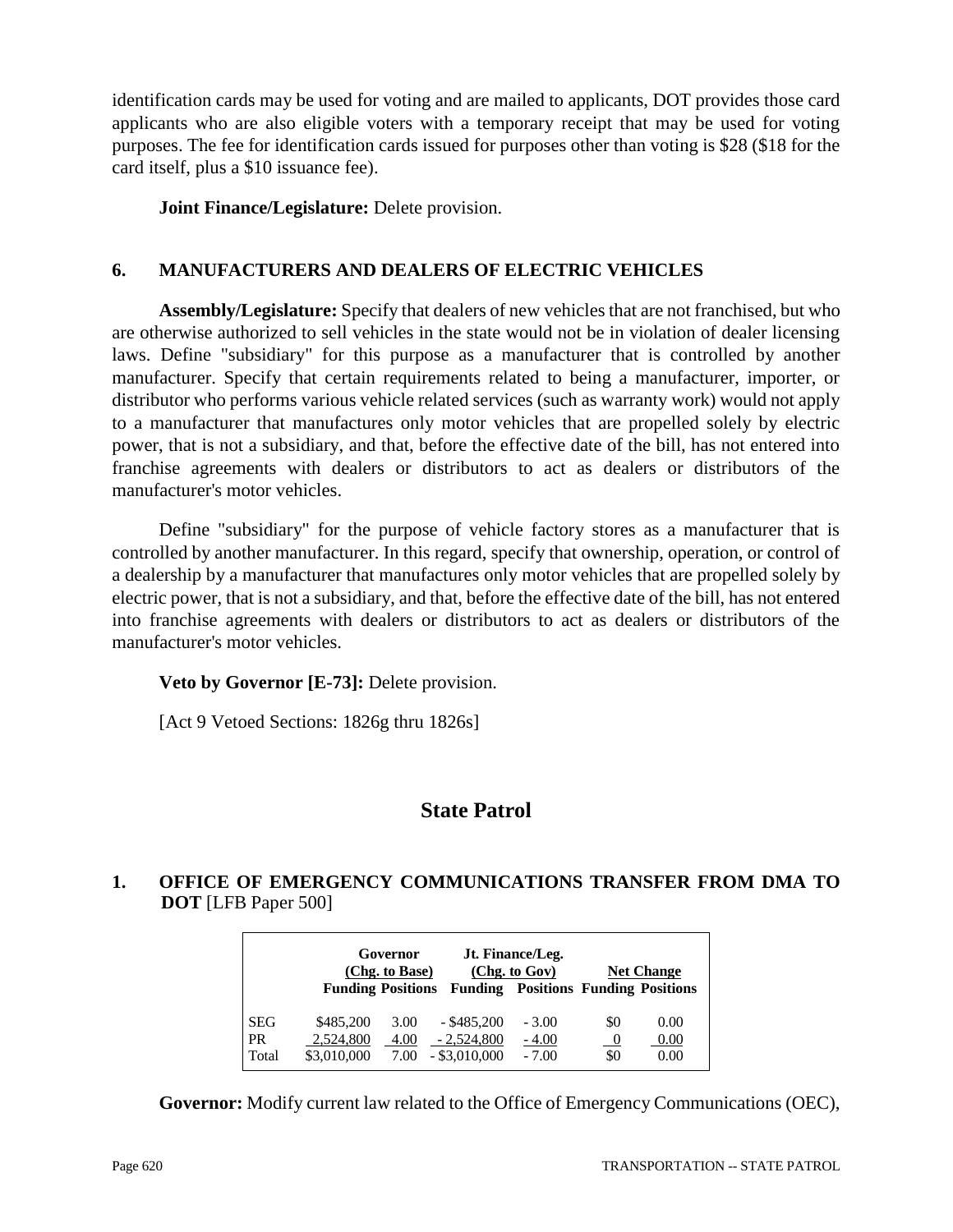#### as follows:

a. *Transfer functions associated with the OEC from DMA to DOT.* Transfer the powers and duties of the Interoperability Council, the Wisconsin Interoperable System for Communications (WISCOM), the 911 Subcommittee, Next Generation 911 (NG911), the Public Safety Broadband program, and the Land Mobile Radio Program from the Department of Military Affairs (DMA) to the Department of Transportation (DOT). Transfer all assets and liabilities, tangible personal property, pending matters, and contracts from DMA to DOT, as determined by the Secretary of the Department of Administration on the general effective date of the bill. Transfer the authority to appoint a director of emergency communications from the Adjutant General to the Secretary of DOT.

b. *Transfer appropriations associated with the OEC from DMA to DOT.* Transfer the following annual appropriations and position authority, from DMA to DOT's motor vehicle services and enforcement program: (a) the interoperable communications system appropriation [\$1,262,400 PR and 4.0 PR positions annually]; (b) the Interoperability Council appropriation funded from the police and fire protection fund, as under current law [\$240,900 SEG in 2019-20 and \$244,300 SEG in 2020-21 and 3.0 SEG positions annually]; (c) the Next Generation 911 appropriation [no funding]; (d) the public safety interoperable communication system, general usage fees appropriation [no funding]; and (e) the public safety interoperable communication system, state fees appropriation [no funding]. While the bill transfers position authority and funding for 4.0 PR and 3.0 SEG positions, the bill would not include the transfer of incumbent employees.

Under current law, the two DMA appropriations (identified above) for the deposit of interoperability system usage fees are PR-supported and are able to receive and expend all funds deposited for operation of the system. The bill would repeal and recreate these existing PR appropriations as transportation fund-supported (SEG) appropriations, but would not appropriate any funds for the purposes of the appropriations. The bill would also transfer to DOT DMA's authority to charge interoperability system usage fees to state agencies or other users of the system. Fee revenue would be deposited to the transportation fund under the current law requirement that all collections by DOT be deposited to this fund, unless specifically required to be deposited in another fund. However, the bill would need to be modified, if it is the intent of the administration to appropriate the related SEG revenue for these appropriations.

c. *Interoperability Council.* Provide that DOT, instead of DMA, provide staff support to the Council. Under current law, the 15-member Council is comprised of various state executives and local officials and is generally charged with making recommendations and providing advice for the purpose of achieving a statewide interoperable communication system.

d. *WISCOM.* Transfer oversight of the development and operation of a statewide public safety interoperability communication system (more commonly referred to as WISCOM) from DMA to DOT. Specify that the Interoperability Council assist and advise DOT (rather than DMA) in identifying, obtaining, and allocating funding to implement WISCOM. Further, provide that the Council make recommendations to DOT (rather than DMA) on various current law aspects of the administration of public safety interoperable communication systems.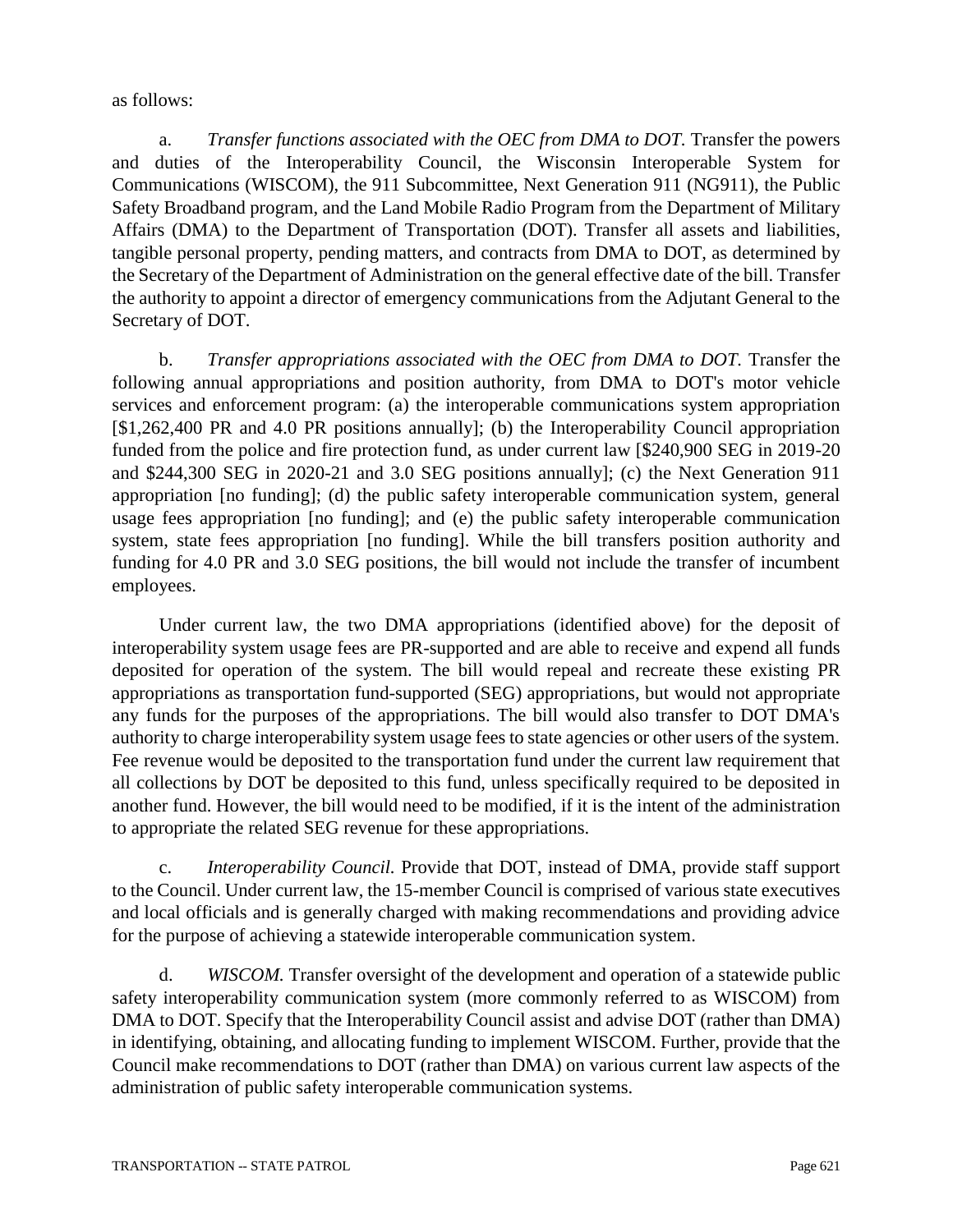Repeal the statutory requirement that DMA issue a request for proposals regarding WISCOM. Instead, require DOT, no later than June 30, 2020, to issue a request for proposals (RFP) for a statewide public safety interoperable communications system to be deployed on existing tower sites. Specify that DOT may expend not more than \$500,000 to enter into a contract with an organization to provide professional consulting services related to the development of bidder qualifications and technical requirements for this RFP. Provide that the current law requirements related to making orders or awarding contracts to the lowest responsible bidder for all materials, supplies, equipment, and contractual services would not apply to the contract for consulting services. Specify that in soliciting bids for this contract, current law provisions relating to competitive sealed bidding would not apply.

e. *Next Generation 911*. Transfer the authority to appoint one member of the 19-member 911 Subcommittee from the Adjutant General to the Secretary of Transportation. NG911 is a nationwide initiative aimed at updating the 9-1-1 service infrastructure. Related DMA base funding for the creation, operation, and maintenance of an emergency services IP network to facilitate the implementation NG911 is \$6,700,000 SEG. This base funding currently funds a DMA appropriation and is funded from the police and fire protection fund. The bill would delete this base funding from DMA, but would not appropriate the funding to DOT for the network, as was intended by the administration. Unless the bill is modified to reflect the administration's intent, additional revenue would be available to the police and fire protection fund, which is primarily used to offset the amount of GPR needed to fund the annual county and municipal aid distribution.

As directed in 2017 Act 59, the OEC was created in October, 2017, to oversee the Interoperability Council and its four subcommittees (Wisconsin Interoperability System for Communications, 911, Land Mobile Radio, and Nationwide Public Safety Broadband Network). The stated goal of the OEC is to support and promote the ability of emergency responders and government officials to continuously communicate in the event of natural disasters, acts of terrorism, or other man-made disasters. Prior to October, 2017, the Interoperability Council operated under the jurisdiction of the Department of Justice.

[See DMA -- "Office of Emergency Communications Transfer to DOT."]

**Joint Finance/Legislature:** Delete provisions, but require DOT to issue a request for proposals (RFP) for WISCOM by June 30, 2020, in collaboration with DMA. Authorize DOT to expend up to \$500,000 for related professional consulting services from existing Department resources.

**Veto by Governor [D-58]:** Delete the Joint Finance provision to issue a RFP and authorizing DOT to expend \$500,000 for consulting services.

[Act 9 Vetoed Section: 9144(3)]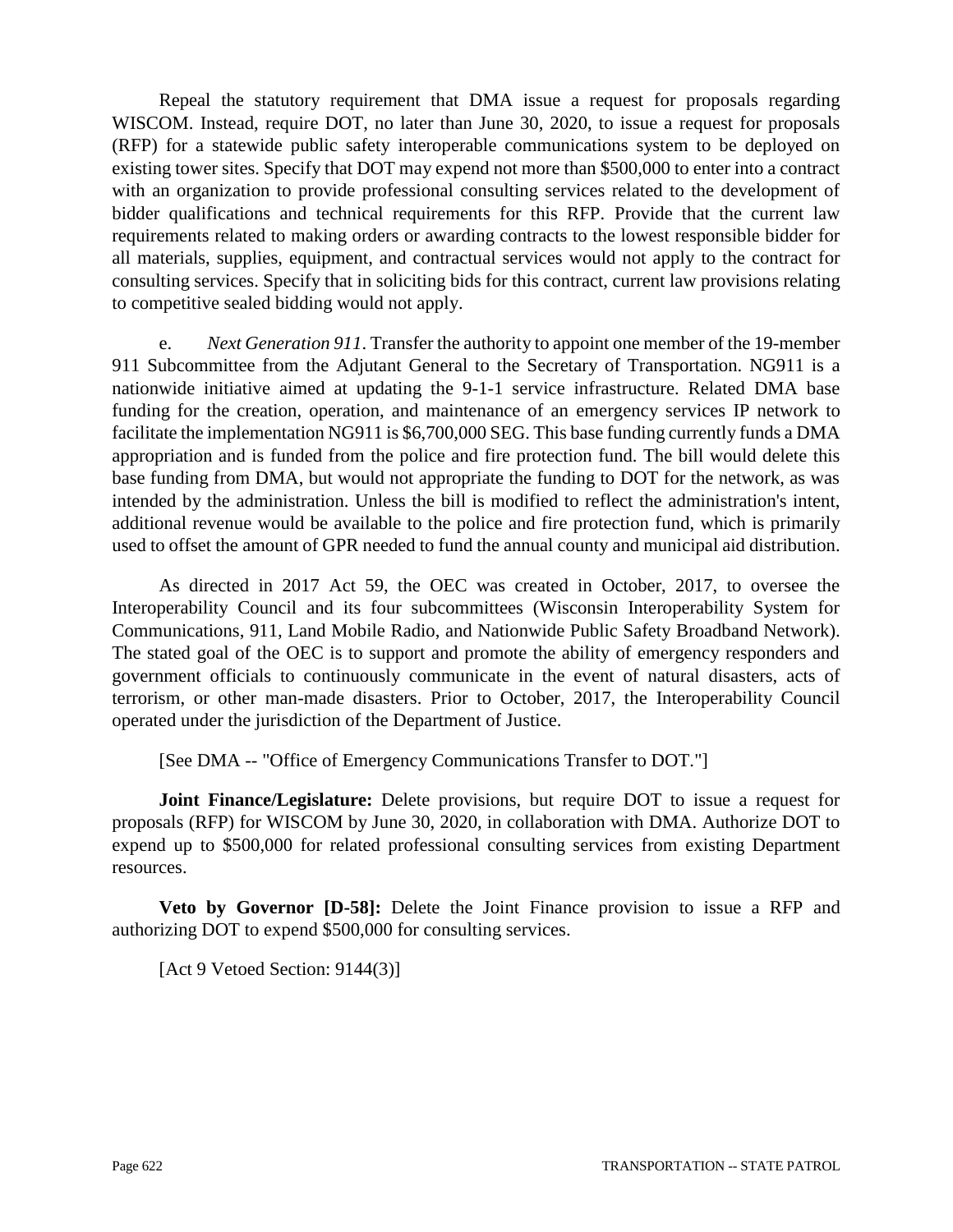#### **2. PUBLIC SAFETY RADIOS** [LFB Paper 745]

|            | Governor<br>(Chg. to Base) | Jt. Finance/Leg.<br>(Chg. to Gov) | <b>Net Change</b> |
|------------|----------------------------|-----------------------------------|-------------------|
| <b>SEG</b> | \$1,931,900                | $-$ \$91,200                      | \$1,840,700       |

**Governor:** Increase funding by \$121,000 in 2019-20 and \$1,810,900 in 2020-21 to the appropriation that funds State Patrol operations for the purpose of replacing mobile radio equipment used by troopers with updated (dual-band) equipment from a sole supplier. Currently, officers are using radio equipment from multiple suppliers, which can result in additional Department support and maintenance efforts. This would establish ongoing base funding of \$1,810,900 for this purpose.

**Joint Finance/Legislature:** Reduce the Governor's recommendation by \$5,700 in 2019-20 and by \$85,500 in 2020-21 to provide the funding sufficient to purchase the radio equipment. Specify that \$593,700 would be provided on a one-time basis in order to account for the existing base funding for this purpose.

#### **3. EVIDENTIAL BREATH TEST INSTRUMENT REPLACE-MENT** PR \$240,400

**Governor/Legislature:** Provide \$120,200 annually to fund the replacement of evidential breath test instruments, which are used to measure the blood alcohol content of motor vehicle operators suspected of operating while intoxicated. The Department's 2019-21 budget request indicated that in addition to the 219 breath testing instruments that are scheduled to be replaced with existing funding, this funding would allow for the replacement of an additional 88 instruments. This would establish ongoing base funding for this purpose of \$120,000 annually for this purpose.

### **4. ALLOW PRIVATE SALVAGE VEHICLE INSPECTIONS** [LFB Paper 746]

|    | Governor<br>(Chg. to Base) | Jt. Finance/Leg.<br>(Chg. to Gov) | <b>Net Change</b> |
|----|----------------------------|-----------------------------------|-------------------|
| PR | \$234,000                  | $-$ \$234,000                     | \$0               |

**Governor:** Specify that if the Department establishes requirements for certification to conduct salvage vehicle inspections, it may not require that the inspector of these vehicles be employed by DOT or a law enforcement agency. Increase revenue and expenditure authority by \$117,000 annually to reflect an estimated increase in program revenue associated with this provision.

Under current law, a repaired salvage vehicle may not be registered or be issued a new certificate of title until an inspector authorized by DOT examines the vehicle to verify the title,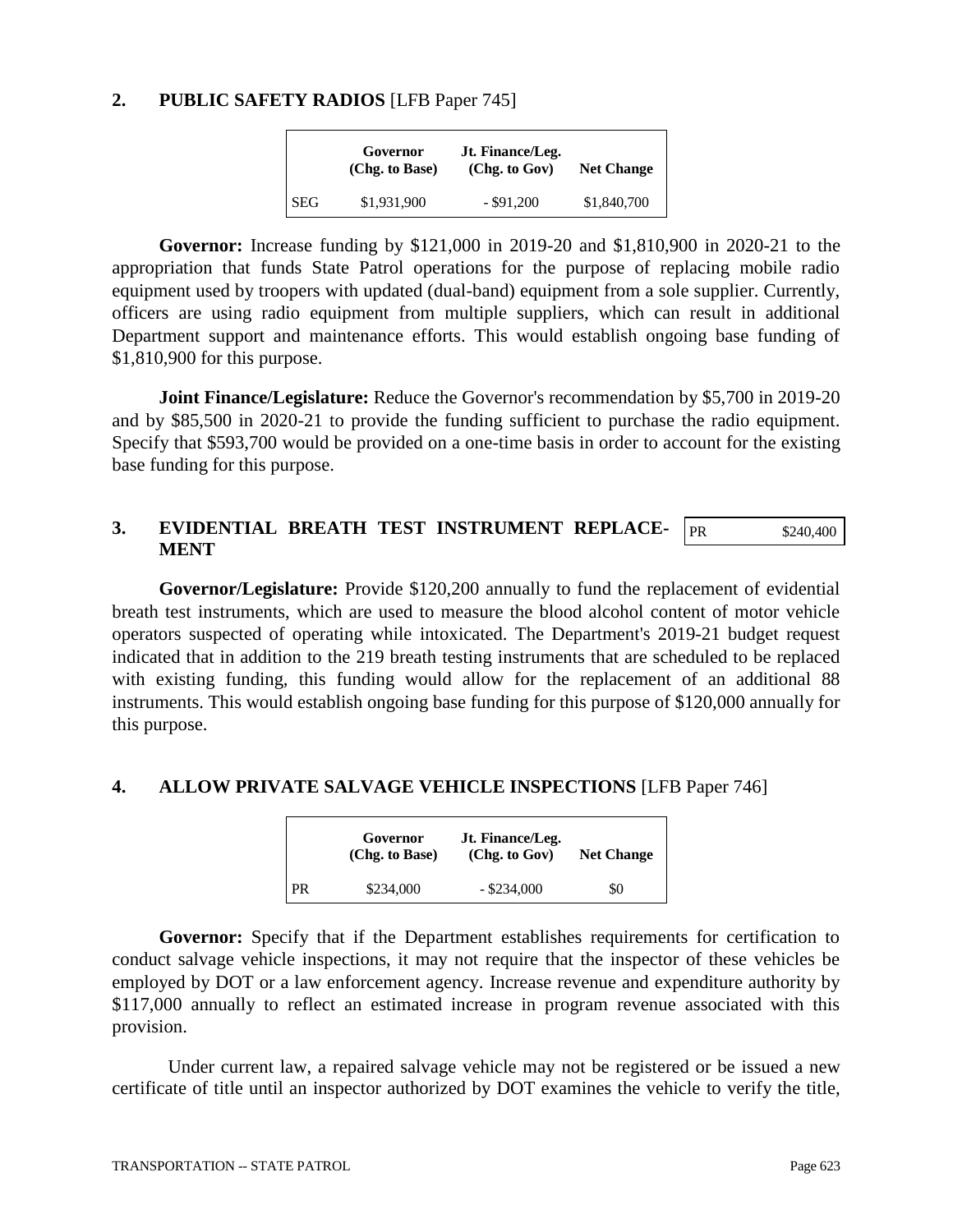source, and ownership of parts, as well as compliance with safety equipment requirements. A DOT administrative rule currently requires that a person be a Wisconsin law enforcement officer or a full-time employee of DOT's State Patrol and complete specified training to be qualified to conduct salvage inspections.

This item was also included under DOT's 2019-21 biennial budget request. Under the request, as under the bill, it could be expected that fee revenue from the Department and local government inspections would decrease, as private inspectors would instead perform a portion of these inspections. To reflect this expected reduction, the Department had intended to reduce expenditure authority in the related PR appropriation (\$145,900 annually under current law) by \$28,900 annually, to result in a modified expenditure authority of \$117,000 annually. A modification to the bill would be required to reflect this intent.

**Joint Finance/Legislature:** Delete provision.

# **5. LIEUTENANT GOVERNOR SECURITY**

**Joint Finance/Legislature:** Prohibit DOT from spending from the State Patrol general operations appropriations more in the 2019-21 biennium for the security and safety of the Lieutenant Governor than was expended in the 2017-19 biennium.

**Veto by Governor [E-68]:** Delete provision.

[Act 9 Vetoed Section: 9144(4o)]

# **Departmentwide**

# **1. STANDARD BUDGET ADJUSTMENTS**

**Governor/Legislature:** Make adjustments to the base budget for: (a) turnover reduction (-\$4,680,900 SEG and -\$1,444,500 FED annually); (b) full funding of continuing position salaries and fringe benefits (-\$7,624,000

| SEG   | $-$ \$18,709,500 |
|-------|------------------|
| FED   | $-2,795,000$     |
| SEG-S | - 76,800         |
| PR.   | 442,200          |
| Total | $-$ \$21,139,100 |

SEG, -\$739,900 FED, -\$38,400 SEG-S and \$49,200 PR annually); (c) overtime (\$2,876,400 SEG, \$773,400 FED, and \$166,500 PR annually); (d) night and weekend salary differential (\$258,800 SEG and \$13,500 FED annually); (e) reclassifications and semiautomatic pay progression (\$4,900 PR in 2019-20 and \$5,900 PR in 2020-21); and (f) full funding of lease costs and directed moves (-\$344,700 SEG in 2019-20 and -\$25,400 SEG in 2020-21).

[Note: The reduction shown under item (b), "full funding of continuing position salaries and fringe benefits," is primarily due to an adjustment to salary and fringe benefits associated with the 2017 Act 59 reduction of 100 SEG FTEs in 2017-18 and the corresponding lapse of associated funding in that year. However, the Act 59 funding reduction was a lapse of funds from DOT